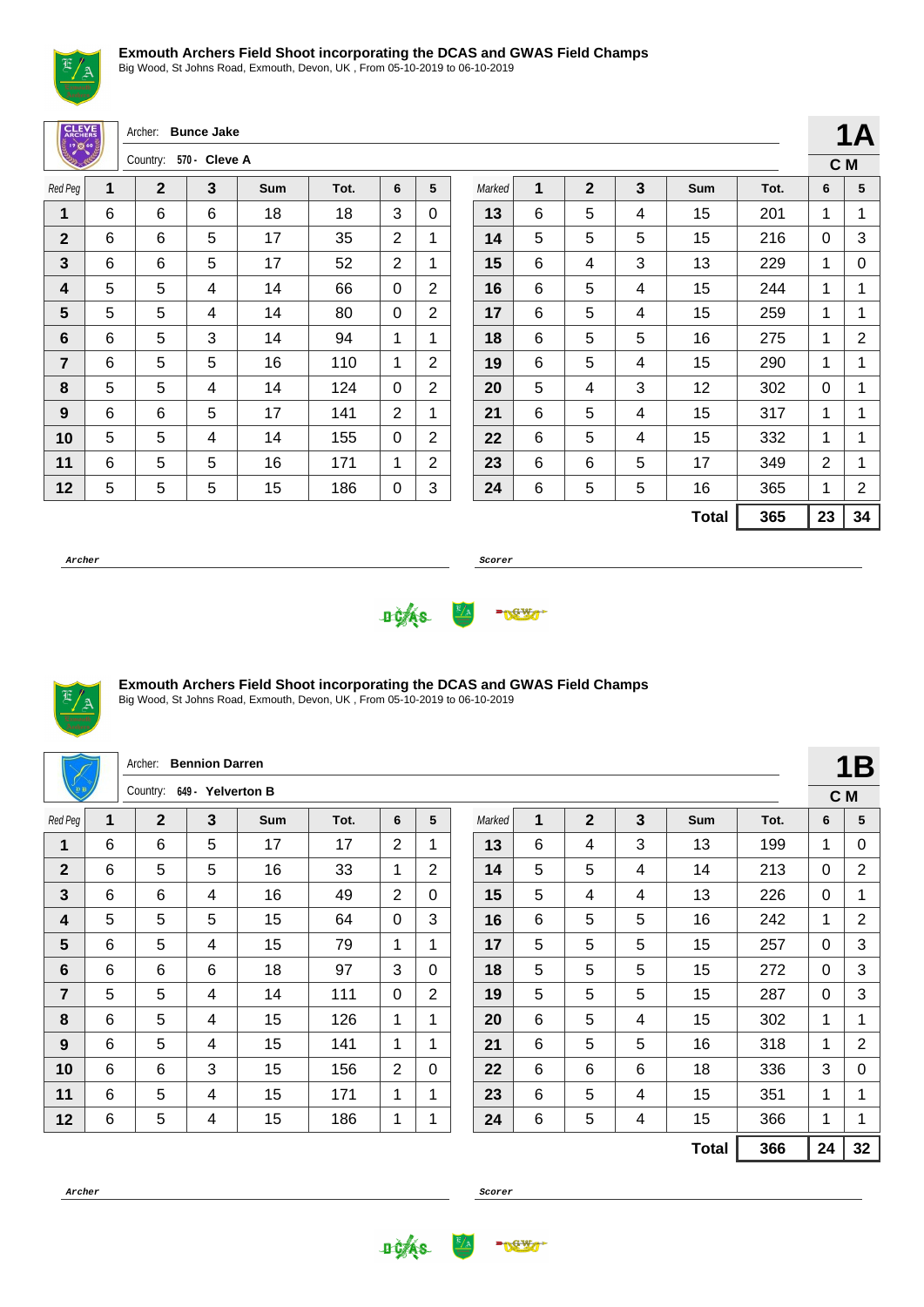

Big Wood, St Johns Road, Exmouth, Devon, UK , From 05-10-2019 to 06-10-2019

Archer: **Home David**

|                 |   | Country:       | 69 - Pentref B |     |      |   |   |
|-----------------|---|----------------|----------------|-----|------|---|---|
| <b>Blue Peg</b> | 1 | $\mathbf 2$    | 3              | Sum | Tot. | 6 | 5 |
| 1               | 3 | 2              | $\overline{2}$ | 7   | 7    | 0 | 0 |
| $\mathbf{2}$    | 5 | 4              | 1              | 10  | 17   | 0 | 1 |
| 3               | 4 | 2              | Μ              | 6   | 23   | 0 | 0 |
| 4               | 4 | 2              | M              | 6   | 29   | 0 | 0 |
| 5               | 6 | 3              | 1              | 10  | 39   | 1 | 0 |
| 6               | 5 | 5              | $\overline{2}$ | 12  | 51   | 0 | 2 |
| $\overline{7}$  | 5 | 4              | 4              | 13  | 64   | 0 | 1 |
| 8               | 6 | 3              | M              | 9   | 73   | 1 | 0 |
| 9               | 4 | M              | M              | 4   | 77   | 0 | 0 |
| 10              | 4 | M              | M              | 4   | 81   | 0 | 0 |
| 11              | 4 | 4              | 3              | 11  | 92   | 0 | 0 |
| 12              | 3 | $\overline{2}$ | $\overline{2}$ | 7   | 99   | 0 | 0 |

|        |                          |                |                |                |      |   | IV             |
|--------|--------------------------|----------------|----------------|----------------|------|---|----------------|
|        |                          |                |                |                |      |   | B <sub>M</sub> |
| Marked | 1                        | $\mathbf{2}$   | 3              | Sum            | Tot. | 6 | 5              |
| 13     | 4                        | $\overline{2}$ | $\overline{2}$ | 8              | 107  | 0 | 0              |
| 14     | $\overline{2}$           | $\overline{2}$ | $\overline{2}$ | 6              | 113  | 0 | 0              |
| 15     | 6                        | 4              | M              | 10             | 123  | 1 | 0              |
| 16     | 3                        | $\overline{2}$ | M              | 5              | 128  | 0 | 0              |
| 17     | 6                        | 4              | 4              | 14             | 142  | 1 | 0              |
| 18     | 5<br>4<br>4              |                | 13             | 155            | 0    | 1 |                |
| 19     | 4                        | 3              | M              | $\overline{7}$ | 162  | 0 | 0              |
| 20     | 4                        | 4              | $\overline{2}$ | 10             | 172  | 0 | 0              |
| 21     | 4                        | 3              | 3              | 10             | 182  | 0 | 0              |
| 22     | 5                        | 3              | $\overline{2}$ | 10             | 192  | 0 | 1              |
| 23     | $\overline{2}$<br>5<br>6 |                | 13             | 205            | 1    | 1 |                |
| 24     | 5                        | 4              | 13             | 218            | 0    | 1 |                |
|        |                          |                |                | <b>Total</b>   | 218  | 5 | 8              |

 $1C$ 

**Archer Scorer**





## **Exmouth Archers Field Shoot incorporating the DCAS and GWAS Field Champs**

Big Wood, St Johns Road, Exmouth, Devon, UK , From 05-10-2019 to 06-10-2019

| dionarche       |                | <b>Cadey Liam</b><br>Archer: |   |                |                |                |              |        |                |              |                |                |      |              |             |
|-----------------|----------------|------------------------------|---|----------------|----------------|----------------|--------------|--------|----------------|--------------|----------------|----------------|------|--------------|-------------|
|                 |                | Country: 2100 - Bitton A     |   |                |                |                |              |        |                |              |                |                |      | <b>BM</b>    |             |
| <b>Blue Peg</b> | 1              | $\mathbf{2}$                 | 3 | Sum            | Tot.           | 6              | 5            | Marked | 1              | $\mathbf{2}$ | 3              | Sum            | Tot. | 6            | 5           |
| 1               | 4              | 3                            | M | 7              | $\overline{7}$ | $\Omega$       | $\mathbf{0}$ | 13     | M              | M            | M              | 0              | 28   | $\Omega$     | 0           |
| $\overline{2}$  | 3              | 1                            | M | 4              | 11             | $\overline{0}$ | $\Omega$     | 14     | M              | M            | M              | $\mathbf 0$    | 28   | $\mathbf{0}$ | 0           |
| $\mathbf{3}$    | 1              | M                            | м | 1              | 12             | 0              | $\Omega$     | 15     | 1              | M            | М              | $\mathbf 1$    | 29   | $\mathbf{0}$ | 0           |
| 4               | 4              | M                            | M | 4              | 16             | $\Omega$       | $\Omega$     | 16     | 1              | 1            | M              | $\overline{2}$ | 31   | $\Omega$     | 0           |
| $5\phantom{.0}$ | M              | M                            | M | 0              | 16             | $\Omega$       | 0            | 17     | 3              | $\mathbf{3}$ | M              | 6              | 37   | $\mathbf{0}$ | 0           |
| $6\phantom{1}$  | M              | M                            | M | $\overline{0}$ | 16             | $\mathbf 0$    | $\Omega$     | 18     | M              | M            | M              | $\mathbf 0$    | 37   | $\mathbf{0}$ | $\mathbf 0$ |
| $\overline{7}$  | M              | M                            | м | $\overline{0}$ | 16             | 0              | $\Omega$     | 19     | M              | M            | м              | 0              | 37   | $\mathbf{0}$ | 0           |
| 8               | 4              | 1                            | M | 5              | 21             | 0              | $\Omega$     | 20     | 4              | M            | M              | 4              | 41   | $\Omega$     | 0           |
| 9               | $\overline{2}$ | M                            | M | 2              | 23             | $\Omega$       | $\mathbf{0}$ | 21     | M              | M            | M              | 0              | 41   | $\mathbf{0}$ | 0           |
| 10              | 4              | M                            | M | 4              | 27             | $\Omega$       | $\Omega$     | 22     | 1              | M            | M              | 1              | 42   | $\Omega$     | 0           |
| 11              | 1              | M                            | M | 1              | 28             | 0              | $\mathbf{0}$ | 23     | $\overline{2}$ | M            | м              | 2              | 44   | $\mathbf{0}$ | 0           |
| 12              | M              | M                            | M | $\pmb{0}$      | 28             | 0              | 0            | 24     | 3              | 3            | $\overline{2}$ | 8              | 52   | $\Omega$     | 0           |
|                 |                |                              |   |                |                |                |              |        |                |              |                | <b>Total</b>   | 52   | $\mathbf 0$  | $\mathbf 0$ |



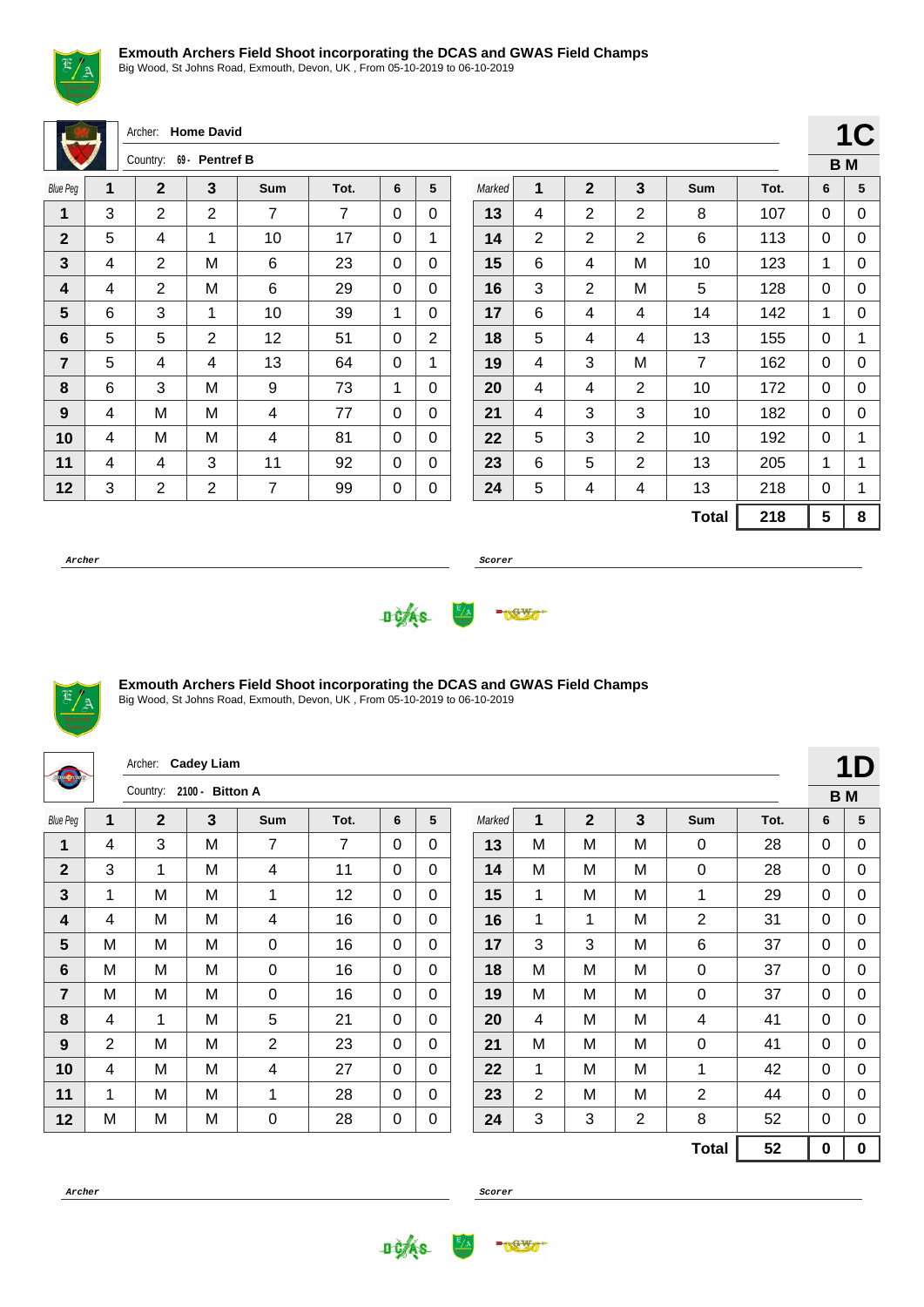

Big Wood, St Johns Road, Exmouth, Devon, UK , From 05-10-2019 to 06-10-2019

|                |                | Archer: James Lez |                     |     |      |                |                |        |   |                |                |                |      |             | 2 <sub>k</sub> |
|----------------|----------------|-------------------|---------------------|-----|------|----------------|----------------|--------|---|----------------|----------------|----------------|------|-------------|----------------|
|                |                | Country:          | 668 - B of the Tors |     |      |                |                |        |   |                |                |                |      |             | C M            |
| Red Peg        | $\overline{1}$ | $\mathbf{2}$      | 3                   | Sum | Tot. | 6              | 5              | Marked | 1 | $\overline{2}$ | $\mathbf{3}$   | Sum            | Tot. | 6           | 5              |
| $\mathbf{2}$   | 6              | 4                 | 4                   | 14  | 14   | 1              | $\Omega$       | 14     | 5 | 4              | 3              | 12             | 157  | $\Omega$    | 1              |
| 3              | 6              | 5                 | 4                   | 15  | 29   | 1              | 1              | 15     | 4 | 4              | 3              | 11             | 168  | 0           | C              |
| 4              | 5              | 5                 | 4                   | 14  | 43   | $\mathbf 0$    | $\overline{2}$ | 16     | 4 | $\overline{2}$ | $\overline{2}$ | 8              | 176  | $\Omega$    | C              |
| 5              | 6              | 5                 | 4                   | 15  | 58   | 1              | 1              | 17     | 6 | 4              | 3              | 13             | 189  | 1           | C              |
| 6              | 4              | 3                 | $\overline{2}$      | 9   | 67   | 0              | $\Omega$       | 18     | 3 | 3              | 3              | 9              | 198  | $\Omega$    | C              |
| $\overline{7}$ | 4              | 4                 | 3                   | 11  | 78   | $\mathbf 0$    | $\Omega$       | 19     | 5 | 4              | $\overline{2}$ | 11             | 209  | 0           | 1              |
| 8              | 4              | 4                 | 3                   | 11  | 89   | 0              | $\Omega$       | 20     | 5 | 3              | M              | 8              | 217  | $\Omega$    |                |
| 9              | 6              | 5                 | 4                   | 15  | 104  | 1              | 1              | 21     | 4 | 4              | 4              | 12             | 229  | $\Omega$    | C              |
| 10             | 5              | 4                 | 3                   | 12  | 116  | $\overline{0}$ | 1              | 22     | 3 | $\overline{2}$ | $\overline{2}$ | $\overline{7}$ | 236  | $\mathbf 0$ | C              |
| 11             | 3              | 3                 | 3                   | 9   | 125  | 0              | $\Omega$       | 23     | 5 | 4              | 3              | 12             | 248  | $\Omega$    | 1              |
| 12             | 4              | 3                 | 3                   | 10  | 135  | $\mathbf 0$    | $\Omega$       | 24     | 3 | 3              | 1              | $\overline{7}$ | 255  | $\Omega$    | С              |
| 13             | 6              | 3                 | $\mathbf{1}$        | 10  | 145  | 1              | 0              | 1      | 4 | 4              | 4              | 12             | 267  | $\Omega$    | C              |
|                |                |                   |                     |     |      |                |                |        |   |                |                | <b>Total</b>   | 267  | 6           | 1 <sub>1</sub> |

**Archer Scorer**





## **Exmouth Archers Field Shoot incorporating the DCAS and GWAS Field Champs**

Big Wood, St Johns Road, Exmouth, Devon, UK , From 05-10-2019 to 06-10-2019

| Archer:  |  |
|----------|--|
| Country: |  |

|                         | 1 | $\boldsymbol{2}$ | $\mathbf{3}$ | Sum | Tot.        | 6 | ${\bf 5}$ |
|-------------------------|---|------------------|--------------|-----|-------------|---|-----------|
| $\boldsymbol{2}$        |   |                  |              |     | $\mathbf 0$ |   |           |
| $\mathbf{3}$            |   |                  |              |     | 0           |   |           |
| $\overline{\mathbf{4}}$ |   |                  |              |     | 0           |   |           |
| $5\phantom{1}$          |   |                  |              |     | 0           |   |           |
| $\bf 6$                 |   |                  |              |     | 0           |   |           |
| $\overline{\mathbf{7}}$ |   |                  |              |     | 0           |   |           |
| 8                       |   |                  |              |     | $\mathbf 0$ |   |           |
| $\boldsymbol{9}$        |   |                  |              |     | 0           |   |           |
| 10                      |   |                  |              |     | $\mathbf 0$ |   |           |
| $11$                    |   |                  |              |     | 0           |   |           |
| 12                      |   |                  |              |     | 0           |   |           |
| 13                      |   |                  |              |     | 0           |   |           |

|             | $\mathbf 1$ | $\mathbf{2}$ | $\mathbf{3}$ | Sum          | Tot.             | 6 | 5         |
|-------------|-------------|--------------|--------------|--------------|------------------|---|-----------|
| 14          |             |              |              |              | 0                |   |           |
| 15          |             |              |              |              | 0                |   |           |
| 16          |             |              |              |              | 0                |   |           |
| 17          |             |              |              |              | 0                |   |           |
| 18          |             |              |              |              | 0                |   |           |
| 19          |             |              |              |              | 0                |   |           |
| 20          |             |              |              |              | 0                |   |           |
| 21          |             |              |              |              | 0                |   |           |
| 22          |             |              |              |              | 0                |   |           |
| 23          |             |              |              |              | 0                |   |           |
| 24          |             |              |              |              | $\boldsymbol{0}$ |   |           |
| $\mathbf 1$ |             |              |              |              | 0                |   |           |
|             |             |              |              | <b>Total</b> | 0                | 0 | $\pmb{0}$ |

**2A C M**

**Total 267 6 10**



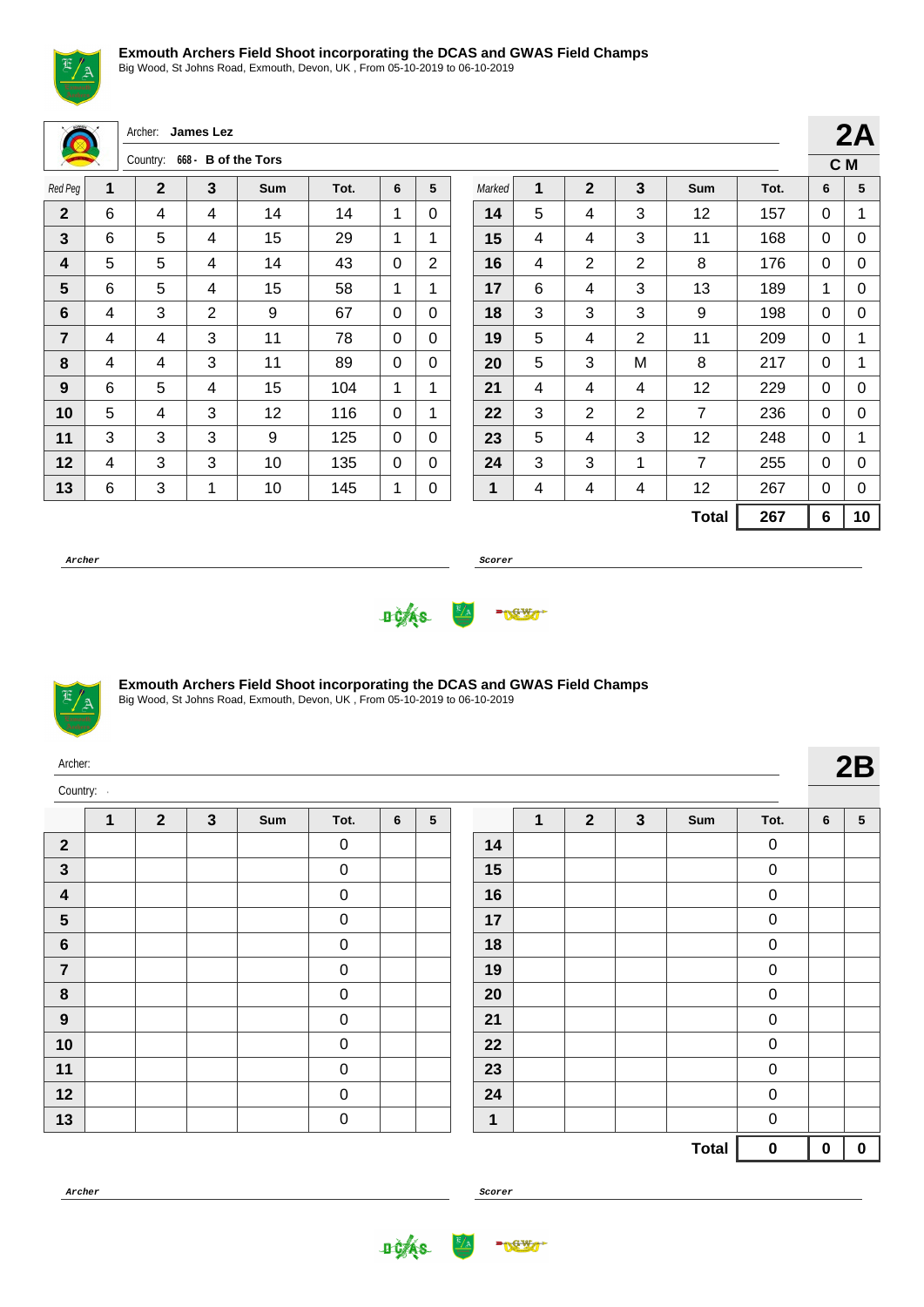

Big Wood, St Johns Road, Exmouth, Devon, UK , From 05-10-2019 to 06-10-2019

Archer: **Smith Nick**

| Ξ               | 1807 - Frome Town A<br>Country: |             |   |                |      |   |   |  |  |  |  |  |  |  |
|-----------------|---------------------------------|-------------|---|----------------|------|---|---|--|--|--|--|--|--|--|
| <b>Blue Peg</b> | 1                               | $\mathbf 2$ | 3 | Sum            | Tot. | 6 | 5 |  |  |  |  |  |  |  |
| $\mathbf{2}$    | 3                               | 1           | M | 4              | 4    | 0 | 0 |  |  |  |  |  |  |  |
| 3               | 2                               | M           | M | $\overline{2}$ | 6    | 0 | 0 |  |  |  |  |  |  |  |
| 4               | M                               | M           | M | 0              | 6    | 0 | 0 |  |  |  |  |  |  |  |
| 5               | M                               | M           | M | 0              | 6    | 0 | 0 |  |  |  |  |  |  |  |
| 6               | M                               | M           | M | 0              | 6    | 0 | 0 |  |  |  |  |  |  |  |
| 7               | М                               | М           | М | 0              | 6    | 0 | 0 |  |  |  |  |  |  |  |
| 8               | 2                               | M           | M | $\overline{2}$ | 8    | 0 | 0 |  |  |  |  |  |  |  |
| 9               | M                               | M           | M | 0              | 8    | 0 | 0 |  |  |  |  |  |  |  |
| 10              | 2                               | M           | M | 2              | 10   | 0 | 0 |  |  |  |  |  |  |  |
| 11              | 5                               | 3           | 3 | 11             | 21   | 0 | 1 |  |  |  |  |  |  |  |
| 12              | 1                               | 1           | M | $\overline{2}$ | 23   | 0 | 0 |  |  |  |  |  |  |  |
| 13              | M                               | M           | M | 0              | 23   | 0 | 0 |  |  |  |  |  |  |  |

|        |   |                |   |                |      |     | 2C          |
|--------|---|----------------|---|----------------|------|-----|-------------|
|        |   |                |   |                |      | T M |             |
| Marked | 1 | $\overline{2}$ | 3 | Sum            | Tot. | 6   | 5           |
| 14     | М | M              | M | 0              | 23   | 0   | 0           |
| 15     | 1 | M              | M | 1              | 24   | 0   | 0           |
| 16     | 1 | M              | M | 1              | 25   | 0   | 0           |
| 17     | 1 | M              | M | 1              | 26   | 0   | 0           |
| 18     | 4 | M              | M | 4              | 30   | 0   | 0           |
| 19     | M | M              | M | 0              | 30   | 0   | 0           |
| 20     | 4 | 3              | M | 7              | 37   | 0   | 0           |
| 21     | М | M              | М | 0              | 37   | 0   | 0           |
| 22     | 1 | 1              | M | $\overline{2}$ | 39   | 0   | 0           |
| 23     | 1 | 1              | M | $\overline{2}$ | 41   | 0   | 0           |
| 24     | 6 | $\overline{2}$ | 1 | 9              | 50   | 1   | 0           |
| 1      | 5 | 4              | 1 | 10             | 60   | 0   | 1           |
|        |   |                |   | <b>Total</b>   | 60   | 1   | $\mathbf 2$ |

**Archer Scorer**





### **Exmouth Archers Field Shoot incorporating the DCAS and GWAS Field Champs**

Big Wood, St Johns Road, Exmouth, Devon, UK , From 05-10-2019 to 06-10-2019

|                 |   | Archer:        | Jones William |                                     |      |          |              |        |   |                |                |              |      |              | 2D             |
|-----------------|---|----------------|---------------|-------------------------------------|------|----------|--------------|--------|---|----------------|----------------|--------------|------|--------------|----------------|
|                 |   |                |               | Country: 413 - Overton Black Arrows |      |          |              |        |   |                |                |              |      |              | <b>BM</b>      |
| <b>Blue Peg</b> | 1 | $\mathbf{2}$   | $\mathbf{3}$  | <b>Sum</b>                          | Tot. | 6        | 5            | Marked | 1 | $\mathbf{2}$   | $\mathbf{3}$   | <b>Sum</b>   | Tot. | 6            | 5              |
| $\mathbf{2}$    | 4 | 4              | 4             | 12                                  | 12   | 0        | $\Omega$     | 14     | 4 | $\overline{2}$ | $\mathbf{1}$   | 7            | 109  | $\Omega$     | $\Omega$       |
| 3               | 5 | 2              | 2             | 9                                   | 21   | 0        | 1            | 15     | 6 | 3              | 2              | 11           | 120  | 1            | 0              |
| 4               | 4 | 3              | 3             | 10                                  | 31   | 0        | $\Omega$     | 16     | 6 | 4              | M              | 10           | 130  | 1            | 0              |
| 5               | 3 | 2              | M             | 5                                   | 36   | 0        | $\Omega$     | 17     | 5 | 5              | 4              | 14           | 144  | $\Omega$     | $\overline{2}$ |
| 6               | М | M              | M             | 0                                   | 36   | 0        | $\Omega$     | 18     | 3 | 3              | 2              | 8            | 152  | $\Omega$     | $\Omega$       |
| $\overline{7}$  | 2 | 1              | 1             | 4                                   | 40   | $\Omega$ | $\mathbf{0}$ | 19     | 4 | M              | M              | 4            | 156  | $\Omega$     | 0              |
| 8               | 4 | 4              | 3             | 11                                  | 51   | 0        | $\Omega$     | 20     | 4 | 3              | $\overline{2}$ | 9            | 165  | $\Omega$     | 0              |
| 9               | 4 | 3              | M             | 7                                   | 58   | 0        | $\mathbf{0}$ | 21     | 4 | 4              | M              | 8            | 173  | 0            | 0              |
| 10              | 4 | 4              | $\mathbf{1}$  | 9                                   | 67   | 0        | $\Omega$     | 22     | 4 | 4              | $\overline{2}$ | 10           | 183  | $\Omega$     | 0              |
| 11              | 5 | 4              | 4             | 13                                  | 80   | $\Omega$ | 1            | 23     | 5 | $\overline{2}$ | 1              | 8            | 191  | $\Omega$     | 1              |
| 12              | 4 | $\overline{2}$ | $\mathbf{1}$  | 7                                   | 87   | 0        | $\Omega$     | 24     | 5 | 4              | 2              | 11           | 202  | $\Omega$     |                |
| 13              | 5 | 5              | 5             | 15                                  | 102  | 0        | 3            | 1      | 5 | 4              | 4              | 13           | 215  | 0            |                |
|                 |   |                |               |                                     |      |          |              |        |   |                |                | <b>Total</b> | 215  | $\mathbf{2}$ | 10             |



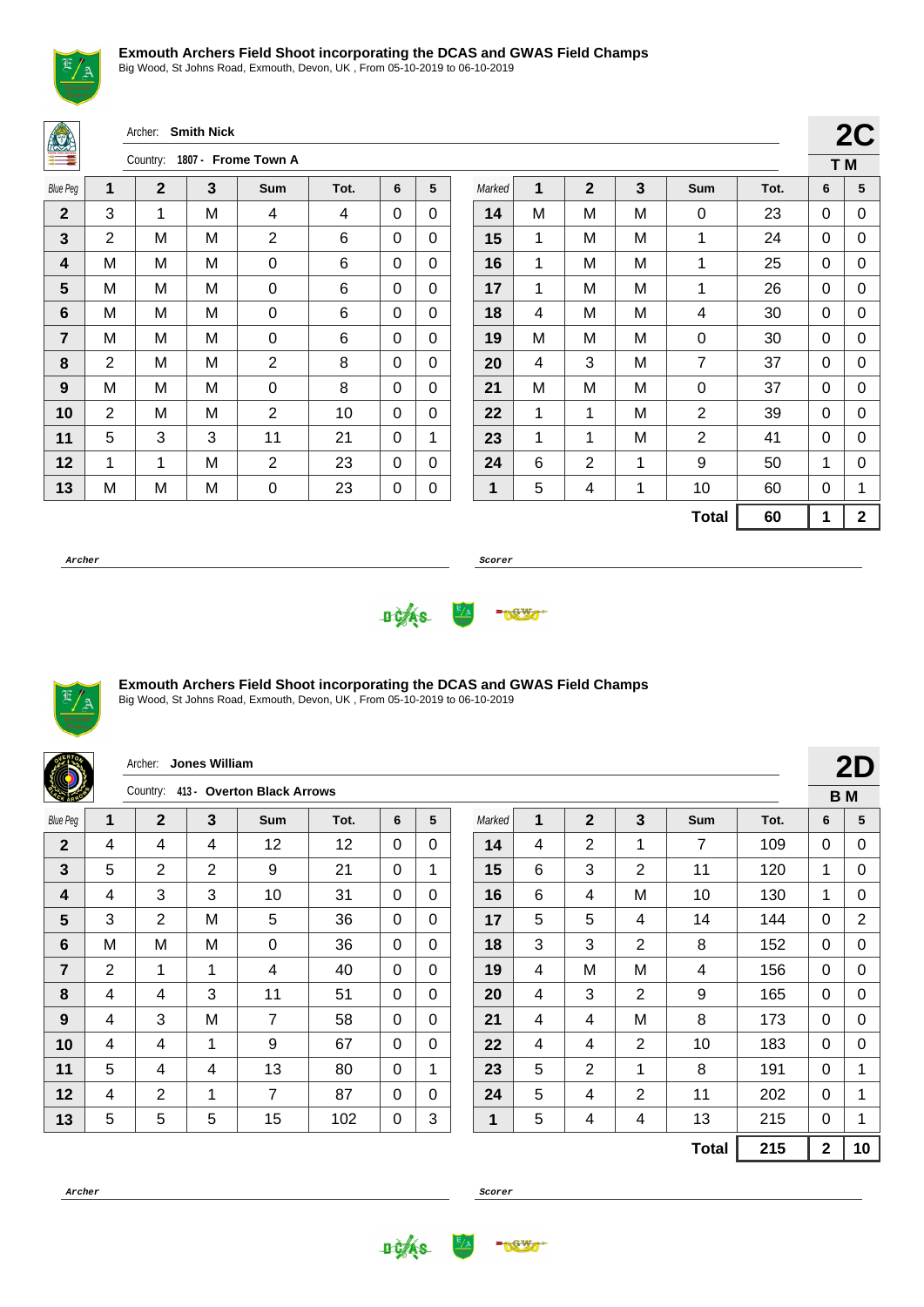

Big Wood, St Johns Road, Exmouth, Devon, UK , From 05-10-2019 to 06-10-2019

|                |   | Archer:        | <b>Whitter Mal</b> |            |      |                |                |              |   |                |                |              |      |                | 3A               |
|----------------|---|----------------|--------------------|------------|------|----------------|----------------|--------------|---|----------------|----------------|--------------|------|----------------|------------------|
|                |   | Country:       | 69 - Pentref B     |            |      |                |                |              |   |                |                |              |      |                | C M              |
| Red Peg        | 1 | $\overline{2}$ | 3                  | <b>Sum</b> | Tot. | 6              | 5              | Marked       | 1 | $\overline{2}$ | $\overline{3}$ | Sum          | Tot. | 6              | 5                |
| $\mathbf{3}$   | 6 | 5              | 4                  | 15         | 15   | 1              | 1              | 15           | 6 | 5              | 4              | 15           | 183  | 1              | 1                |
| 4              | 5 | 5              | 4                  | 14         | 29   | $\Omega$       | $\overline{2}$ | 16           | 6 | 6              | 4              | 16           | 199  | $\overline{2}$ | 0                |
| $5\phantom{1}$ | 6 | 4              | 4                  | 14         | 43   | 1              | $\Omega$       | 17           | 6 | 6              | 4              | 16           | 215  | $\overline{2}$ | $\mathbf 0$      |
| 6              | 4 | $\overline{4}$ | 3                  | 11         | 54   | $\Omega$       | $\Omega$       | 18           | 5 | 5              | 5              | 15           | 230  | $\mathbf 0$    | 3                |
| $\overline{7}$ | 5 | 4              | 3                  | 12         | 66   | $\Omega$       | 1              | 19           | 5 | 5              | 3              | 13           | 243  | 0              | $\boldsymbol{2}$ |
| 8              | 6 | 5              | $\overline{2}$     | 13         | 79   | 1              | 1              | 20           | 4 | 4              | 4              | 12           | 255  | 0              | $\mathbf 0$      |
| 9              | 6 | 6              | 6                  | 18         | 97   | 3              | $\Omega$       | 21           | 6 | 6              | 4              | 16           | 271  | $\overline{2}$ | 0                |
| 10             | 5 | 4              | 3                  | 12         | 109  | $\Omega$       | 1              | 22           | 6 | 6              | 6              | 18           | 289  | 3              | 0                |
| 11             | 6 | 6              | 4                  | 16         | 125  | $\overline{2}$ | $\Omega$       | 23           | 6 | 5              | 5              | 16           | 305  | 1              | $\overline{2}$   |
| 12             | 6 | 6              | 5                  | 17         | 142  | $\overline{2}$ | 1              | 24           | 6 | 4              | 4              | 14           | 319  | 1              | 0                |
| 13             | 5 | 4              | 3                  | 12         | 154  | $\Omega$       | 1              | 1            | 6 | 6              | 5              | 17           | 336  | $\overline{2}$ | 1                |
| 14             | 5 | 5              | 4                  | 14         | 168  | 0              | $\overline{2}$ | $\mathbf{2}$ | 5 | 4              | 4              | 13           | 349  | 0              | 1                |
|                |   |                |                    |            |      |                |                |              |   |                |                | <b>Total</b> | 349  | 24             | 20               |

**Archer Scorer**

**3A**





## **Exmouth Archers Field Shoot incorporating the DCAS and GWAS Field Champs**

Big Wood, St Johns Road, Exmouth, Devon, UK , From 05-10-2019 to 06-10-2019

| Archer:        |              |                |              |     |                  |                |   |              |              |                |              |              |             |                 | 3B              |
|----------------|--------------|----------------|--------------|-----|------------------|----------------|---|--------------|--------------|----------------|--------------|--------------|-------------|-----------------|-----------------|
| Country:       |              |                |              |     |                  |                |   |              |              |                |              |              |             |                 |                 |
|                | $\mathbf{1}$ | $\overline{2}$ | $\mathbf{3}$ | Sum | Tot.             | $6\phantom{a}$ | 5 |              | $\mathbf{1}$ | $\overline{2}$ | $\mathbf{3}$ | Sum          | Tot.        | $6\phantom{1}6$ | $5\phantom{.0}$ |
| $\mathbf{3}$   |              |                |              |     | $\mathbf 0$      |                |   | 15           |              |                |              |              | $\mathsf 0$ |                 |                 |
| 4              |              |                |              |     | $\pmb{0}$        |                |   | 16           |              |                |              |              | $\pmb{0}$   |                 |                 |
| $5\phantom{1}$ |              |                |              |     | $\pmb{0}$        |                |   | 17           |              |                |              |              | $\pmb{0}$   |                 |                 |
| $6\phantom{1}$ |              |                |              |     | $\boldsymbol{0}$ |                |   | 18           |              |                |              |              | $\pmb{0}$   |                 |                 |
| $\overline{7}$ |              |                |              |     | $\pmb{0}$        |                |   | 19           |              |                |              |              | $\pmb{0}$   |                 |                 |
| $\pmb{8}$      |              |                |              |     | $\pmb{0}$        |                |   | 20           |              |                |              |              | $\pmb{0}$   |                 |                 |
| $9$            |              |                |              |     | $\boldsymbol{0}$ |                |   | 21           |              |                |              |              | $\pmb{0}$   |                 |                 |
| 10             |              |                |              |     | $\pmb{0}$        |                |   | 22           |              |                |              |              | $\pmb{0}$   |                 |                 |
| 11             |              |                |              |     | $\mathbf 0$      |                |   | 23           |              |                |              |              | $\pmb{0}$   |                 |                 |
| 12             |              |                |              |     | $\boldsymbol{0}$ |                |   | 24           |              |                |              |              | $\pmb{0}$   |                 |                 |
| 13             |              |                |              |     | $\boldsymbol{0}$ |                |   | $\mathbf{1}$ |              |                |              |              | $\pmb{0}$   |                 |                 |
| 14             |              |                |              |     | $\boldsymbol{0}$ |                |   | $\mathbf{2}$ |              |                |              |              | $\pmb{0}$   |                 |                 |
|                |              |                |              |     |                  |                |   |              |              |                |              | <b>Total</b> | $\pmb{0}$   | $\bf{0}$        |                 |

**Archer Scorer**

**DOAS** 

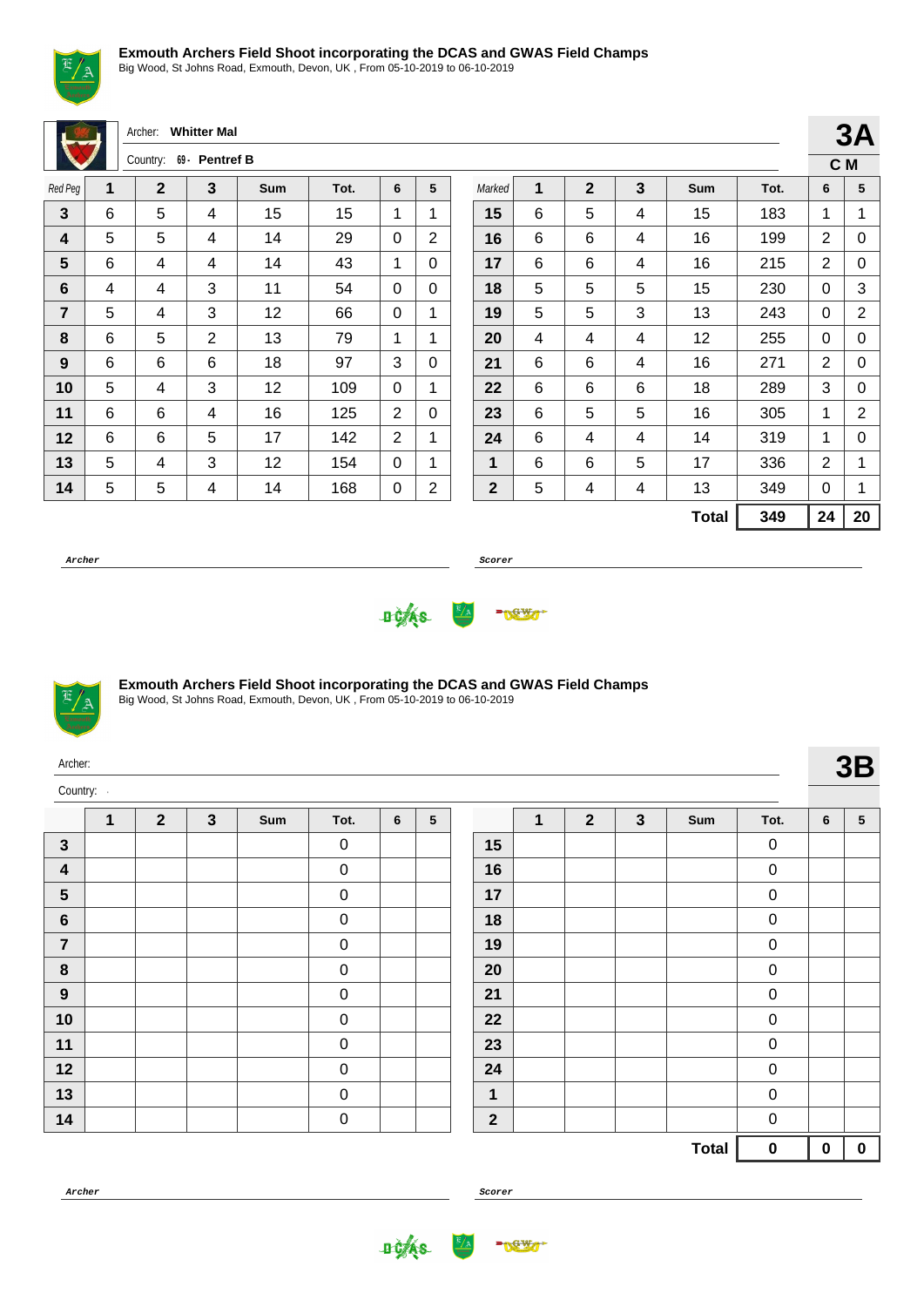

Big Wood, St Johns Road, Exmouth, Devon, UK , From 05-10-2019 to 06-10-2019

Archer: **Evans Ian**

| <b>Business</b> |   | Country:     | 660 - Exmouth A |                |      |   |   |
|-----------------|---|--------------|-----------------|----------------|------|---|---|
| <b>Blue Peg</b> | 1 | $\mathbf{2}$ | 3               | <b>Sum</b>     | Tot. | 6 | 5 |
| 3               | 4 | M            | M               | 4              | 4    | 0 | 0 |
| 4               | 2 | Μ            | M               | $\overline{2}$ | 6    | 0 | 0 |
| 5               | 1 | Μ            | M               | 1              | 7    | 0 | 0 |
| 6               | 1 | 1            | M               | 2              | 9    | 0 | 0 |
| $\overline{7}$  | 2 | 1            | M               | 3              | 12   | 0 | 0 |
| 8               | M | M            | M               | 0              | 12   | 0 | 0 |
| 9               | 3 | 3            | 2               | 8              | 20   | 0 | 0 |
| 10              | 2 | 1            | M               | 3              | 23   | 0 | 0 |
| 11              | 4 | 2            | 1               | 7              | 30   | 0 | 0 |
| 12              | 2 | Μ            | M               | 2              | 32   | 0 | 0 |
| 13              | M | Μ            | M               | 0              | 32   | 0 | 0 |
| 14              | M | M            | M               | 0              | 32   | 0 | 0 |

|              |   |                |   |                |      |   | v v |
|--------------|---|----------------|---|----------------|------|---|-----|
|              |   |                |   |                |      |   | A M |
| Marked       | 1 | $\mathbf{2}$   | 3 | Sum            | Tot. | 6 | 5   |
| 15           | 2 | 1              | M | 3              | 35   | 0 | 0   |
| 16           | 3 | 2              | M | 5              | 40   | 0 | 0   |
| 17           | 5 | $\overline{2}$ | 2 | 9              | 49   | 0 | 1   |
| 18           | 4 | M              | M | 4              | 53   | 0 | 0   |
| 19           | M | M              | M | 0              | 53   | 0 | 0   |
| 20           | M | M              | M | 0              | 53   | 0 | 0   |
| 21           | 4 | 4              | 1 | 9              | 62   | 0 | 0   |
| 22           | 3 | M              | M | 3              | 65   | 0 | 0   |
| 23           | 4 | M              | M | 4              | 69   | 0 | 0   |
| 24           | 3 | 3              | M | 6              | 75   | 0 | 0   |
| 1            | 4 | $\overline{2}$ | 1 | $\overline{7}$ | 82   | 0 | 0   |
| $\mathbf{2}$ | 4 | 1              | M | 5              | 87   | 0 | 0   |
|              |   |                |   | <b>Total</b>   | 87   | 0 | 1   |

**3C**

**Archer Scorer**





### **Exmouth Archers Field Shoot incorporating the DCAS and GWAS Field Champs**

Big Wood, St Johns Road, Exmouth, Devon, UK , From 05-10-2019 to 06-10-2019

| a <sup>WDS</sup> 80<br>æ |   | Archer:        |                | <b>Strachan-Stephens Adam</b> |      |              |                |                |   |                |                |              |      |              | 3D             |
|--------------------------|---|----------------|----------------|-------------------------------|------|--------------|----------------|----------------|---|----------------|----------------|--------------|------|--------------|----------------|
| <b>PORTY OUT</b>         |   | Country:       | $539 -$        | <b>Ballands B</b>             |      |              |                |                |   |                |                |              |      |              | <b>BM</b>      |
| <b>Blue Peg</b>          | 1 | $\mathbf{2}$   | 3              | Sum                           | Tot. | 6            | 5              | Marked         | 1 | $\overline{2}$ | 3              | <b>Sum</b>   | Tot. | 6            | 5              |
| 3                        | 5 | 3              | 2              | 10                            | 10   | $\Omega$     | 1              | 15             | 4 | 4              | 4              | 12           | 141  | $\Omega$     | 0              |
| 4                        | 4 | 4              | M              | 8                             | 18   | $\Omega$     | $\Omega$       | 16             | 3 | 3              | 3              | 9            | 150  | $\mathbf{0}$ | 0              |
| 5                        | 6 | 3              | 1              | 10                            | 28   | 1            | $\Omega$       | 17             | 4 | 3              | $\overline{2}$ | 9            | 159  | $\Omega$     | 0              |
| 6                        | 4 | 3              | M              | $\overline{7}$                | 35   | $\Omega$     | $\Omega$       | 18             | 5 | 5              | $\overline{2}$ | 12           | 171  | $\mathbf{0}$ | $\overline{2}$ |
| 7                        | 4 | 3              | M              | 7                             | 42   | $\Omega$     | $\Omega$       | 19             | 3 | 1              | 1              | 5            | 176  | $\Omega$     | 0              |
| 8                        | 6 | 5              | 3              | 14                            | 56   | 1            | 1              | 20             | 5 | 4              | $\overline{2}$ | 11           | 187  | $\mathbf{0}$ | 1              |
| 9                        | 5 | 4              | 2              | 11                            | 67   | $\Omega$     | 1              | 21             | 4 | 3              | $\overline{2}$ | 9            | 196  | $\Omega$     | 0              |
| 10                       | 6 | 4              | 3              | 13                            | 80   | 1            | $\Omega$       | 22             | 5 | 4              | $\overline{2}$ | 11           | 207  | $\mathbf{0}$ | 1              |
| 11                       | 5 | 5              | 4              | 14                            | 94   | $\Omega$     | $\overline{2}$ | 23             | 5 | 4              | $\overline{2}$ | 11           | 218  | $\Omega$     | 1              |
| 12                       | 4 | 4              | 3              | 11                            | 105  | $\mathbf{0}$ | $\Omega$       | 24             | 5 | 3              | 3              | 11           | 229  | $\mathbf{0}$ | 1              |
| 13                       | 5 | 5              | 4              | 14                            | 119  | 0            | $\overline{2}$ | $\mathbf{1}$   | 6 | 3              | $\overline{2}$ | 11           | 240  | 1            | 0              |
| 14                       | 6 | $\overline{2}$ | $\overline{2}$ | 10                            | 129  | 1            | 0              | $\overline{2}$ | 6 | 5              | 5              | 16           | 256  | 1            | $\overline{2}$ |
|                          |   |                |                |                               |      |              |                |                |   |                |                | <b>Total</b> | 256  | 6            | 15             |

**Archer Scorer**

**DOAS** 

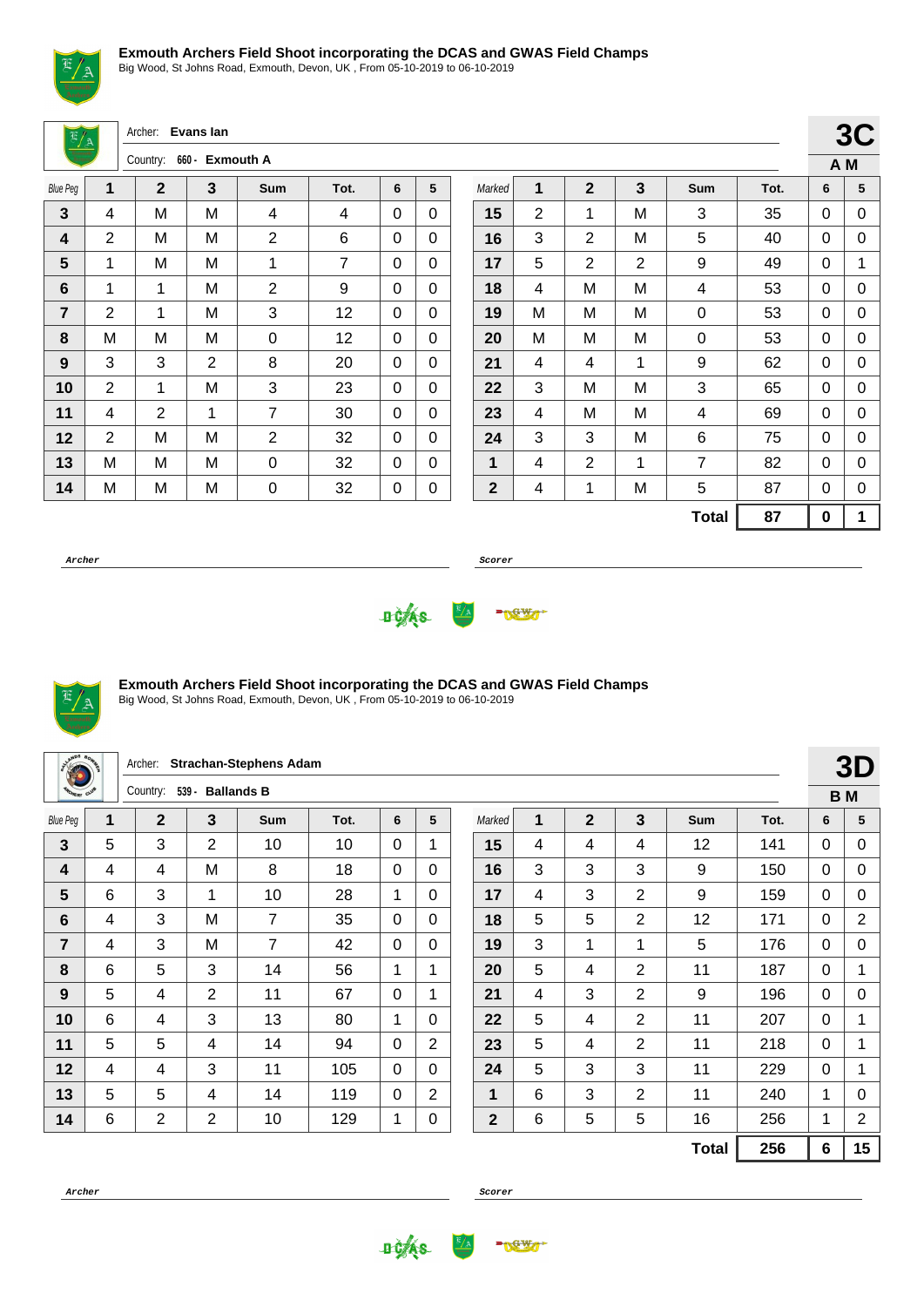

| Archer:                 |   |                         |              |     |                  |   |                 |              |   |                |              |              |                  |                | 4A              |
|-------------------------|---|-------------------------|--------------|-----|------------------|---|-----------------|--------------|---|----------------|--------------|--------------|------------------|----------------|-----------------|
| Country:                |   |                         |              |     |                  |   |                 |              |   |                |              |              |                  |                |                 |
|                         | 1 | $\overline{\mathbf{2}}$ | $\mathbf{3}$ | Sum | Tot.             | 6 | $5\phantom{.0}$ |              | 1 | $\overline{2}$ | $\mathbf{3}$ | Sum          | Tot.             | $6\phantom{1}$ | $5\phantom{.0}$ |
| $\overline{\mathbf{4}}$ |   |                         |              |     | $\pmb{0}$        |   |                 | 16           |   |                |              |              | $\pmb{0}$        |                |                 |
| $\sqrt{5}$              |   |                         |              |     | $\boldsymbol{0}$ |   |                 | 17           |   |                |              |              | $\mathbf 0$      |                |                 |
| $\bf 6$                 |   |                         |              |     | $\pmb{0}$        |   |                 | 18           |   |                |              |              | $\pmb{0}$        |                |                 |
| $\overline{7}$          |   |                         |              |     | $\pmb{0}$        |   |                 | 19           |   |                |              |              | $\pmb{0}$        |                |                 |
| $\pmb{8}$               |   |                         |              |     | $\pmb{0}$        |   |                 | 20           |   |                |              |              | $\boldsymbol{0}$ |                |                 |
| $\boldsymbol{9}$        |   |                         |              |     | $\boldsymbol{0}$ |   |                 | 21           |   |                |              |              | $\boldsymbol{0}$ |                |                 |
| 10                      |   |                         |              |     | $\pmb{0}$        |   |                 | 22           |   |                |              |              | $\pmb{0}$        |                |                 |
| 11                      |   |                         |              |     | $\pmb{0}$        |   |                 | 23           |   |                |              |              | $\pmb{0}$        |                |                 |
| 12                      |   |                         |              |     | $\pmb{0}$        |   |                 | 24           |   |                |              |              | $\boldsymbol{0}$ |                |                 |
| 13                      |   |                         |              |     | $\pmb{0}$        |   |                 | $\mathbf{1}$ |   |                |              |              | $\boldsymbol{0}$ |                |                 |
| 14                      |   |                         |              |     | $\pmb{0}$        |   |                 | $\mathbf{2}$ |   |                |              |              | $\pmb{0}$        |                |                 |
| 15                      |   |                         |              |     | $\pmb{0}$        |   |                 | $\mathbf 3$  |   |                |              |              | $\mathbf 0$      |                |                 |
|                         |   |                         |              |     |                  |   |                 |              |   |                |              | <b>Total</b> | $\pmb{0}$        | $\mathbf 0$    | $\mathbf 0$     |

**Archer Scorer**





# **Exmouth Archers Field Shoot incorporating the DCAS and GWAS Field Champs**

|                 |   | Archer:      | <b>Pinder Robert</b> |                       |      |          |                |              |   |              |                |                |      |                | 4B             |
|-----------------|---|--------------|----------------------|-----------------------|------|----------|----------------|--------------|---|--------------|----------------|----------------|------|----------------|----------------|
|                 |   | Country:     |                      | 57 · Radnor Foresters |      |          |                |              |   |              |                |                |      |                | C JM           |
| Red Peg         | 1 | $\mathbf{2}$ | $\mathbf{3}$         | <b>Sum</b>            | Tot. | 6        | 5              | Marked       | 1 | $\mathbf{2}$ | 3              | <b>Sum</b>     | Tot. | 6              | 5              |
| 4               | 6 | 5            | 5                    | 16                    | 16   | 1        | 2              | 16           | 5 | 5            | 2              | 12             | 168  | $\mathbf{0}$   | $\overline{c}$ |
| 5               | 4 | 4            | 3                    | 11                    | 27   | $\Omega$ | $\mathbf{0}$   | 17           | 5 | 5            | $\overline{2}$ | 12             | 180  | $\mathbf{0}$   | $\overline{2}$ |
| $6\phantom{1}6$ | 5 | 5            | 3                    | 13                    | 40   | 0        | $\overline{2}$ | 18           | 4 | 3            | M              | $\overline{7}$ | 187  | $\mathbf{0}$   | 0              |
| 7               | 6 | 5            | 4                    | 15                    | 55   | 1        | $\mathbf 1$    | 19           | 5 | 3            | 1              | 9              | 196  | $\mathbf{0}$   | 1              |
| 8               | 6 | 5            | 4                    | 15                    | 70   | 1        | 1              | 20           | 5 | 4            | M              | 9              | 205  | $\mathbf{0}$   | 1              |
| 9               | 5 | 3            | $\overline{2}$       | 10                    | 80   | $\Omega$ | 1              | 21           | 4 | 4            | $\overline{2}$ | 10             | 215  | $\mathbf{0}$   | 0              |
| 10              | 5 | 4            | 4                    | 13                    | 93   | 0        | 1              | 22           | 5 | 5            | 2              | 12             | 227  | $\mathbf{0}$   | $\overline{2}$ |
| 11              | 5 | 5            | 4                    | 14                    | 107  | 0        | $\overline{2}$ | 23           | 4 | 4            | 3              | 11             | 238  | $\mathbf{0}$   | 0              |
| 12              | 4 | 4            | 3                    | 11                    | 118  | 0        | $\mathbf{0}$   | 24           | 4 | 3            | 3              | 10             | 248  | $\mathbf{0}$   | 0              |
| 13              | 6 | 5            | 3                    | 14                    | 132  | 1        | 1              | 1            | 6 | 4            | 4              | 14             | 262  | 1              | $\Omega$       |
| 14              | 6 | 5            | 4                    | 15                    | 147  | 1        | 1              | $\mathbf{2}$ | 6 | 4            | 2              | 12             | 274  | 1              | 0              |
| 15              | 5 | 3            | 1                    | 9                     | 156  | 0        | 1              | 3            | 5 | 4            | 4              | 13             | 287  | $\mathbf{0}$   | 1              |
|                 |   |              |                      |                       |      |          |                |              |   |              |                | <b>Total</b>   | 287  | $\overline{7}$ | 22             |



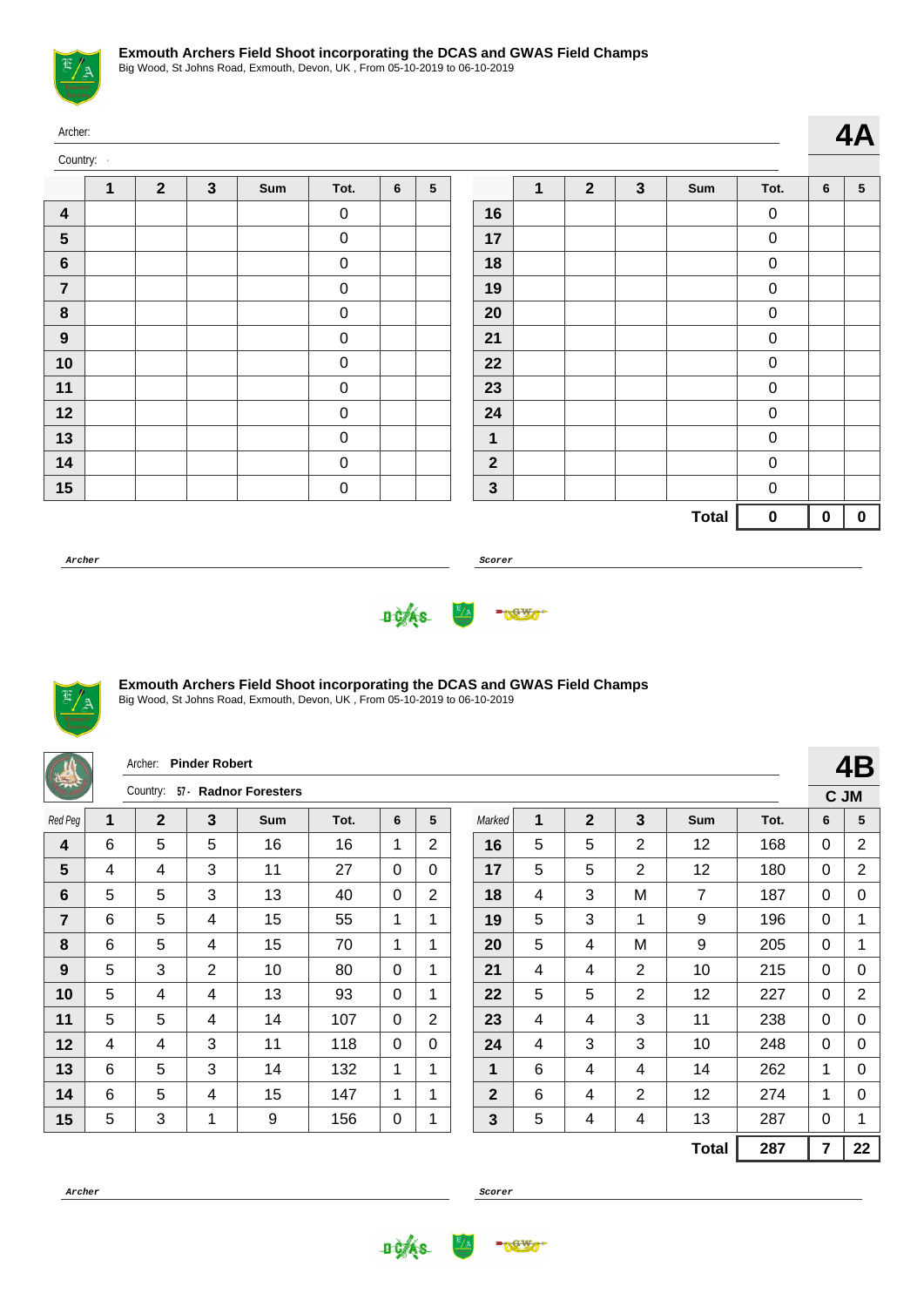

Big Wood, St Johns Road, Exmouth, Devon, UK , From 05-10-2019 to 06-10-2019

Archer: **Wise Freya**

| KEIDS           |                | Country:    | 951 - Kendal B |     |                |   |   |
|-----------------|----------------|-------------|----------------|-----|----------------|---|---|
| <b>Blue Peg</b> | 1              | $\mathbf 2$ | 3              | Sum | Tot.           | 6 | 5 |
| 4               | M              | M           | M              | 0   | 0              | 0 | 0 |
| 5               | 1              | Μ           | M              | 1   | 1              | 0 | 0 |
| 6               | 1              | Μ           | M              | 1   | $\overline{2}$ | 0 | 0 |
| 7               | M              | M           | M              | 0   | $\overline{2}$ | 0 | 0 |
| 8               | 1              | Μ           | M              | 1   | 3              | 0 | 0 |
| 9               | $\overline{2}$ | 1           | M              | 3   | 6              | 0 | 0 |
| 10              | 3              | 1           | M              | 4   | 10             | 0 | 0 |
| 11              | 4              | 3           | 1              | 8   | 18             | 0 | 0 |
| 12              | M              | M           | M              | 0   | 18             | 0 | 0 |
| 13              | 4              | 3           | M              | 7   | 25             | 0 | 0 |
| 14              | 4              | 4           | 1              | 9   | 34             | 0 | 0 |
| 15              | 4              | M           | M              | 4   | 38             | 0 | 0 |

|              |   |              |   |              |      | LW       |   |
|--------------|---|--------------|---|--------------|------|----------|---|
| Marked       | 1 | $\mathbf{2}$ | 3 | Sum          | Tot. | 6        | 5 |
| 16           | 1 | M            | M | 1            | 39   | 0        | 0 |
| 17           | 1 | M            | M | 1            | 40   | 0        | 0 |
| 18           | 1 | M            | M | 1            | 41   | 0        | 0 |
| 19           | M | M            | M | 0            | 41   | 0        | 0 |
| 20           | 3 | M            | M | 3            | 44   | 0        | 0 |
| 21           | 3 | 1            | M | 4            | 48   | 0        | 0 |
| 22           | 3 | M            | M | 3            | 51   | 0        | 0 |
| 23           | 2 | 1            | M | 3            | 54   | 0        | 0 |
| 24           | 3 | 2            | M | 5            | 59   | 0        | 0 |
| 1            | 3 | 1            | M | 4            | 63   | 0        | 0 |
| $\mathbf{2}$ | 1 | M            | M | 1            | 64   | 0        | 0 |
| 3            | M | M            | M | 0            | 64   | 0        | 0 |
|              |   |              |   | <b>Total</b> | 64   | $\bf{0}$ | 0 |

**4C**

**Archer Scorer**





Big Wood, St Johns Road, Exmouth, Devon, UK , From 05-10-2019 to 06-10-2019

| Archer:                 |   |                |              |     |                  |   |   |                |   |                |              |     |                  |   | 4D              |
|-------------------------|---|----------------|--------------|-----|------------------|---|---|----------------|---|----------------|--------------|-----|------------------|---|-----------------|
| Country:                |   |                |              |     |                  |   |   |                |   |                |              |     |                  |   |                 |
|                         | 1 | $\overline{2}$ | $\mathbf{3}$ | Sum | Tot.             | 6 | 5 |                | 1 | $\overline{2}$ | $\mathbf{3}$ | Sum | Tot.             | 6 | $5\phantom{.0}$ |
| $\overline{\mathbf{4}}$ |   |                |              |     | $\mathbf 0$      |   |   | 16             |   |                |              |     | $\pmb{0}$        |   |                 |
| 5                       |   |                |              |     | $\mathbf 0$      |   |   | 17             |   |                |              |     | $\boldsymbol{0}$ |   |                 |
| $6\phantom{1}$          |   |                |              |     | $\mathbf 0$      |   |   | 18             |   |                |              |     | $\pmb{0}$        |   |                 |
| $\overline{7}$          |   |                |              |     | $\mathbf 0$      |   |   | 19             |   |                |              |     | $\pmb{0}$        |   |                 |
| 8                       |   |                |              |     | $\boldsymbol{0}$ |   |   | 20             |   |                |              |     | $\boldsymbol{0}$ |   |                 |
| 9                       |   |                |              |     | $\mathbf 0$      |   |   | 21             |   |                |              |     | $\mathbf 0$      |   |                 |
| 10                      |   |                |              |     | $\boldsymbol{0}$ |   |   | 22             |   |                |              |     | $\boldsymbol{0}$ |   |                 |
| 11                      |   |                |              |     | $\boldsymbol{0}$ |   |   | 23             |   |                |              |     | $\mathsf 0$      |   |                 |
| 12                      |   |                |              |     | $\mathbf 0$      |   |   | 24             |   |                |              |     | $\mathbf 0$      |   |                 |
| 13                      |   |                |              |     | $\mathbf 0$      |   |   | 1              |   |                |              |     | $\pmb{0}$        |   |                 |
| 14                      |   |                |              |     | $\boldsymbol{0}$ |   |   | $\overline{2}$ |   |                |              |     | $\pmb{0}$        |   |                 |
|                         |   |                |              |     |                  |   |   |                |   |                |              |     |                  |   |                 |

**Archer Scorer**

0





0

**Total 0 0 0**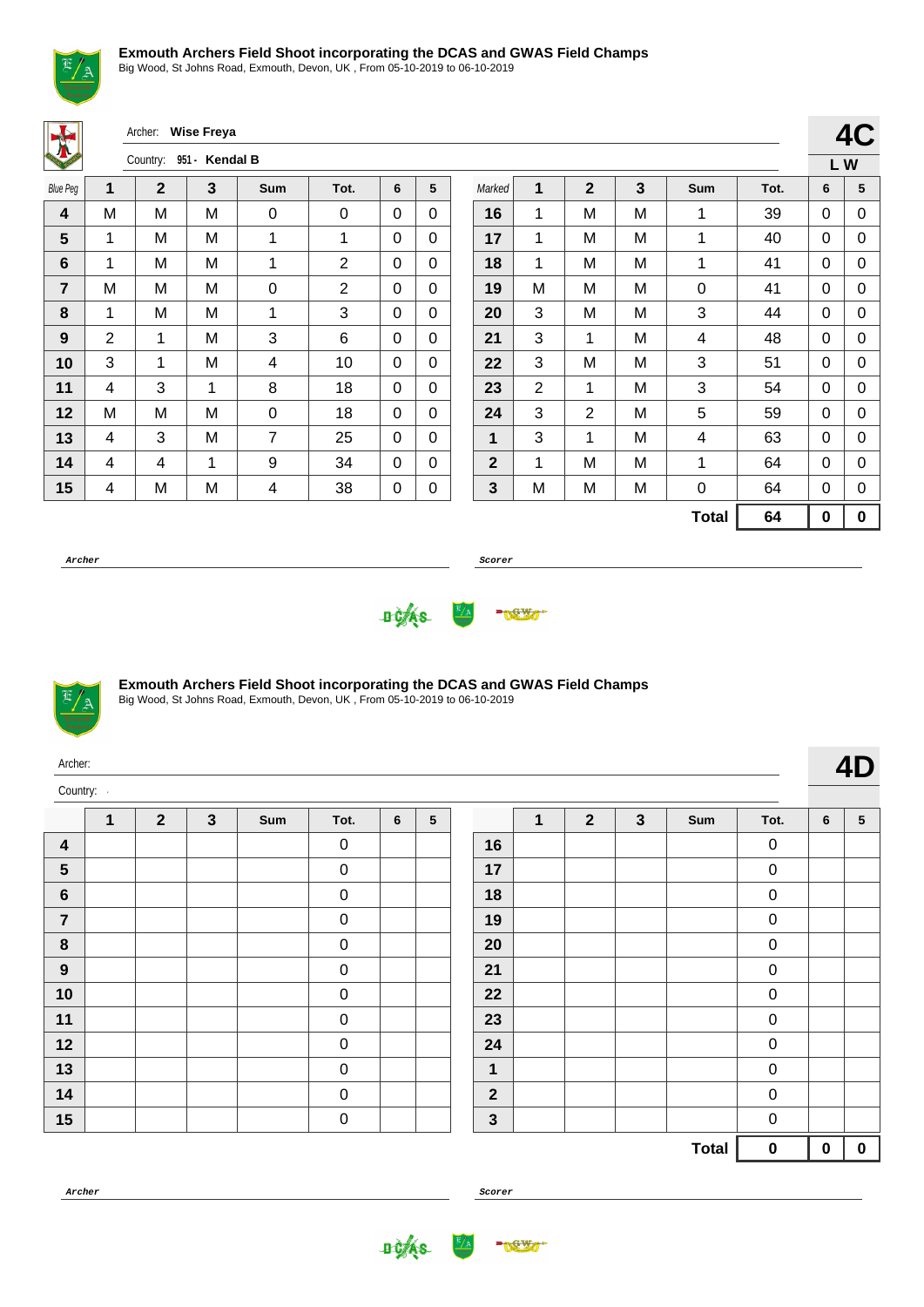

| Archer:  |   |              |              |     |           |   |                 |                  |              |              |              |              |                  |             | <b>9A</b>       |
|----------|---|--------------|--------------|-----|-----------|---|-----------------|------------------|--------------|--------------|--------------|--------------|------------------|-------------|-----------------|
| Country: |   |              |              |     |           |   |                 |                  |              |              |              |              |                  |             |                 |
|          | 1 | $\mathbf{2}$ | $\mathbf{3}$ | Sum | Tot.      | 6 | $5\phantom{.0}$ |                  | $\mathbf{1}$ | $\mathbf{2}$ | $\mathbf{3}$ | Sum          | Tot.             | 6           | $5\phantom{.0}$ |
| 9        |   |              |              |     | $\pmb{0}$ |   |                 | 21               |              |              |              |              | $\pmb{0}$        |             |                 |
| 10       |   |              |              |     | $\pmb{0}$ |   |                 | 22               |              |              |              |              | $\pmb{0}$        |             |                 |
| 11       |   |              |              |     | $\pmb{0}$ |   |                 | 23               |              |              |              |              | $\boldsymbol{0}$ |             |                 |
| 12       |   |              |              |     | $\pmb{0}$ |   |                 | 24               |              |              |              |              | $\boldsymbol{0}$ |             |                 |
| 13       |   |              |              |     | $\pmb{0}$ |   |                 | $\mathbf{1}$     |              |              |              |              | $\pmb{0}$        |             |                 |
| 14       |   |              |              |     | $\pmb{0}$ |   |                 | $\mathbf{2}$     |              |              |              |              | $\pmb{0}$        |             |                 |
| 15       |   |              |              |     | $\pmb{0}$ |   |                 | $\mathbf{3}$     |              |              |              |              | $\boldsymbol{0}$ |             |                 |
| 16       |   |              |              |     | $\pmb{0}$ |   |                 | $\boldsymbol{4}$ |              |              |              |              | $\pmb{0}$        |             |                 |
| 17       |   |              |              |     | $\pmb{0}$ |   |                 | $5\phantom{1}$   |              |              |              |              | $\pmb{0}$        |             |                 |
| 18       |   |              |              |     | $\pmb{0}$ |   |                 | $\bf 6$          |              |              |              |              | $\boldsymbol{0}$ |             |                 |
| 19       |   |              |              |     | $\pmb{0}$ |   |                 | $\overline{7}$   |              |              |              |              | $\boldsymbol{0}$ |             |                 |
| 20       |   |              |              |     | $\pmb{0}$ |   |                 | $\bf 8$          |              |              |              |              | $\pmb{0}$        |             |                 |
|          |   |              |              |     |           |   |                 |                  |              |              |              | <b>Total</b> | $\mathbf 0$      | $\mathbf 0$ | $\mathbf 0$     |

**Archer Scorer**





## **Exmouth Archers Field Shoot incorporating the DCAS and GWAS Field Champs**

| <b>DO</b> |   | Archer: Kalmaru Tia      |                |            |      |                |             |                |                |                |                |              |      |                | <b>9B</b>      |
|-----------|---|--------------------------|----------------|------------|------|----------------|-------------|----------------|----------------|----------------|----------------|--------------|------|----------------|----------------|
|           |   | Country: 1126 - Castle A |                |            |      |                |             |                |                |                |                |              |      | C W            |                |
| Red Peg   | 1 | $\mathbf{2}$             | 3              | <b>Sum</b> | Tot. | 6              | 5           | Marked         | 1              | $\overline{2}$ | 3              | Sum          | Tot. | 6              | 5              |
| 9         | 6 | 4                        | $\overline{2}$ | 12         | 12   | 1              | $\Omega$    | 21             | 5              | 5              | 4              | 14           | 165  | $\Omega$       | $\overline{2}$ |
| 10        | 6 | 5                        | 4              | 15         | 27   | 1              | 1           | 22             | 4              | 4              | 2              | 10           | 175  | 0              | 0              |
| 11        | 5 | 3                        | $\overline{2}$ | 10         | 37   | $\Omega$       | $\mathbf 1$ | 23             | 4              | 3              | $\overline{2}$ | 9            | 184  | 0              | 0              |
| 12        | 5 | 4                        | 4              | 13         | 50   | $\Omega$       | 1           | 24             | 4              | 4              | 3              | 11           | 195  | 0              | 0              |
| 13        | 5 | 4                        | 4              | 13         | 63   | $\mathbf{0}$   | 1           | 1              | 5              | 5              | 4              | 14           | 209  | 0              | $\overline{2}$ |
| 14        | 5 | 4                        | 4              | 13         | 76   | $\mathbf{0}$   | 1           | $\overline{2}$ | 6              | 4              | 4              | 14           | 223  | 1              | 0              |
| 15        | 4 | 4                        | 3              | 11         | 87   | $\Omega$       | $\Omega$    | 3              | $\overline{2}$ | $\overline{2}$ | 2              | 6            | 229  | $\mathbf 0$    | 0              |
| 16        | 6 | 4                        | 1              | 11         | 98   | 1              | $\Omega$    | 4              | 6              | 6              | 4              | 16           | 245  | $\overline{2}$ | 0              |
| 17        | 6 | 4                        | 3              | 13         | 111  | 1              | $\Omega$    | 5              | 4              | 4              | 3              | 11           | 256  | 0              | 0              |
| 18        | 6 | 6                        | 3              | 15         | 126  | $\overline{2}$ | $\Omega$    | 6              | 5              | 4              | $\overline{2}$ | 11           | 267  | 0              | 1              |
| 19        | 5 | 5                        | 4              | 14         | 140  | $\Omega$       | 2           | 7              | 4              | 4              | 3              | 11           | 278  | $\mathbf{0}$   | $\Omega$       |
| 20        | 6 | 3                        | $\overline{2}$ | 11         | 151  | 1              | 0           | 8              | 4              | 3              | $\overline{2}$ | 9            | 287  | 0              | 0              |
|           |   |                          |                |            |      |                |             |                |                |                |                | <b>Total</b> | 287  | 10             | 12             |



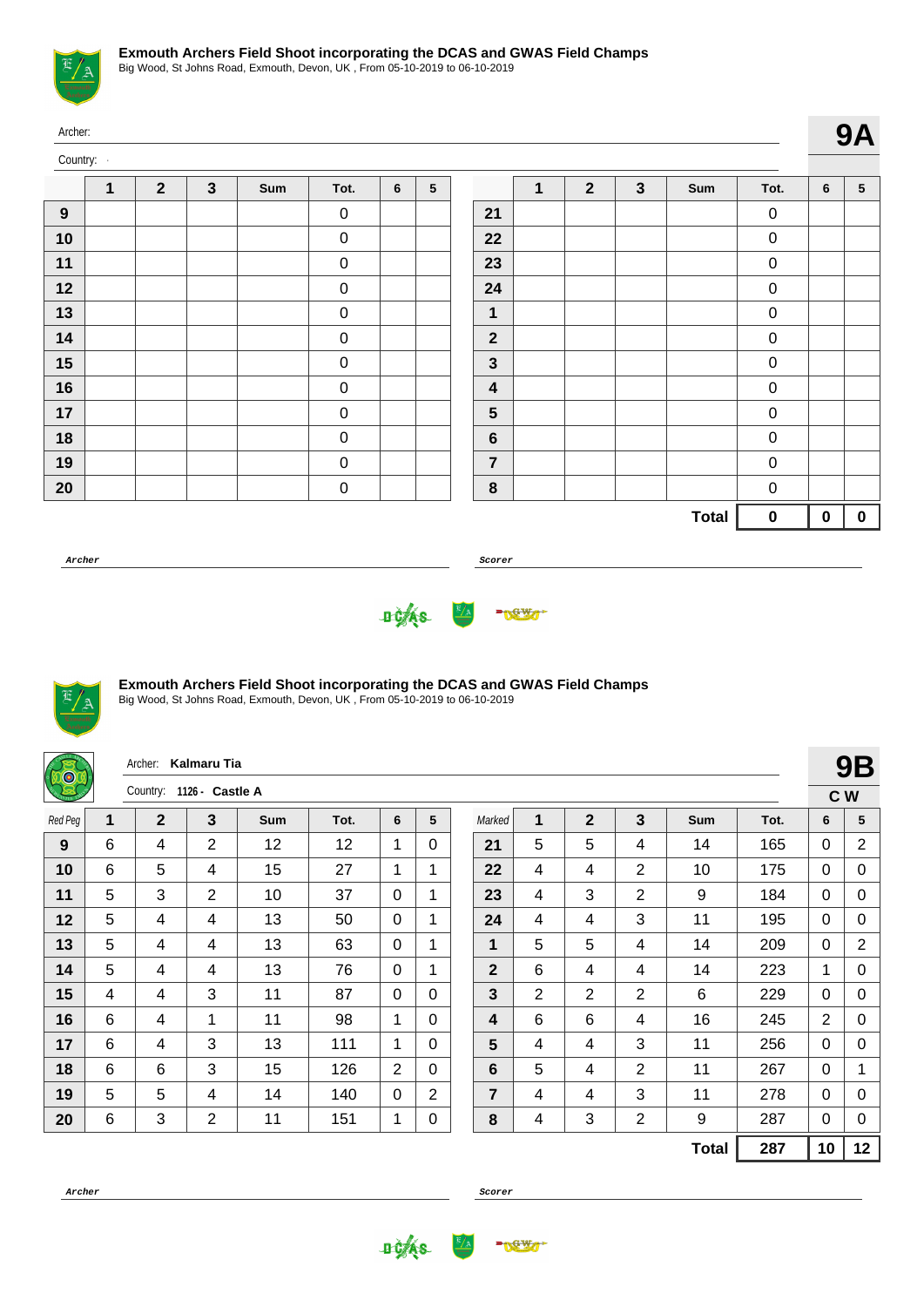

Big Wood, St Johns Road, Exmouth, Devon, UK , From 05-10-2019 to 06-10-2019

| <b>CLEVE</b>             |   | Archer:        | <b>Hawker Francesca</b> |            |      |          |          |                |   |                |                         |                |      |             | 90             |
|--------------------------|---|----------------|-------------------------|------------|------|----------|----------|----------------|---|----------------|-------------------------|----------------|------|-------------|----------------|
| ្វី <b>ខេត្ត</b><br>ភូមិ |   | Country:       | 570 - Cleve A           |            |      |          |          |                |   |                |                         |                |      |             | <b>BW</b>      |
| <b>Blue Peg</b>          | 1 | $\overline{2}$ | $\overline{3}$          | <b>Sum</b> | Tot. | 6        | 5        | Marked         | 1 | $\overline{2}$ | $\overline{\mathbf{3}}$ | <b>Sum</b>     | Tot. | 6           | 5              |
| 9                        | 5 | 3              | 3                       | 11         | 11   | $\Omega$ | 1        | 21             | 4 | 3              | 3                       | 10             | 129  | $\mathbf 0$ | C              |
| 10                       | 5 | 4              | $\overline{4}$          | 13         | 24   | $\Omega$ | 1        | 22             | 4 | $\overline{4}$ | $\overline{2}$          | 10             | 139  | $\mathbf 0$ | C              |
| 11                       | 6 | 6              | 5                       | 17         | 41   | 2        | 1        | 23             | 4 | $\overline{2}$ | M                       | 6              | 145  | $\mathbf 0$ | C              |
| 12                       | 5 | 3              | 3                       | 11         | 52   | $\Omega$ | 1        | 24             | 5 | 5              | 4                       | 14             | 159  | $\mathbf 0$ | $\overline{c}$ |
| 13                       | 4 | 1              | 1                       | 6          | 58   | $\Omega$ | $\Omega$ | 1              | 5 | 5              | 4                       | 14             | 173  | $\mathbf 0$ | $\overline{c}$ |
| 14                       | 6 | 5              | $\overline{4}$          | 15         | 73   | 1        | 1        | $\mathbf{2}$   | 5 | 1              | 1                       | $\overline{7}$ | 180  | $\mathbf 0$ | 1              |
| 15                       | 4 | 4              | $\overline{2}$          | 10         | 83   | $\Omega$ | $\Omega$ | 3              | 6 | 3              | 3                       | 12             | 192  | 1           | C              |
| 16                       | 4 | M              | M                       | 4          | 87   | $\Omega$ | $\Omega$ | 4              | 5 | 4              | 4                       | 13             | 205  | $\mathbf 0$ | 1              |
| 17                       | 5 | 4              | $\overline{4}$          | 13         | 100  | $\Omega$ | 1        | 5              | 6 | 5              | 4                       | 15             | 220  | 1           | 1              |
| 18                       | 4 | $\overline{2}$ | 1                       | 7          | 107  | $\Omega$ | $\Omega$ | 6              | 5 | 3              | $\overline{2}$          | 10             | 230  | $\Omega$    | 1              |
| 19                       | 3 | 2              | M                       | 5          | 112  | $\Omega$ | $\Omega$ | $\overline{7}$ | 5 | 4              | $\overline{2}$          | 11             | 241  | $\Omega$    | 1              |
| 20                       | 3 | $\overline{2}$ | $\overline{2}$          | 7          | 119  | 0        | 0        | 8              | 6 | $\overline{2}$ | Μ                       | 8              | 249  | 1           | C              |
|                          |   |                |                         |            |      |          |          |                |   |                |                         | <b>Total</b>   | 249  | 6           | 1 <sub>1</sub> |
| Archer                   |   |                |                         |            |      |          |          | Scorer         |   |                |                         |                |      |             |                |

**9C B W**

**Total 249 6 15**





### **Exmouth Archers Field Shoot incorporating the DCAS and GWAS Field Champs**

Big Wood, St Johns Road, Exmouth, Devon, UK , From 05-10-2019 to 06-10-2019

|                    |             | Archer:      | <b>Williams Victoria</b> |     |      |          |                |             |              |                |                |              |      |              | 9D             |
|--------------------|-------------|--------------|--------------------------|-----|------|----------|----------------|-------------|--------------|----------------|----------------|--------------|------|--------------|----------------|
| $\sqrt{archery^2}$ |             | Country:     | 5004 - Rsm A             |     |      |          |                |             |              |                |                |              |      |              | <b>BW</b>      |
| <b>Blue Peg</b>    | $\mathbf 1$ | $\mathbf{2}$ | 3                        | Sum | Tot. | 6        | 5              | Marked      | 1            | $\mathbf{2}$   | 3              | Sum          | Tot. | 6            | 5              |
| 9                  | 5           | 4            | 3                        | 12  | 12   | $\Omega$ | 1              | 21          | 5            | 5              | 4              | 14           | 150  | 0            | $\overline{c}$ |
| 10                 | 4           | 4            | 1                        | 9   | 21   | $\Omega$ | $\mathbf{0}$   | 22          | 4            | $\overline{4}$ | 3              | 11           | 161  | $\mathbf{0}$ | 0              |
| 11                 | 5           | 5            | 4                        | 14  | 35   | $\Omega$ | $\overline{2}$ | 23          | 5            | 4              | 4              | 13           | 174  | 0            | 1              |
| 12                 | 5           | 5            | 1                        | 11  | 46   | $\Omega$ | $\overline{2}$ | 24          | 5            | 3              | 3              | 11           | 185  | 0            | 1              |
| 13                 | 4           | 3            | 3                        | 10  | 56   | $\Omega$ | 0              | 1           | 6            | 5              | 4              | 15           | 200  | $\mathbf{1}$ | 1              |
| 14                 | 4           | 4            | 3                        | 11  | 67   | $\Omega$ | 0              | $\mathbf 2$ | 5            | 3              | $\overline{2}$ | 10           | 210  | 0            | 1              |
| 15                 | 6           | 3            | $\overline{2}$           | 11  | 78   | 1        | $\Omega$       | 3           | 6            | 3              | 2              | 11           | 221  | $\mathbf 1$  | 0              |
| 16                 | 5           | 4            | 4                        | 13  | 91   | 0        | 1              | 4           | 4            | 4              | $\overline{2}$ | 10           | 231  | 0            | 0              |
| 17                 | 5           | 4            | 4                        | 13  | 104  | $\Omega$ | 1              | 5           | 5            | 4              | $\overline{2}$ | 11           | 242  | 0            | 1              |
| 18                 | 6           | 3            | $\overline{2}$           | 11  | 115  | 1        | $\Omega$       | 6           | 5            | 3              | $\overline{2}$ | 10           | 252  | 0            | 1              |
| 19                 | 4           | 3            | $\overline{2}$           | 9   | 124  | $\Omega$ | $\Omega$       | 7           | $\mathbf{3}$ | $\mathbf{1}$   | M              | 4            | 256  | $\mathbf{0}$ | 0              |
| 20                 | 4           | 4            | 4                        | 12  | 136  | 0        | 0              | 8           | 4            | 3              | M              | 7            | 263  | 0            | 0              |
|                    |             |              |                          |     |      |          |                |             |              |                |                | <b>Total</b> | 263  | 4            | 15             |



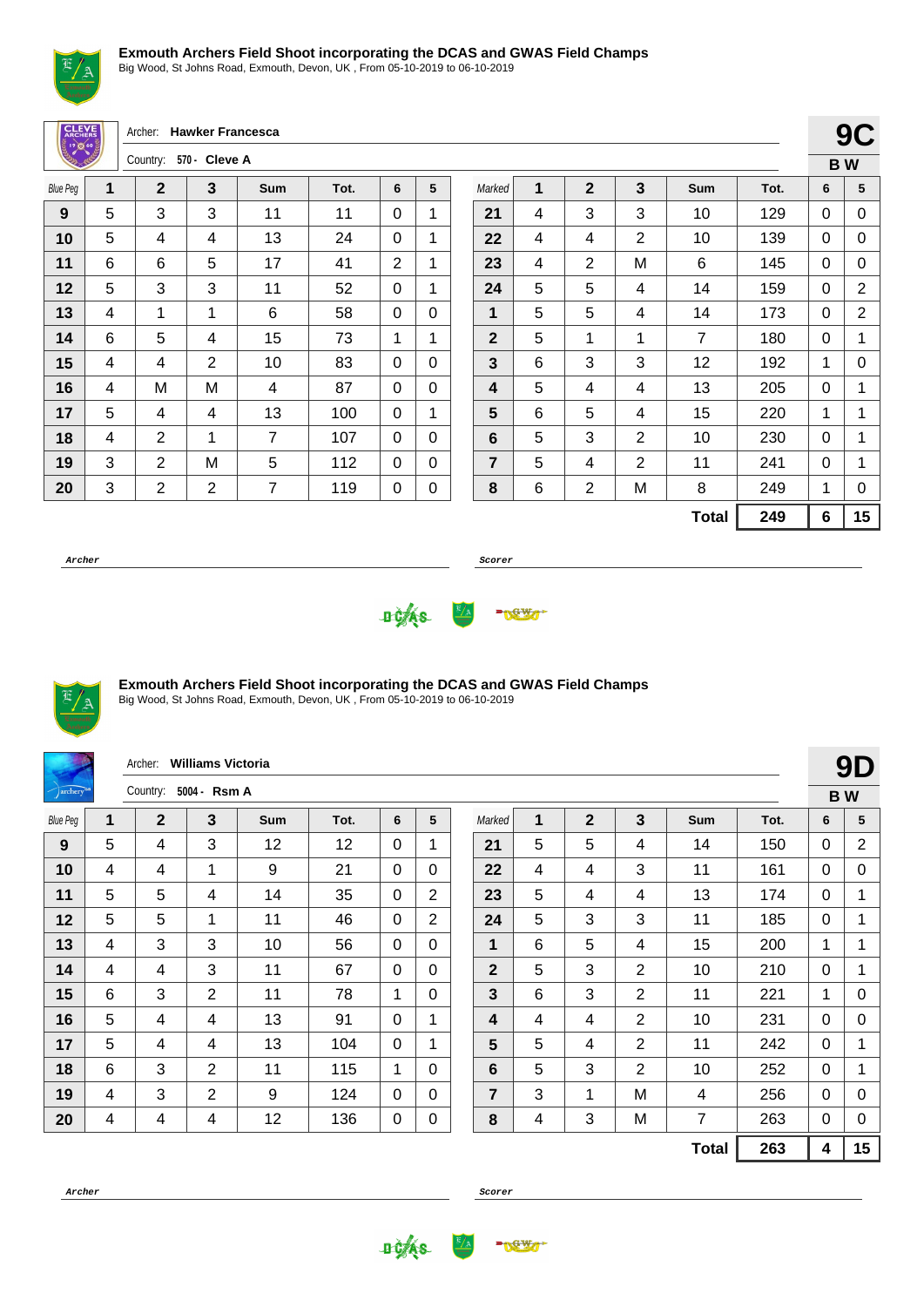

Big Wood, St Johns Road, Exmouth, Devon, UK , From 05-10-2019 to 06-10-2019

|                      |   | Archer:        | <b>Price Simon</b> |            |      |                |              |                  |   |              |                |              |      |                  | <b>10A</b>     |
|----------------------|---|----------------|--------------------|------------|------|----------------|--------------|------------------|---|--------------|----------------|--------------|------|------------------|----------------|
| archery <sup>®</sup> |   | Country:       | 5004 - Rsm A       |            |      |                |              |                  |   |              |                |              |      |                  | W M            |
| <b>Blue Peg</b>      | 1 | $\mathbf{2}$   | 3                  | <b>Sum</b> | Tot. | 6              | 5            | Marked           | 1 | $\mathbf{2}$ | $\mathbf{3}$   | Sum          | Tot. | 6                | 5              |
| 10                   | 5 | 3              | $\overline{2}$     | 10         | 10   | 0              | $\mathbf{1}$ | 22               | 4 | 4            | 4              | 12           | 152  | 0                | 0              |
| 11                   | 6 | 6              | 5                  | 17         | 27   | $\overline{2}$ | 1            | 23               | 5 | 5            | 4              | 14           | 166  | 0                | $\overline{2}$ |
| 12                   | 4 | 3              | $\overline{2}$     | 9          | 36   | $\Omega$       | $\Omega$     | 24               | 5 | 5            | 4              | 14           | 180  | 0                | $\overline{2}$ |
| 13                   | 4 | 3              | 3                  | 10         | 46   | $\mathbf 0$    | $\Omega$     | 1                | 6 | 6            | 5              | 17           | 197  | $\overline{2}$   | 1              |
| 14                   | 6 | 6              | 4                  | 16         | 62   | $\overline{2}$ | $\Omega$     | $\mathbf{2}$     | 6 | 5            | 3              | 14           | 211  | 1                | 1              |
| 15                   | 4 | 4              | 4                  | 12         | 74   | $\Omega$       | $\Omega$     | 3                | 5 | 5            | 4              | 14           | 225  | $\mathbf 0$      | $\overline{2}$ |
| 16                   | 3 | $\overline{2}$ | $\overline{2}$     | 7          | 81   | $\Omega$       | $\Omega$     | 4                | 3 | 3            | $\overline{2}$ | 8            | 233  | 0                | 0              |
| 17                   | 5 | $\overline{4}$ | 4                  | 13         | 94   | 0              | 1            | 5                | 5 | 4            | 4              | 13           | 246  | $\mathbf 0$      | 1              |
| 18                   | 6 | 6              | 5                  | 17         | 111  | 2              | 1            | 6                | 4 | 4            | 4              | 12           | 258  | 0                | 0              |
| 19                   | 4 | 3              | $\overline{2}$     | 9          | 120  | $\mathbf 0$    | $\Omega$     | $\overline{7}$   | 4 | 3            | $\overline{2}$ | 9            | 267  | $\mathbf{0}$     | 0              |
| 20                   | 4 | 3              | $\overline{2}$     | 9          | 129  | $\mathbf 0$    | $\Omega$     | 8                | 5 | 5            | $\overline{2}$ | 12           | 279  | $\mathbf 0$      | $\overline{2}$ |
| 21                   | 4 | 4              | 3                  | 11         | 140  | 0              | 0            | $\boldsymbol{9}$ | 4 | 3            | 3              | 10           | 289  | 0                | 0              |
|                      |   |                |                    |            |      |                |              |                  |   |              |                | <b>Total</b> | 289  | $\boldsymbol{9}$ | 15             |

**Archer Scorer**





#### **Exmouth Archers Field Shoot incorporating the DCAS and GWAS Field Champs**

Big Wood, St Johns Road, Exmouth, Devon, UK , From 05-10-2019 to 06-10-2019

| Archer:<br>Country: |              |              |              |     |                  |                |   |                         |              |                |              |              |                  |             | <b>10B</b>      |  |
|---------------------|--------------|--------------|--------------|-----|------------------|----------------|---|-------------------------|--------------|----------------|--------------|--------------|------------------|-------------|-----------------|--|
|                     | $\mathbf{1}$ | $\mathbf{2}$ | $\mathbf{3}$ | Sum | Tot.             | $6\phantom{1}$ | 5 |                         | $\mathbf{1}$ | $\overline{2}$ | $\mathbf{3}$ | Sum          | Tot.             | 6           | $5\phantom{.0}$ |  |
| 10                  |              |              |              |     | $\mathbf 0$      |                |   | 22                      |              |                |              |              | $\mathsf 0$      |             |                 |  |
| 11                  |              |              |              |     | $\mathbf 0$      |                |   | 23                      |              |                |              |              | $\pmb{0}$        |             |                 |  |
| 12                  |              |              |              |     | $\mathbf 0$      |                |   | 24                      |              |                |              |              | $\pmb{0}$        |             |                 |  |
| 13                  |              |              |              |     | $\mathbf 0$      |                |   | $\mathbf 1$             |              |                |              |              | 0                |             |                 |  |
| 14                  |              |              |              |     | $\mathbf 0$      |                |   | $\overline{\mathbf{2}}$ |              |                |              |              | $\pmb{0}$        |             |                 |  |
| 15                  |              |              |              |     | $\boldsymbol{0}$ |                |   | $\mathbf{3}$            |              |                |              |              | $\pmb{0}$        |             |                 |  |
| 16                  |              |              |              |     | $\mathbf 0$      |                |   | 4                       |              |                |              |              | 0                |             |                 |  |
| 17                  |              |              |              |     | $\mathbf 0$      |                |   | $5\phantom{1}$          |              |                |              |              | $\pmb{0}$        |             |                 |  |
| 18                  |              |              |              |     | $\mathbf 0$      |                |   | $6\phantom{1}$          |              |                |              |              | $\pmb{0}$        |             |                 |  |
| 19                  |              |              |              |     | $\overline{0}$   |                |   | $\overline{7}$          |              |                |              |              | 0                |             |                 |  |
| 20                  |              |              |              |     | $\pmb{0}$        |                |   | $\pmb{8}$               |              |                |              |              | $\boldsymbol{0}$ |             |                 |  |
| 21                  |              |              |              |     | $\pmb{0}$        |                |   | $\boldsymbol{9}$        |              |                |              |              | $\pmb{0}$        |             |                 |  |
|                     |              |              |              |     |                  |                |   |                         |              |                |              | <b>Total</b> | $\mathbf 0$      | $\mathbf 0$ | $\mathbf 0$     |  |

| Tot. | 6 | 5 |
|------|---|---|
| O    |   |   |
|      |   |   |

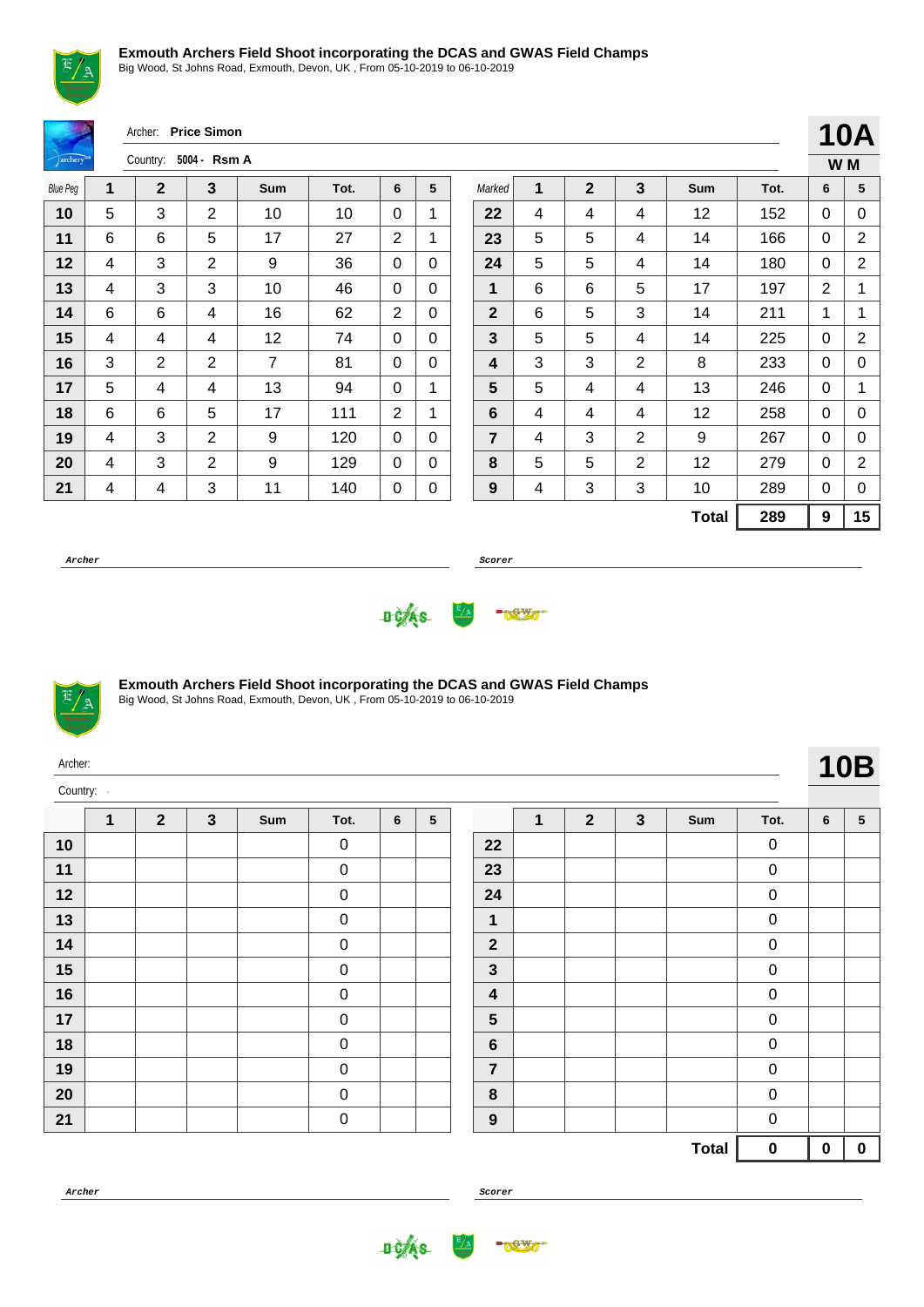

Big Wood, St Johns Road, Exmouth, Devon, UK , From 05-10-2019 to 06-10-2019

Archer: **Walker-Matthews Charlotte**

| Purbeck         |                | Country:       | 1336 - Purbeck A |                |      |   |   |
|-----------------|----------------|----------------|------------------|----------------|------|---|---|
| <b>Blue Peg</b> | 1              | $\mathbf 2$    | 3                | Sum            | Tot. | 6 | 5 |
| 10              | 4              | 1              | M                | 5              | 5    | 0 | 0 |
| 11              | 4              | 4              | 4                | 12             | 17   | 0 | 0 |
| 12              | 3              | 3              | M                | 6              | 23   | 0 | 0 |
| 13              | 2              | 1              | M                | 3              | 26   | 0 | 0 |
| 14              | 6              | 4              | $\overline{2}$   | 12             | 38   | 1 | 0 |
| 15              | 1              | 1              | M                | $\overline{2}$ | 40   | 0 | 0 |
| 16              | 4              | 3              | M                | 7              | 47   | 0 | 0 |
| 17              | 4              | 4              | 4                | 12             | 59   | 0 | 0 |
| 18              | 4              | 1              | 1                | 6              | 65   | 0 | 0 |
| 19              | 4              | 4              | $\mathbf{1}$     | 9              | 74   | 0 | 0 |
| 20              | 5              | 3              | 2                | 10             | 84   | 0 | 1 |
| 21              | $\overline{2}$ | $\overline{2}$ | M                | 4              | 88   | 0 | 0 |

|                  |                |                |                |                |      |    | <b>10C</b> |
|------------------|----------------|----------------|----------------|----------------|------|----|------------|
|                  |                |                |                |                |      | BW |            |
| Marked           | 1              | $\overline{2}$ | 3              | Sum            | Tot. | 6  | 5          |
| 22               | 3              | 1              | 1              | 5              | 93   | 0  | 0          |
| 23               | 3              | $\overline{2}$ | M              | 5              | 98   | 0  | 0          |
| 24               | 4              | 4              | 3              | 11             | 109  | 0  | 0          |
| 1                | 4              | 4              | 3              | 11             | 120  | 0  | 0          |
| $\mathbf{2}$     | 3              | $\overline{2}$ | M              | 5              | 125  | 0  | 0          |
| 3                | 3              | 1              | M              | 4              | 129  | 0  | 0          |
| 4                | 5              | 3              | M              | 8              | 137  | 0  | 1          |
| 5                | $\overline{2}$ | M              | M              | $\overline{2}$ | 139  | 0  | 0          |
| $6\phantom{1}6$  | 4              | 3              | 2              | 9              | 148  | 0  | 0          |
| $\overline{7}$   | 4              | 1              | M              | 5              | 153  | 0  | 0          |
| 8                | 4              | 3              | $\overline{2}$ | 9              | 162  | 0  | 0          |
| $\boldsymbol{9}$ | $\overline{2}$ | 1              | M              | 3              | 165  | 0  | 0          |
|                  |                |                |                | <b>Total</b>   | 165  | 1  | 2          |

**Archer Scorer**





### **Exmouth Archers Field Shoot incorporating the DCAS and GWAS Field Champs**

Big Wood, St Johns Road, Exmouth, Devon, UK , From 05-10-2019 to 06-10-2019

|           | $\mathcal{P}$ | Archer:        |                  | <b>Walker-Matthews James</b> |      |              |                      |             |   |                |                |                |      |              | 10D         |  |
|-----------|---------------|----------------|------------------|------------------------------|------|--------------|----------------------|-------------|---|----------------|----------------|----------------|------|--------------|-------------|--|
| Purbeck   |               | Country:       | 1336 - Purbeck A |                              |      |              |                      |             |   |                |                |                |      |              | <b>BJM</b>  |  |
| White Peg | $\mathbf{1}$  | $\mathbf 2$    | 3                | <b>Sum</b>                   | Tot. | 6            | 5                    | Marked      | 1 | $\overline{2}$ | 3              | Sum            | Tot. | 6            | 5           |  |
| 10        | 4             | 4              | 3                | 11                           | 11   | 0            | 0                    | 22          | 5 | 4              | 2              | 11             | 136  | $\mathbf{0}$ | 1           |  |
| 11        | 5             | 4              | 4                | 13                           | 24   | $\Omega$     | 1                    | 23          | 4 | 3              | $\overline{2}$ | 9              | 145  | $\mathbf{0}$ | $\mathbf 0$ |  |
| 12        | 5             | 4              | 4                | 13                           | 37   | 0            | $\mathbf 1$          | 24          | 4 | 4              | 3              | 11             | 156  | $\mathbf{0}$ | 0           |  |
| 13        | 5             | 4              | $\overline{2}$   | 11                           | 48   | 0            | $\blacktriangleleft$ | 1           | 6 | $\overline{4}$ | 3              | 13             | 169  | 1            | 0           |  |
| 14        | 4             | 4              | 4                | 12                           | 60   | $\Omega$     | $\mathbf{0}$         | $\mathbf 2$ | 5 | 1              | 1              | $\overline{7}$ | 176  | $\mathbf{0}$ | 1           |  |
| 15        | 5             | 4              | 3                | 12                           | 72   | $\mathbf{0}$ | $\mathbf{1}$         | 3           | 5 | 3              | 3              | 11             | 187  | $\mathbf{0}$ | 1           |  |
| 16        | 5             | 3              | 2                | 10                           | 82   | 0            |                      | 4           | 6 | 3              | 2              | 11             | 198  | $\mathbf{1}$ | 0           |  |
| 17        | 4             | $\overline{2}$ | $\overline{2}$   | 8                            | 90   | 0            | $\Omega$             | 5           | 3 | $\overline{2}$ | 1              | 6              | 204  | $\mathbf{0}$ | 0           |  |
| 18        | 3             | 3              | M                | 6                            | 96   | 0            | $\mathbf{0}$         | 6           | 4 | 4              | 3              | 11             | 215  | $\mathbf{0}$ | 0           |  |
| 19        | 6             | 4              | 4                | 14                           | 110  | 1            | $\Omega$             | 7           | 3 | $\overline{2}$ | M              | 5              | 220  | $\Omega$     | 0           |  |
| 20        | 4             | 3              |                  | 8                            | 118  | 0            | $\Omega$             | 8           | 4 | 4              | 4              | 12             | 232  | $\mathbf{0}$ | 0           |  |
| 21        | 4             | 3              | M                | 7                            | 125  | 0            | 0                    | 9           | 4 | 3              | 1              | 8              | 240  | $\Omega$     | $\pmb{0}$   |  |
|           |               |                |                  |                              |      |              |                      |             |   |                |                | <b>Total</b>   | 240  | $\mathbf{3}$ | 8           |  |



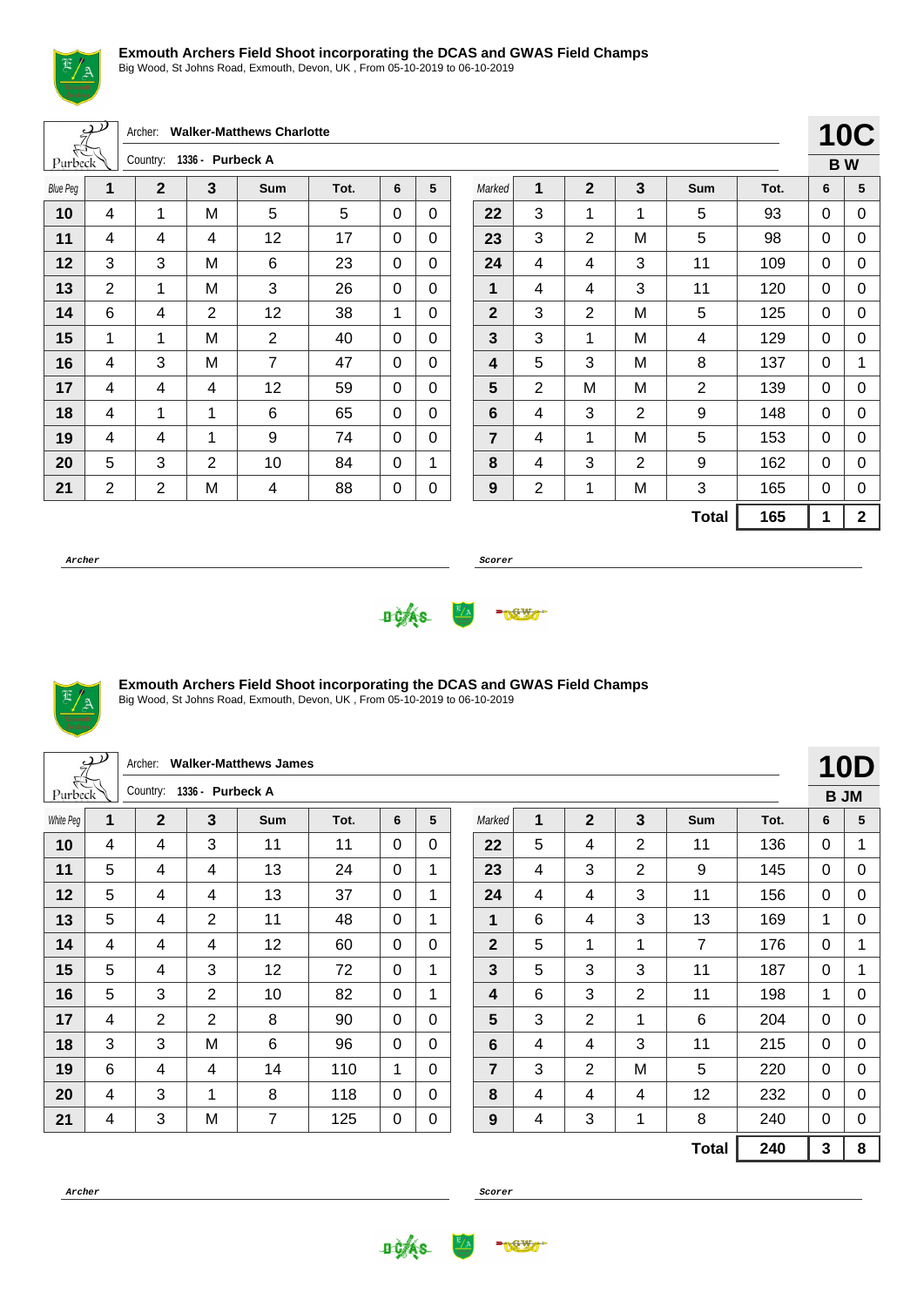

Big Wood, St Johns Road, Exmouth, Devon, UK , From 05-10-2019 to 06-10-2019

Archer: **Tideswell Tony**

| <b>SALE</b> |   | Country:       | $951 -$<br>Kendal B |            |      |   |   |
|-------------|---|----------------|---------------------|------------|------|---|---|
| Red Peg     | 1 | $\mathbf 2$    | 3                   | <b>Sum</b> | Tot. | 6 | 5 |
| 11          | 5 | 3              | 3                   | 11         | 11   | 0 | 1 |
| 12          | 3 | $\overline{2}$ | 1                   | 6          | 17   | 0 | 0 |
| 13          | 5 | 3              | 2                   | 10         | 27   | 0 | 1 |
| 14          | 5 | 3              | 3                   | 11         | 38   | 0 | 1 |
| 15          | 5 | 3              | 3                   | 11         | 49   | 0 | 1 |
| 16          | 4 | 2              | 1                   | 7          | 56   | 0 | 0 |
| 17          | 5 | 3              | 2                   | 10         | 66   | 0 | 1 |
| 18          | 4 | 3              | 3                   | 10         | 76   | 0 | 0 |
| 19          | 3 | 3              | $\overline{2}$      | 8          | 84   | 0 | 0 |
| 20          | 4 | 3              | 3                   | 10         | 94   | 0 | 0 |
| 21          | 4 | 1              | M                   | 5          | 99   | 0 | 0 |
| 22          | 4 | 4              | 4                   | 12         | 111  | 0 | 0 |

|                |   |              |                |              |      |   | 11A |
|----------------|---|--------------|----------------|--------------|------|---|-----|
|                |   |              |                |              |      |   | F M |
| Marked         | 1 | $\mathbf{2}$ | 3              | <b>Sum</b>   | Tot. | 6 | 5   |
| 23             | 3 | 1            | M              | 4            | 115  | 0 | 0   |
| 24             | 6 | 5            | 3              | 14           | 129  | 1 | 1   |
| 1              | 4 | 4            | 3              | 11           | 140  | 0 | 0   |
| $\overline{2}$ | 4 | 3            | $\overline{2}$ | 9            | 149  | 0 | 0   |
| 3              | 3 | 3            | $\overline{2}$ | 8            | 157  | 0 | 0   |
| 4              | 6 | 5            | 4              | 15           | 172  | 1 | 1   |
| 5              | 6 | 4            | 4              | 14           | 186  | 1 | 0   |
| 6              | 4 | M            | M              | 4            | 190  | 0 | 0   |
| $\overline{7}$ | 6 | 5            | 4              | 15           | 205  | 1 | 1   |
| 8              | 5 | 5            | 1              | 11           | 216  | 0 | 2   |
| 9              | 4 | 4            | 4              | 12           | 228  | 0 | 0   |
| 10             | 4 | 4            | 3              | 11           | 239  | 0 | 0   |
|                |   |              |                | <b>Total</b> | 239  | 4 | 10  |

**Archer Scorer**





# **Exmouth Archers Field Shoot incorporating the DCAS and GWAS Field Champs**

|         |   | Archer: Pinder Paul |   |                       |      |                |                |             |   |              |   |              |      |                | 11B            |
|---------|---|---------------------|---|-----------------------|------|----------------|----------------|-------------|---|--------------|---|--------------|------|----------------|----------------|
|         |   | Country:            |   | 57 · Radnor Foresters |      |                |                |             |   |              |   |              |      | C M            |                |
| Red Peg | 1 | $\mathbf 2$         | 3 | <b>Sum</b>            | Tot. | 6              | 5              | Marked      | 1 | $\mathbf{2}$ | 3 | <b>Sum</b>   | Tot. | 6              | 5              |
| 11      | 6 | 5                   | 4 | 15                    | 15   | 1              | 1              | 23          | 6 | 5            | 4 | 15           | 201  | 1              | 1              |
| 12      | 6 | 6                   | 4 | 16                    | 31   | 2              | $\mathbf{0}$   | 24          | 6 | 4            | 4 | 14           | 215  | 1              | 0              |
| 13      | 6 | 4                   | 4 | 14                    | 45   | 1              | $\mathbf{0}$   | 1           | 6 | 6            | 4 | 16           | 231  | $\overline{2}$ | 0              |
| 14      | 6 | 5                   | 5 | 16                    | 61   | 1              | $\overline{2}$ | $\mathbf 2$ | 5 | 4            | 4 | 13           | 244  | 0              | 1              |
| 15      | 6 | 5                   | 4 | 15                    | 76   | 1              | 1              | 3           | 6 | 6            | 5 | 17           | 261  | $\overline{2}$ | 1              |
| 16      | 5 | 4                   | 4 | 13                    | 89   | $\Omega$       | 1              | 4           | 6 | 5            | 5 | 16           | 277  | 1              | $\overline{2}$ |
| 17      | 5 | 5                   | 4 | 14                    | 103  | 0              | $\overline{2}$ | 5           | 6 | 5            | 4 | 15           | 292  | $\mathbf{1}$   | 1              |
| 18      | 6 | 6                   | 5 | 17                    | 120  | $\overline{2}$ | 1              | 6           | 5 | 5            | 4 | 14           | 306  | 0              | $\overline{2}$ |
| 19      | 6 | 5                   | 5 | 16                    | 136  | 1              | $\overline{2}$ | 7           | 6 | 6            | 5 | 17           | 323  | $\overline{2}$ | 1              |
| 20      | 6 | 6                   | 5 | 17                    | 153  | $\overline{2}$ | 1              | 8           | 6 | 4            | 4 | 14           | 337  | 1              | 0              |
| 21      | 6 | 5                   | 5 | 16                    | 169  | 1              | 2              | 9           | 5 | 5            | 5 | 15           | 352  | $\mathbf{0}$   | 3              |
| 22      | 6 | 6                   | 5 | 17                    | 186  | $\overline{2}$ | 1              | 10          | 6 | 4            | 4 | 14           | 366  | $\mathbf 1$    | 0              |
|         |   |                     |   |                       |      |                |                |             |   |              |   | <b>Total</b> | 366  | 26             | 26             |

**Archer Scorer**



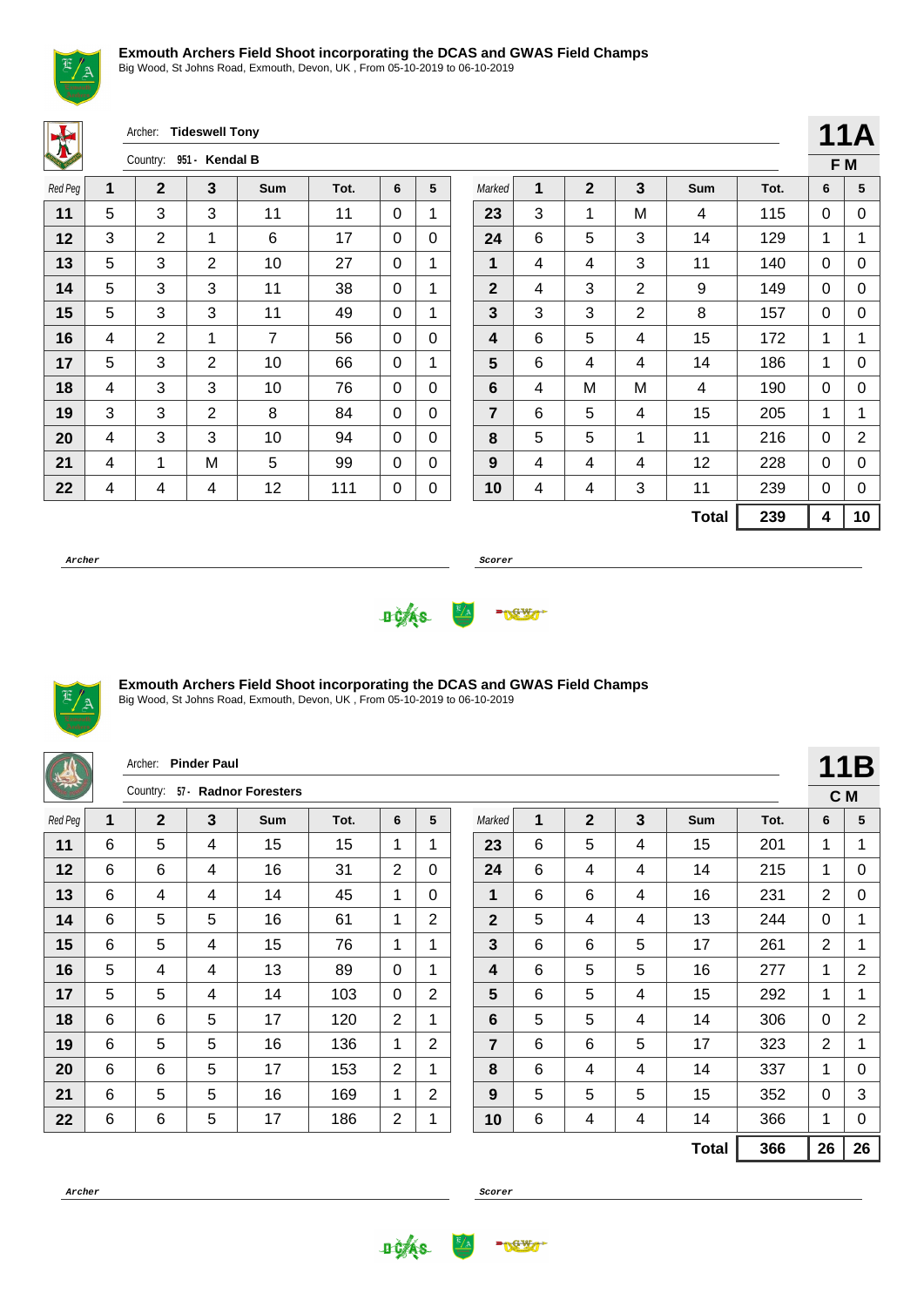

Big Wood, St Johns Road, Exmouth, Devon, UK , From 05-10-2019 to 06-10-2019

Archer: **Brown Samantha**

| --              |                | Country:     | 660 - Exmouth A |            |      |   |   |
|-----------------|----------------|--------------|-----------------|------------|------|---|---|
| <b>Blue Peg</b> | 1              | $\mathbf{2}$ | 3               | <b>Sum</b> | Tot. | 6 | 5 |
| 11              | 2              | 1            | M               | 3          | 3    | 0 | 0 |
| 12              | 3              | M            | М               | 3          | 6    | 0 | 0 |
| 13              | M              | М            | M               | 0          | 6    | 0 | 0 |
| 14              | M              | M            | M               | 0          | 6    | 0 | 0 |
| 15              | 1              | M            | M               | 1          | 7    | 0 | 0 |
| 16              | 4              | М            | M               | 4          | 11   | 0 | 0 |
| 17              | 2              | 1            | M               | 3          | 14   | 0 | 0 |
| 18              | $\overline{2}$ | M            | M               | 2          | 16   | 0 | 0 |
| 19              | M              | M            | M               | 0          | 16   | 0 | 0 |
| 20              | M              | M            | M               | 0          | 16   | 0 | 0 |
| 21              | M              | M            | M               | 0          | 16   | 0 | 0 |
| 22              | 1              | M            | M               | 1          | 17   | 0 | 0 |

|                |   |                |   |              |      |     | <b>11C</b> |
|----------------|---|----------------|---|--------------|------|-----|------------|
|                |   |                |   |              |      | A W |            |
| Marked         | 1 | $\overline{2}$ | 3 | Sum          | Tot. | 6   | 5          |
| 23             | 3 | M              | M | 3            | 20   | 0   | 0          |
| 24             | 4 | $\overline{2}$ | M | 6            | 26   | 0   | 0          |
| 1              | 3 | M              | M | 3            | 29   | 0   | 0          |
| $\mathbf{2}$   | M | M              | M | 0            | 29   | 0   | 0          |
| 3              | 3 | 3              | M | 6            | 35   | 0   | 0          |
| 4              | 3 | $\overline{2}$ | M | 5            | 40   | 0   | 0          |
| 5              | М | M              | M | 0            | 40   | 0   | 0          |
| 6              | М | 3              | М | 3            | 43   | 0   | 0          |
| $\overline{7}$ | M | M              | M | 0            | 43   | 0   | 0          |
| 8              | М | M              | M | 0            | 43   | 0   | 0          |
| 9              | М | M              | M | 0            | 43   | 0   | 0          |
| 10             | M | M              | M | 0            | 43   | 0   | 0          |
|                |   |                |   | <b>Total</b> | 43   | 0   | 0          |

**Archer Scorer**





### **Exmouth Archers Field Shoot incorporating the DCAS and GWAS Field Champs**

Big Wood, St Johns Road, Exmouth, Devon, UK , From 05-10-2019 to 06-10-2019

| $\frac{E/A}{2}$ |                | Archer:        | <b>Brown Ben</b> |            |      |              |              |                |                |                |   |              |      |              | <b>11D</b> |
|-----------------|----------------|----------------|------------------|------------|------|--------------|--------------|----------------|----------------|----------------|---|--------------|------|--------------|------------|
|                 |                | Country:       | 660 - Exmouth A  |            |      |              |              |                |                |                |   |              |      |              | T JM       |
| White Peg       | 1              | $\mathbf 2$    | 3                | <b>Sum</b> | Tot. | 6            | 5            | Marked         | 1              | $\mathbf{2}$   | 3 | Sum          | Tot. | 6            | 5          |
| 11              | 2              | M              | M                | 2          | 2    | 0            | 0            | 23             | 6              | $\overline{2}$ | M | 8            | 63   | $\mathbf 1$  | 0          |
| 12              | $\overline{2}$ | $\overline{2}$ | M                | 4          | 6    | $\mathbf{0}$ | $\mathbf{0}$ | 24             | 4              | 1              | M | 5            | 68   | $\mathbf{0}$ | 0          |
| 13              | 3              | 3              | M                | 6          | 12   | 0            | $\Omega$     | 1              | $\overline{2}$ | 1              | M | 3            | 71   | $\mathbf{0}$ | 0          |
| 14              | 4              | 4              | 4                | 12         | 24   | 0            | $\Omega$     | $\mathbf 2$    | 1              | M              | M | 1            | 72   | $\mathbf{0}$ | 0          |
| 15              | 2              | 1              | м                | 3          | 27   | $\Omega$     | $\mathbf{0}$ | 3              | $\overline{2}$ | м              | M | 2            | 74   | $\mathbf{0}$ | 0          |
| 16              | 3              | $\overline{2}$ | M                | 5          | 32   | $\mathbf{0}$ | $\mathbf{0}$ | 4              | 1              | M              | M | 1            | 75   | $\mathbf{0}$ | 0          |
| 17              | 3              | M              | M                | 3          | 35   | $\Omega$     | $\mathbf{0}$ | 5              | M              | M              | M | 0            | 75   | $\mathbf{0}$ | 0          |
| 18              | 4              | M              | M                | 4          | 39   | 0            | $\mathbf{0}$ | 6              | 3              | M              | M | 3            | 78   | $\Omega$     | 0          |
| 19              | 3              | 3              | M                | 6          | 45   | $\Omega$     | $\mathbf{0}$ | $\overline{7}$ | 3              | M              | M | 3            | 81   | $\mathbf{0}$ | 0          |
| 20              | 4              | M              | M                | 4          | 49   | $\Omega$     | $\mathbf{0}$ | 8              | 5              | 4              | 1 | 10           | 91   | $\mathbf{0}$ | 1          |
| 21              | M              | M              | M                | 0          | 49   | $\Omega$     | $\mathbf{0}$ | 9              | 5              | 2              | 1 | 8            | 99   | $\mathbf{0}$ | 1          |
| 22              | 3              | 3              | M                | 6          | 55   | 0            | 0            | 10             | 5              | $\overline{2}$ | M | 7            | 106  | $\mathbf{0}$ | 1          |
|                 |                |                |                  |            |      |              |              |                |                |                |   | <b>Total</b> | 106  | 1            | 3          |



**DCAS** 

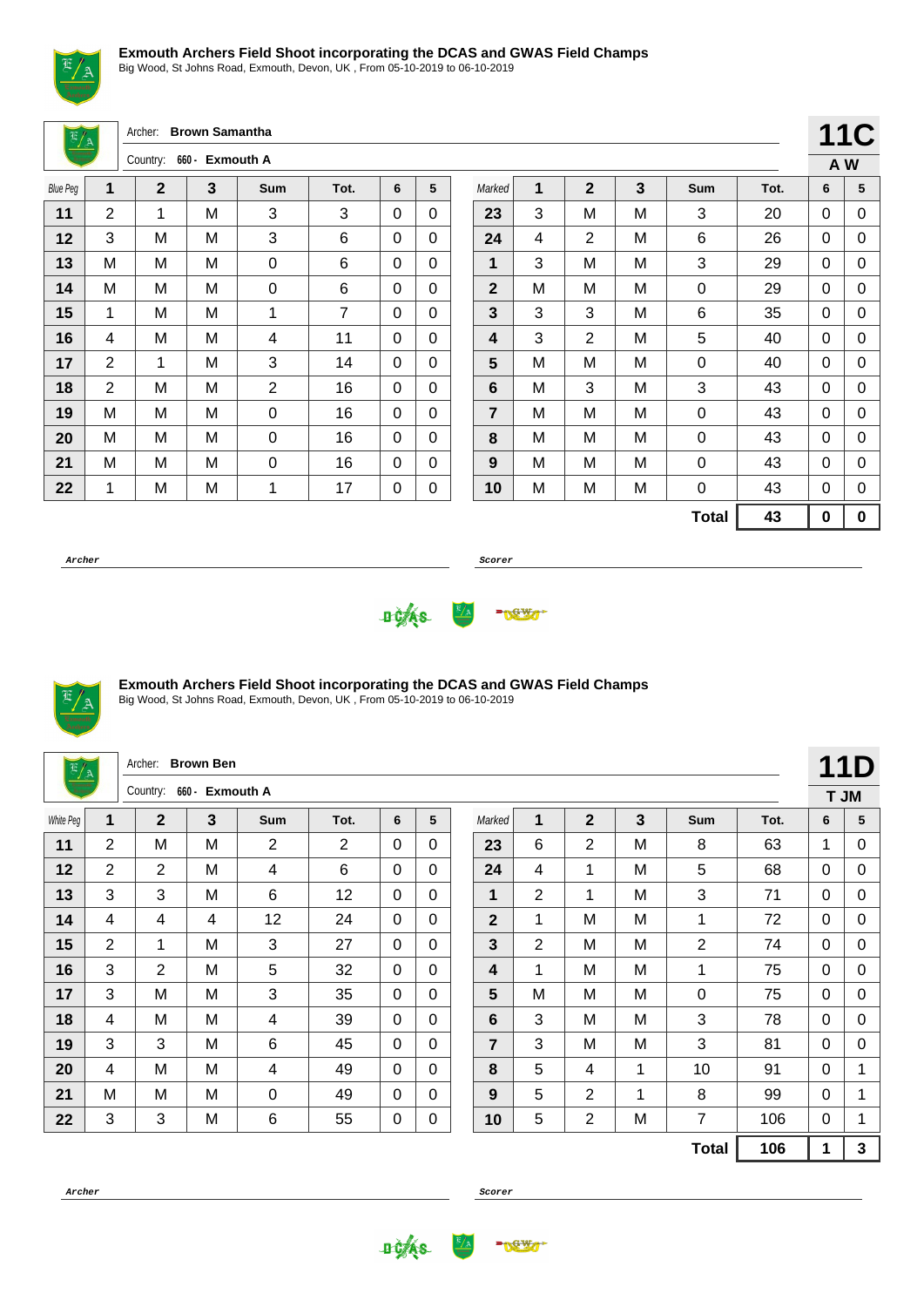

Big Wood, St Johns Road, Exmouth, Devon, UK , From 05-10-2019 to 06-10-2019

|                |      | Archer: Nicholas Lucy |
|----------------|------|-----------------------|
| $n_{\text{a}}$ | הההה |                       |

|         |   | Country:    | 2220 - Junction A |     |      |   |   |
|---------|---|-------------|-------------------|-----|------|---|---|
| Red Peg | 1 | $\mathbf 2$ | 3                 | Sum | Tot. | 6 | 5 |
| 12      | 6 | 3           | 3                 | 12  | 12   | 1 | 0 |
| 13      | 6 | 4           | 4                 | 14  | 26   | 1 | 0 |
| 14      | 4 | 4           | 4                 | 12  | 38   | 0 | 0 |
| 15      | 4 | 4           | 3                 | 11  | 49   | 0 | 0 |
| 16      | 3 | 2           | 2                 | 7   | 56   | 0 | 0 |
| 17      | 4 | 4           | 3                 | 11  | 67   | 0 | 0 |
| 18      | 6 | 4           | 4                 | 14  | 81   | 1 | 0 |
| 19      | 5 | 4           | 4                 | 13  | 94   | 0 | 1 |
| 20      | 5 | 4           | 4                 | 13  | 107  | 0 | 1 |
| 21      | 4 | 3           | 3                 | 10  | 117  | 0 | 0 |
| 22      | 5 | 4           | 3                 | 12  | 129  | 0 | 1 |
| 23      | 3 | 2           | 2                 | 7   | 136  | 0 | 0 |
|         |   |             |                   |     |      |   |   |

|                |   |                |                |              |      |   | <b>12A</b> |
|----------------|---|----------------|----------------|--------------|------|---|------------|
|                |   |                |                |              |      |   | FW         |
| Marked         | 1 | $\overline{2}$ | 3              | Sum          | Tot. | 6 | 5          |
| 24             | 5 | 5              | 3              | 13           | 149  | 0 | 2          |
| 1              | 5 | 5              | 4              | 14           | 163  | 0 | 2          |
| $\mathbf{2}$   | 4 | 4              | 3              | 11           | 174  | 0 | 0          |
| 3              | 6 | 6              | 4              | 16           | 190  | 2 | 0          |
| 4              | 5 | 4              | 4              | 13           | 203  | 0 | 1          |
| 5              | 4 | $\overline{2}$ | $\overline{2}$ | 8            | 211  | 0 | 0          |
| 6              | 5 | 4              | M              | 9            | 220  | 0 | 1          |
| $\overline{7}$ | 5 | 5              | 4              | 14           | 234  | 0 | 2          |
| 8              | 4 | 3              | 2              | 9            | 243  | 0 | 0          |
| 9              | 5 | 4              | 2              | 11           | 254  | 0 | 1          |
| 10             | 5 | 4              | 4              | 13           | 267  | 0 | 1          |
| 11             | 6 | 5              | 5              | 16           | 283  | 1 | 2          |
|                |   |                |                | <b>Total</b> | 283  | 6 | 15         |

**Archer Scorer**





### **Exmouth Archers Field Shoot incorporating the DCAS and GWAS Field Champs**

Big Wood, St Johns Road, Exmouth, Devon, UK , From 05-10-2019 to 06-10-2019

| Junction | $\frac{1}{2}$ | Archer:                    | <b>Nicholas David</b> |                |      |              |                |                |   |              |   |                |      |              | <b>12B</b>     |
|----------|---------------|----------------------------|-----------------------|----------------|------|--------------|----------------|----------------|---|--------------|---|----------------|------|--------------|----------------|
|          |               | Country: 2220 - Junction A |                       |                |      |              |                |                |   |              |   |                |      |              | F M            |
| Red Peg  | 1             | $\mathbf{2}$               | 3                     | <b>Sum</b>     | Tot. | 6            | 5              | Marked         | 1 | $\mathbf{2}$ | 3 | <b>Sum</b>     | Tot. | 6            | 5              |
| 12       | 4             | 4                          | 4                     | 12             | 12   | 0            | $\Omega$       | 24             | 5 | 5            | 4 | 14             | 143  | $\Omega$     | $\overline{2}$ |
| 13       | 4             | 3                          | 1                     | 8              | 20   | $\mathbf{0}$ | $\mathbf 0$    | 1              | 4 | 4            | 3 | 11             | 154  | $\mathbf{0}$ | $\mathbf 0$    |
| 14       | 5             | 5                          | 4                     | 14             | 34   | $\Omega$     | $\overline{2}$ | $\mathbf 2$    | 4 | 4            | 2 | 10             | 164  | $\mathbf{0}$ | 0              |
| 15       | 4             | 3                          | $\mathbf{1}$          | 8              | 42   | $\Omega$     | $\Omega$       | 3              | 5 | 4            | 3 | 12             | 176  | $\mathbf{0}$ | 1              |
| 16       | 4             | 3                          | M                     | $\overline{7}$ | 49   | $\Omega$     | $\Omega$       | 4              | 4 | 4            | 3 | 11             | 187  | $\Omega$     | 0              |
| 17       | 4             | 3                          | 3                     | 10             | 59   | $\mathbf{0}$ | $\mathbf{0}$   | 5              | 5 | 4            | 4 | 13             | 200  | $\mathbf{0}$ | 1              |
| 18       | 4             | 3                          | $\overline{2}$        | 9              | 68   | 0            | $\mathbf{0}$   | 6              | 4 | 3            | M | $\overline{7}$ | 207  | $\mathbf{0}$ | 0              |
| 19       | 5             | 4                          | 3                     | 12             | 80   | 0            | $\mathbf{1}$   | $\overline{7}$ | 5 | 4            | 3 | 12             | 219  | 0            | 1              |
| 20       | 6             | 4                          | 4                     | 14             | 94   | 1            | $\mathbf 0$    | 8              | 4 | 4            | 3 | 11             | 230  | $\mathbf{0}$ | 0              |
| 21       | 5             | 4                          | 3                     | 12             | 106  | $\mathbf{0}$ | $\mathbf 1$    | 9              | 4 | 4            | 3 | 11             | 241  | $\mathbf{0}$ | 0              |
| 22       | 4             | 4                          | 3                     | 11             | 117  | 0            | $\mathbf{0}$   | 10             | 3 | 3            | 2 | 8              | 249  | $\Omega$     | 0              |
| 23       | 5             | 4                          | 3                     | 12             | 129  | 0            |                | 11             | 5 | 4            | 3 | 12             | 261  | 0            | 1              |
|          |               |                            |                       |                |      |              |                |                |   |              |   | <b>Total</b>   | 261  | 1            | 11             |



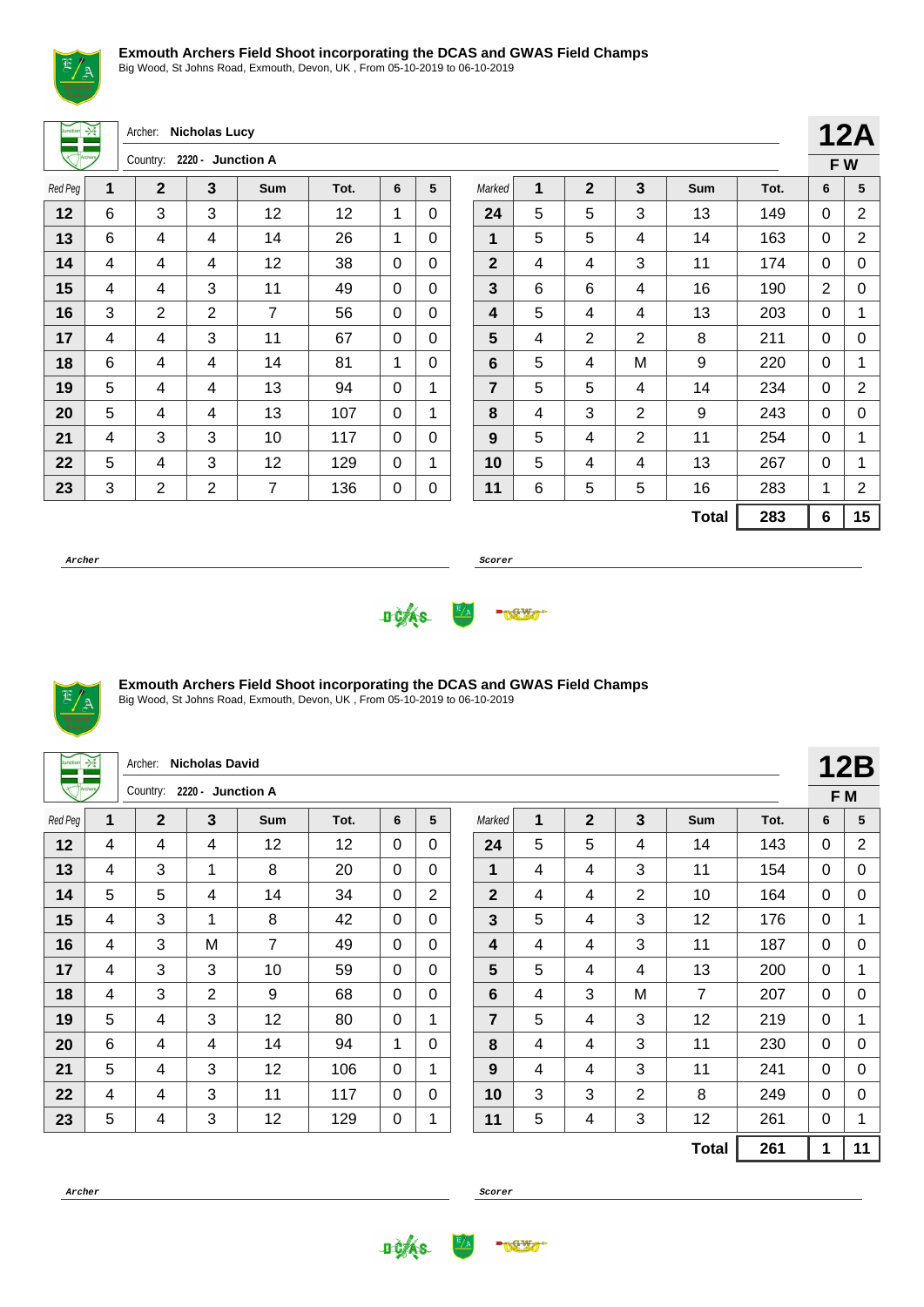

Big Wood, St Johns Road, Exmouth, Devon, UK , From 05-10-2019 to 06-10-2019

|                 |   | Archer:        |                  | Vaughan-Jackson Jennie |          |              |              |                |                         |              |                |                |      |             | <b>12C</b>  |
|-----------------|---|----------------|------------------|------------------------|----------|--------------|--------------|----------------|-------------------------|--------------|----------------|----------------|------|-------------|-------------|
| <b>DERY OUT</b> |   | Country:       | 539 - Ballands B |                        |          |              |              |                |                         |              |                |                |      |             | <b>BW</b>   |
| <b>Blue Peg</b> | 1 | $\mathbf{2}$   | 3                | <b>Sum</b>             | Tot.     | 6            | 5            | Marked         | 1                       | $\mathbf{2}$ | 3              | Sum            | Tot. | 6           | 5           |
| 12              | M | M              | M                | 0                      | $\Omega$ | 0            | $\Omega$     | 24             | 4                       | 2            | M              | 6              | 51   | 0           | 0           |
| 13              | 3 | $\overline{2}$ | 1                | 6                      | 6        | 0            | $\Omega$     | 1              | 3                       | 3            | $\overline{2}$ | 8              | 59   | 0           | 0           |
| 14              | 4 | 1              | M                | 5                      | 11       | $\Omega$     | $\Omega$     | $\overline{2}$ | 1                       | M            | M              | 1              | 60   | $\mathbf 0$ | 0           |
| 15              | 2 | 1              | 1                | 4                      | 15       | $\Omega$     | $\Omega$     | 3              | $\overline{2}$          | 1            | M              | 3              | 63   | 0           | 0           |
| 16              | 4 | M              | M                | 4                      | 19       | $\Omega$     | $\mathbf{0}$ | 4              | $\overline{2}$          | M            | M              | $\overline{2}$ | 65   | 0           | 0           |
| 17              | 3 | $\overline{2}$ | 1                | 6                      | 25       | 0            | $\Omega$     | 5              | M                       | M            | M              | $\mathbf 0$    | 65   | 0           | 0           |
| 18              | 4 | 4              | M                | 8                      | 33       | 0            | $\mathbf{0}$ | 6              | M                       | M            | M              | 0              | 65   | 0           | 0           |
| 19              | M | M              | M                | 0                      | 33       | $\Omega$     | $\mathbf{0}$ | $\overline{7}$ | 3                       | M            | M              | 3              | 68   | 0           | 0           |
| 20              | 3 | M              | M                | 3                      | 36       | $\mathbf{0}$ | $\Omega$     | 8              | 3                       | M            | M              | 3              | 71   | $\mathbf 0$ | $\mathbf 0$ |
| 21              | M | M              | M                | 0                      | 36       | $\Omega$     | $\mathbf{0}$ | 9              | M                       | M            | М              | $\Omega$       | 71   | 0           | 0           |
| 22              | 3 | 1              | M                | 4                      | 40       | 0            | $\Omega$     | 10             | $\overline{2}$          | M            | M              | $\overline{2}$ | 73   | 0           | 0           |
| 23              | 5 | M              | M                | 5                      | 45       | 0            | 1            | 11             | $\overline{\mathbf{4}}$ | 3            | M              | 7              | 80   | 0           | 0           |
|                 |   |                |                  |                        |          |              |              |                |                         |              |                | <b>Total</b>   | 80   | $\bf{0}$    | 1           |

**Archer Scorer**





#### **Exmouth Archers Field Shoot incorporating the DCAS and GWAS Field Champs** Big Wood, St Johns Road, Exmouth, Devon, UK , From 05-10-2019 to 06-10-2019

| $\frac{E/A}{2}$ |   | Archer:        | <b>Dance Lucas</b> |                  |      |              |              |                |   |                |                |                |      |   | <b>12D</b>     |
|-----------------|---|----------------|--------------------|------------------|------|--------------|--------------|----------------|---|----------------|----------------|----------------|------|---|----------------|
|                 |   | Country:       | 660 -              | <b>Exmouth A</b> |      |              |              |                |   |                |                |                |      |   | C JM           |
| White Peg       | 1 | $\overline{2}$ | 3                  | <b>Sum</b>       | Tot. | 6            | 5            | Marked         | 1 | $\overline{2}$ | 3              | <b>Sum</b>     | Tot. | 6 | 5              |
| 12              | 5 | 4              | 4                  | 13               | 13   | $\Omega$     |              | 24             | 4 | 3              | $\overline{2}$ | 9              | 153  | 0 | 0              |
| 13              | 6 | 4              | 3                  | 13               | 26   | 1            | $\Omega$     | 1              | 5 | 5              | 3              | 13             | 166  | 0 | $\overline{2}$ |
| 14              | 6 | 6              | 4                  | 16               | 42   | 2            | $\Omega$     | $\overline{2}$ | 4 | 3              | 3              | 10             | 176  | 0 | 0              |
| 15              | 4 | 4              | 3                  | 11               | 53   | $\Omega$     | $\mathbf{0}$ | $\mathbf{3}$   | 4 | 3              | $\overline{2}$ | 9              | 185  | 0 | 0              |
| 16              | 4 | 3              | 3                  | 10               | 63   | $\mathbf{0}$ | $\Omega$     | 4              | 4 | 3              | 3              | 10             | 195  | 0 | $\Omega$       |
| 17              | 6 | 4              | 4                  | 14               | 77   | 1            | $\Omega$     | $5\phantom{1}$ | 6 | 5              | 3              | 14             | 209  | 1 | 1              |
| 18              | 3 | M              | M                  | 3                | 80   | $\Omega$     | $\Omega$     | 6              | 5 | 4              | 4              | 13             | 222  | 0 | 1              |
| 19              | 6 | 4              | 4                  | 14               | 94   | $\mathbf 1$  | $\mathbf{0}$ | $\overline{7}$ | 6 | 4              | 4              | 14             | 236  | 1 | 0              |
| 20              | 5 | $\overline{2}$ | $\overline{2}$     | 9                | 103  | $\Omega$     | 1            | 8              | 4 | $\overline{2}$ | 1              | $\overline{7}$ | 243  | 0 | 0              |
| 21              | 6 | 5              | 4                  | 15               | 118  | 1            | 1            | 9              | 4 | 4              | 4              | 12             | 255  | 0 | 0              |
| 22              | 5 | 4              | 3                  | 12               | 130  | $\Omega$     |              | 10             | 5 | 5              | 4              | 14             | 269  | 0 | $\overline{2}$ |
| 23              | 5 | 5              | 4                  | 14               | 144  | 0            | 2            | 11             | 4 | 4              | 4              | 12             | 281  | 0 | 0              |
|                 |   |                |                    |                  |      |              |              |                |   |                |                | <b>Total</b>   | 281  | 8 | 12             |



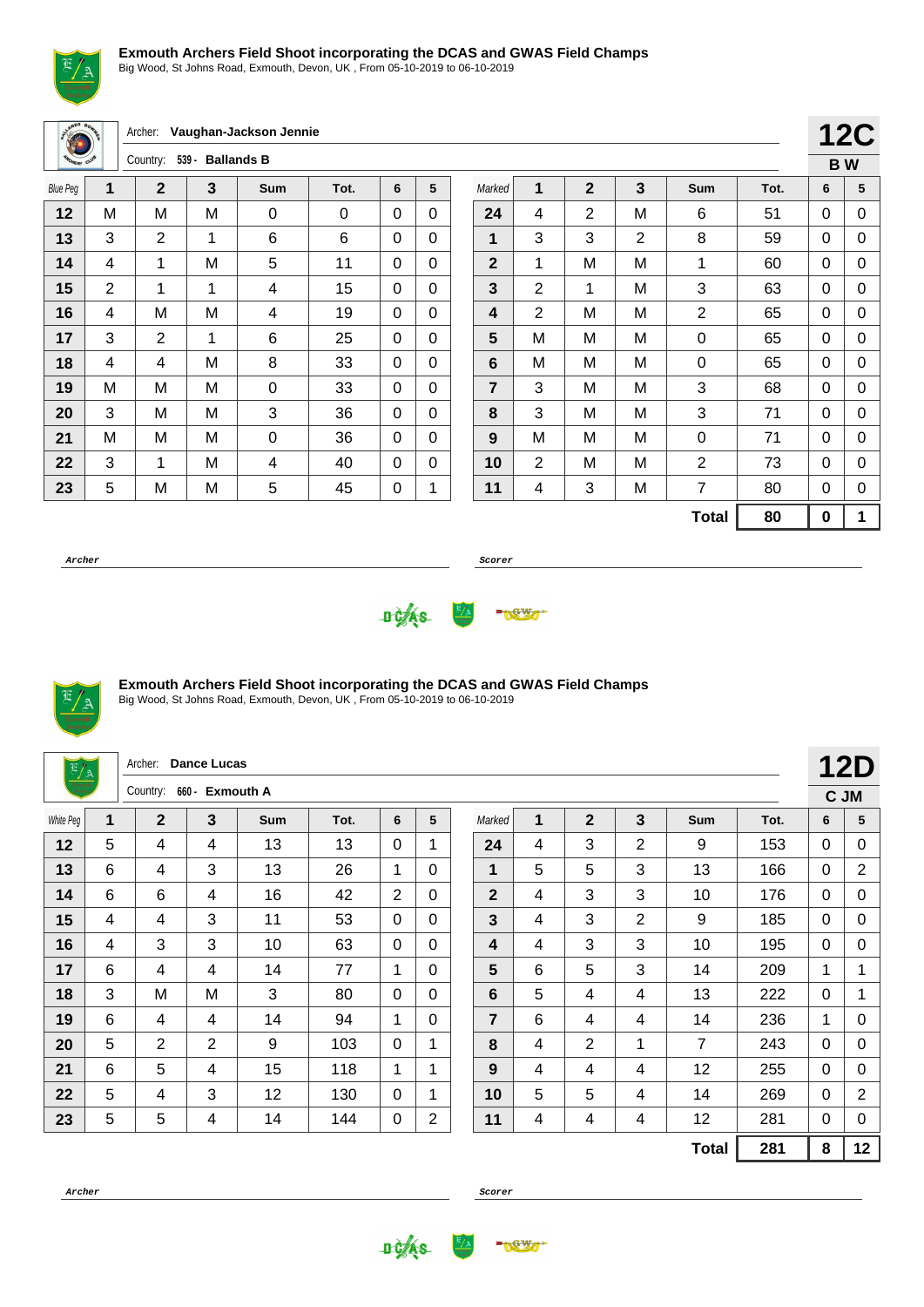

Big Wood, St Johns Road, Exmouth, Devon, UK , From 05-10-2019 to 06-10-2019

| <b>CLEVE</b><br>$\frac{1}{2}$ $\frac{1}{2}$ $\frac{1}{2}$ |                | Archer:      | <b>Hawker Paul</b> |     |      |             |                |                         |             |                |                         |              |      | 13 <sub>l</sub> |             |
|-----------------------------------------------------------|----------------|--------------|--------------------|-----|------|-------------|----------------|-------------------------|-------------|----------------|-------------------------|--------------|------|-----------------|-------------|
|                                                           |                | Country:     | 570 - Cleve A      |     |      |             |                |                         |             |                |                         |              |      |                 | C M         |
| Red Peg                                                   | 1              | $\mathbf{2}$ | 3                  | Sum | Tot. | 6           | 5              | Marked                  | $\mathbf 1$ | $\overline{2}$ | $\overline{\mathbf{3}}$ | Sum          | Tot. | 6               | 5           |
| 13                                                        | 5              | 5            | 4                  | 14  | 14   | $\mathbf 0$ | $\overline{2}$ | 1                       | 6           | 6              | 4                       | 16           | 179  | $\overline{2}$  | C           |
| 14                                                        | 5              | 5            | 5                  | 15  | 29   | 0           | 3              | $\overline{2}$          | 5           | 4              | 4                       | 13           | 192  | $\Omega$        | 1           |
| 15                                                        | 4              | 3            | 1                  | 8   | 37   | $\mathbf 0$ | $\Omega$       | $\overline{3}$          | 5           | 5              | 5                       | 15           | 207  | $\Omega$        | 3           |
| 16                                                        | $6\phantom{1}$ | 4            | 4                  | 14  | 51   | 1           | $\Omega$       | $\overline{\mathbf{4}}$ | 6           | 5              | 4                       | 15           | 222  | 1               | 1           |
| 17                                                        | 6              | 4            | 4                  | 14  | 65   | 1           | $\Omega$       | 5                       | 6           | 5              | 3                       | 14           | 236  | 1               | 1           |
| 18                                                        | 6              | 6            | 4                  | 16  | 81   | 2           | 0              | 6                       | 5           | 4              | 4                       | 13           | 249  | $\mathbf 0$     | 1           |
| 19                                                        | 5              | 4            | 4                  | 13  | 94   | 0           | 1              | $\overline{7}$          | 5           | $\overline{4}$ | 3                       | 12           | 261  | 0               | 1           |
| 20                                                        | 5              | 4            | 4                  | 13  | 107  | $\mathbf 0$ | 1              | 8                       | 5           | 4              | $\overline{2}$          | 11           | 272  | $\Omega$        | 1           |
| 21                                                        | 6              | 6            | 6                  | 18  | 125  | 3           | $\Omega$       | 9                       | 6           | 5              | 4                       | 15           | 287  | 1               | 1           |
| 22                                                        | $6\phantom{1}$ | 5            | 4                  | 15  | 140  | 1           | 1              | 10                      | 6           | 5              | 4                       | 15           | 302  | 1               | 1           |
| 23                                                        | 4              | 4            | 4                  | 12  | 152  | 0           | $\Omega$       | 11                      | 6           | 5              | 4                       | 15           | 317  | 1               | 1           |
| 24                                                        | 4              | 4            | 3                  | 11  | 163  | 0           | 0              | 12                      | 6           | 5              | 4                       | 15           | 332  | 1               | 1           |
|                                                           |                |              |                    |     |      |             |                |                         |             |                |                         | <b>Total</b> | 332  | 16              | $2^{\circ}$ |
|                                                           |                |              |                    |     |      |             |                |                         |             |                |                         |              |      |                 |             |

**Archer Scorer**

**13A C M**

**Total 332 16 21**





### **Exmouth Archers Field Shoot incorporating the DCAS and GWAS Field Champs**

|         |   | Archer:        | <b>List Stephen</b> |                   |      |          |             |                |                |                |                |                |      |             | <b>13B</b> |
|---------|---|----------------|---------------------|-------------------|------|----------|-------------|----------------|----------------|----------------|----------------|----------------|------|-------------|------------|
|         |   | Country:       | 402 -               | <b>Wight B AC</b> |      |          |             |                |                |                |                |                |      |             | F M        |
| Red Peg | 1 | $\overline{2}$ | 3                   | <b>Sum</b>        | Tot. | 6        | 5           | Marked         | 1              | $\overline{2}$ | 3              | <b>Sum</b>     | Tot. | 6           | 5          |
| 13      | 4 | $\overline{2}$ | 2                   | 8                 | 8    | $\Omega$ | $\Omega$    | 1              | 5              | 3              | 3              | 11             | 118  | 0           | 1          |
| 14      | 5 | 3              | 2                   | 10                | 18   | $\Omega$ | 1           | $\mathbf{2}$   | 4              | 3              | $\overline{2}$ | 9              | 127  | 0           | 0          |
| 15      | 3 | 1              | 1                   | 5                 | 23   | 0        | $\Omega$    | 3              | 6              | 5              | 3              | 14             | 141  | $\mathbf 1$ | 1          |
| 16      | 3 | 2              | 1                   | 6                 | 29   | $\Omega$ | 0           | 4              | 4              | $\overline{2}$ | 2              | 8              | 149  | 0           | 0          |
| 17      | 4 | 4              | $\overline{2}$      | 10                | 39   | $\Omega$ | $\Omega$    | 5              | 3              | $\overline{2}$ | $\overline{2}$ | $\overline{7}$ | 156  | 0           | 0          |
| 18      | 6 | 4              | 4                   | 14                | 53   | 1        | $\Omega$    | 6              | 3              | 3              | $\overline{2}$ | 8              | 164  | 0           | 0          |
| 19      | 6 | 4              | $\overline{2}$      | 12                | 65   | 1        | $\Omega$    | $\overline{7}$ | 4              | $\overline{4}$ | 3              | 11             | 175  | 0           | 0          |
| 20      | 3 | 3              | $\overline{2}$      | 8                 | 73   | 0        | 0           | 8              | $\overline{2}$ | M              | M              | $\overline{2}$ | 177  | 0           | 0          |
| 21      | 5 | 4              | M                   | 9                 | 82   | $\Omega$ | $\mathbf 1$ | 9              | 4              | 2              | $\overline{2}$ | 8              | 185  | 0           | 0          |
| 22      | 5 | 4              | 1                   | 10                | 92   | 0        | $\mathbf 1$ | 10             | $\overline{2}$ | M              | M              | $\overline{2}$ | 187  | $\Omega$    | 0          |
| 23      | 3 | $\overline{2}$ | 1                   | 6                 | 98   | $\Omega$ | 0           | 11             | 4              | 3              | 3              | 10             | 197  | 0           | 0          |
| 24      | 4 | 4              | 1                   | 9                 | 107  | 0        | 0           | 12             | 4              | $\overline{2}$ | M              | 6              | 203  | 0           | $\Omega$   |
|         |   |                |                     |                   |      |          |             |                |                |                |                | <b>Total</b>   | 203  | 3           | 5          |



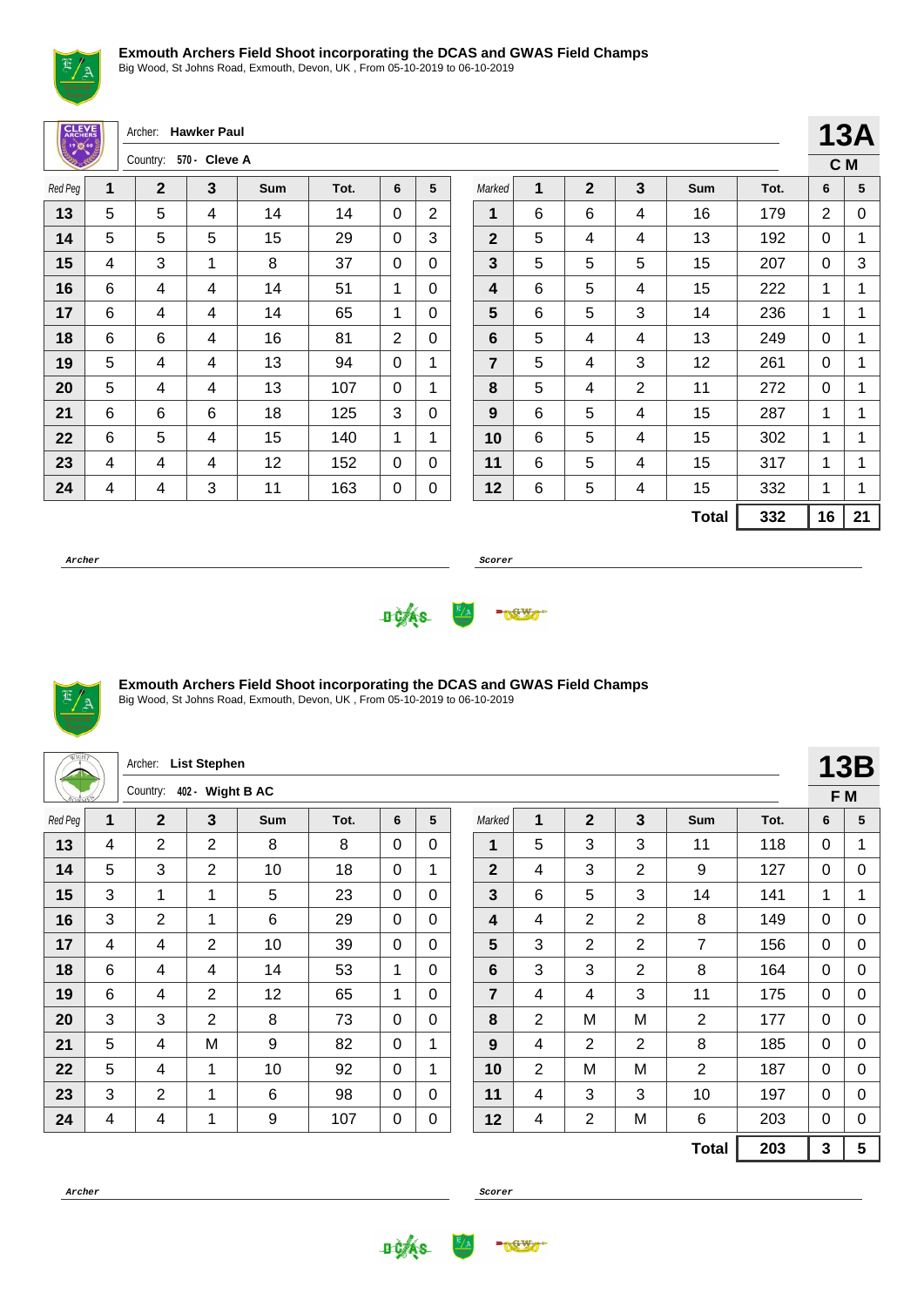

Big Wood, St Johns Road, Exmouth, Devon, UK , From 05-10-2019 to 06-10-2019

|                 |   | Archer: Cain Pasty |                   |            |      |   |             |                |                |                |              |                |      |   | <b>13C</b>   |
|-----------------|---|--------------------|-------------------|------------|------|---|-------------|----------------|----------------|----------------|--------------|----------------|------|---|--------------|
|                 |   | Country:           | 649 - Yelverton B |            |      |   |             |                |                |                |              |                |      |   | <b>BM</b>    |
| <b>Blue Peg</b> | 1 | $\overline{2}$     | 3                 | <b>Sum</b> | Tot. | 6 | 5           | Marked         | 1              | $\overline{2}$ | 3            | Sum            | Tot. | 6 | 5            |
| 13              | 4 | 4                  | M                 | 8          | 8    | 0 | $\Omega$    | 1              | 4              | 4              | 4            | 12             | 119  | 0 | 0            |
| 14              | 3 | 1                  | M                 | 4          | 12   | 0 | $\Omega$    | $\overline{2}$ | 4              | 3              | M            | $\overline{7}$ | 126  | 0 | 0            |
| 15              | 5 | 4                  | $\overline{2}$    | 11         | 23   | 0 | 1           | 3              | 3              | 3              | M            | 6              | 132  | 0 | 0            |
| 16              | 5 | 4                  | M                 | 9          | 32   | 0 | 1           | 4              | 6              | 3              | 2            | 11             | 143  | 1 | 0            |
| 17              | 4 | 4                  | 3                 | 11         | 43   | 0 | $\Omega$    | 5              | 4              | 1              | 1            | 6              | 149  | 0 | 0            |
| 18              | 4 | 3                  | 3                 | 10         | 53   | 0 | $\mathbf 0$ | 6              | 4              | 3              | M            | $\overline{7}$ | 156  | 0 | $\mathbf 0$  |
| 19              | 3 | M                  | м                 | 3          | 56   | 0 | $\Omega$    | $\overline{7}$ | 4              | 4              | M            | 8              | 164  | 0 | $\mathbf 0$  |
| 20              | 6 | 4                  | $\overline{2}$    | 12         | 68   | 1 | $\Omega$    | 8              | 3              | $\overline{2}$ | $\mathbf{1}$ | 6              | 170  | 0 | 0            |
| 21              | 6 | 3                  | м                 | 9          | 77   | 1 | $\Omega$    | 9              | 4              | 2              | 1            | $\overline{7}$ | 177  | 0 | 0            |
| 22              | 6 | 4                  | $\overline{2}$    | 12         | 89   | 1 | $\Omega$    | 10             | $\overline{2}$ | $\overline{2}$ | 2            | 6              | 183  | 0 | $\mathbf 0$  |
| 23              | 2 | 1                  | M                 | 3          | 92   | 0 | 0           | 11             | 4              | 4              | 3            | 11             | 194  | 0 | 0            |
| 24              | 6 | 5                  | 4                 | 15         | 107  | 1 | 1           | 12             | 4              | 3              | M            | $\overline{7}$ | 201  | 0 | 0            |
|                 |   |                    |                   |            |      |   |             |                |                |                |              | <b>Total</b>   | 201  | 5 | $\mathbf{3}$ |

**Archer Scorer**





## **Exmouth Archers Field Shoot incorporating the DCAS and GWAS Field Champs**

Big Wood, St Johns Road, Exmouth, Devon, UK , From 05-10-2019 to 06-10-2019

|                 |   | Archer:        | Inson John     |                |                |             |              |                |                |                |                |                |      |              | <b>13D</b>   |
|-----------------|---|----------------|----------------|----------------|----------------|-------------|--------------|----------------|----------------|----------------|----------------|----------------|------|--------------|--------------|
|                 |   | Country:       | 69 - Pentref B |                |                |             |              |                |                |                |                |                |      |              | <b>BM</b>    |
| <b>Blue Peg</b> | 1 | $\mathbf{2}$   | $\overline{3}$ | Sum            | Tot.           | 6           | 5            | Marked         | 1              | $\overline{2}$ | 3              | Sum            | Tot. | 6            | 5            |
| 13              | 1 | 1              | M              | 2              | $\overline{2}$ | $\Omega$    | 0            | 1              | 4              | 4              | 4              | 12             | 91   | 0            | 0            |
| 14              | 3 | 1              | M              | 4              | 6              | $\Omega$    | $\Omega$     | $\overline{2}$ | 6              | 4              | $\overline{2}$ | 12             | 103  | $\mathbf{1}$ | 0            |
| 15              | 5 | 4              | 3              | 12             | 18             | $\Omega$    | 1            | 3              | $\overline{2}$ | 1              | М              | 3              | 106  | $\mathbf{0}$ | 0            |
| 16              | 6 | 1              | M              | 7              | 25             | 1           | $\Omega$     | 4              | 4              | 3              | M              | $\overline{7}$ | 113  | 0            | 0            |
| 17              | 4 | 4              | 3              | 11             | 36             | $\Omega$    | $\mathbf{0}$ | 5              | M              | M              | M              | $\mathbf 0$    | 113  | 0            | 0            |
| 18              | 6 | 3              | M              | 9              | 45             | $\mathbf 1$ | $\mathbf{0}$ | 6              | $\overline{2}$ | M              | M              | $\overline{2}$ | 115  | $\mathbf{0}$ | 0            |
| 19              | 3 | $\overline{2}$ | 1              | 6              | 51             | $\Omega$    | $\mathbf{0}$ | 7              | 4              | M              | M              | 4              | 119  | $\mathbf{0}$ | 0            |
| 20              | 1 | 1              | M              | $\overline{2}$ | 53             | $\Omega$    | $\Omega$     | 8              | 5              | $\overline{2}$ | M              | $\overline{7}$ | 126  | 0            | 1            |
| 21              | 4 | 3              | M              | 7              | 60             | $\Omega$    | 0            | 9              | $\mathbf{3}$   | 1              | M              | 4              | 130  | 0            | 0            |
| 22              | 3 | $\overline{2}$ | M              | 5              | 65             | $\Omega$    | $\mathbf{0}$ | 10             | 3              | M              | M              | 3              | 133  | 0            | 0            |
| 23              | 4 | 3              | M              | 7              | 72             | $\Omega$    | $\mathbf{0}$ | 11             | 4              | 4              | 3              | 11             | 144  | 0            | 0            |
| 24              | 3 | 3              | 1              | 7              | 79             | 0           | $\pmb{0}$    | 12             | 3              | M              | Μ              | 3              | 147  | $\mathbf{0}$ | 0            |
|                 |   |                |                |                |                |             |              |                |                |                |                | <b>Total</b>   | 147  | $\mathbf{3}$ | $\mathbf{2}$ |

**Archer Scorer**

**DOAS** 

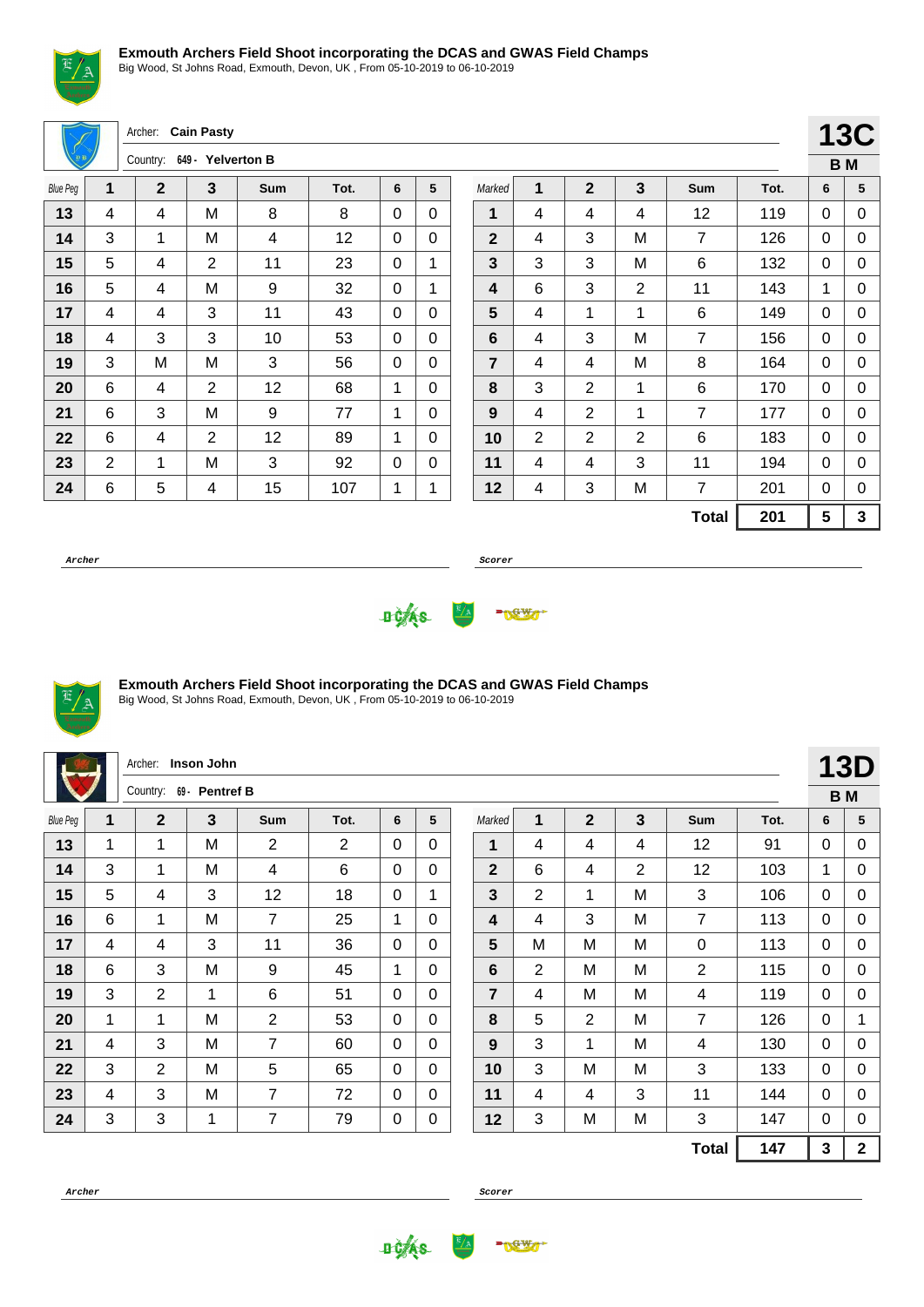

Big Wood, St Johns Road, Exmouth, Devon, UK , From 05-10-2019 to 06-10-2019

|  | Archer: Cassidy Kevin   |
|--|-------------------------|
|  | Country: 421. Enrest of |

Country: **421 - Forest of Bere B**

| Red Peg      | $\mathbf{1}$ | $\mathbf 2$ | 3 | Sum | Tot. | 6 | 5              |
|--------------|--------------|-------------|---|-----|------|---|----------------|
| 17           | 6            | 6           | 5 | 17  | 17   | 2 | 1              |
| 18           | 6            | 6           | 5 | 17  | 34   | 2 | 1              |
| 19           | 5            | 4           | 4 | 13  | 47   | 0 | 1              |
| 20           | 6            | 4           | 4 | 14  | 61   | 1 | 0              |
| 21           | 4            | 4           | 4 | 12  | 73   | 0 | 0              |
| 22           | 4            | 4           | 3 | 11  | 84   | 0 | 0              |
| 23           | 5            | 5           | 5 | 15  | 99   | 0 | 3              |
| 24           | 6            | 5           | 5 | 16  | 115  | 1 | $\overline{2}$ |
| 1            | 6            | 5           | 5 | 16  | 131  | 1 | $\overline{2}$ |
| $\mathbf{2}$ | 5            | 5           | 3 | 13  | 144  | 0 | 2              |
| 3            | 6            | 6           | 5 | 17  | 161  | 2 | 1              |
| 4            | 6            | 5           | 1 | 12  | 173  | 1 | 1              |

|                |   |              |   |              |      | C <sub>M</sub> |    |
|----------------|---|--------------|---|--------------|------|----------------|----|
| Marked         | 1 | $\mathbf{2}$ | 3 | Sum          | Tot. | 6              | 5  |
| 5              | 6 | 5            | 3 | 14           | 187  | 1              | 1  |
| 6              | 5 | 5            | 5 | 15           | 202  | 0              | 3  |
| $\overline{7}$ | 4 | 4            | 3 | 11           | 213  | 0              | 0  |
| 8              | 6 | 4            | 3 | 13           | 226  | 1              | 0  |
| 9              | 5 | 5            | 4 | 14           | 240  | 0              | 2  |
| 10             | 6 | 5            | 4 | 15           | 255  | 1              | 1  |
| 11             | 6 | 6            | 5 | 17           | 272  | 2              | 1  |
| 12             | 4 | 4            | 4 | 12           | 284  | 0              | 0  |
| 13             | 4 | 4            | 4 | 12           | 296  | 0              | 0  |
| 14             | 6 | 5            | 5 | 16           | 312  | 1              | 2  |
| 15             | 6 | 4            | 3 | 13           | 325  | 1              | 0  |
| 16             | 4 | 4            | 5 | 13           | 338  | 0              | 1  |
|                |   |              |   | <b>Total</b> | 338  | 17             | 25 |

**17A**

**Archer Scorer**





## **Exmouth Archers Field Shoot incorporating the DCAS and GWAS Field Champs**

| 学              |   | Archer:<br>$57 -$<br>Country: | <b>Pinder Ryan</b> | <b>Radnor Foresters</b> |      |             |                |                |   |                |                |              |      |                | <b>17B</b>  |
|----------------|---|-------------------------------|--------------------|-------------------------|------|-------------|----------------|----------------|---|----------------|----------------|--------------|------|----------------|-------------|
|                |   |                               |                    |                         |      |             |                |                |   |                |                |              |      |                | F M         |
| Red Peg        | 1 | $\overline{2}$                | $\mathbf{3}$       | <b>Sum</b>              | Tot. | 6           | 5              | Marked         | 1 | $\overline{2}$ | 3              | <b>Sum</b>   | Tot. | 6              | 5           |
| 17             | 6 | $\overline{4}$                | 4                  | 14                      | 14   | 1           | 0              | 5              | 6 | 4              | 4              | 14           | 161  | 1              | 0           |
| 18             | 4 | 4                             | 3                  | 11                      | 25   | 0           | $\Omega$       | 6              | M | M              | М              | $\Omega$     | 161  | 0              | 0           |
| 19             | 5 | 4                             | 4                  | 13                      | 38   | $\Omega$    | 1              | $\overline{7}$ | 6 | 6              | 5              | 17           | 178  | $\overline{2}$ | 1           |
| 20             | 4 | 4                             | M                  | 8                       | 46   | 0           | $\mathbf{0}$   | 8              | 5 | 4              | 3              | 12           | 190  | $\Omega$       | 1           |
| 21             | 4 | 3                             | 3                  | 10                      | 56   | $\Omega$    | $\mathbf{0}$   | 9              | 6 | 6              | 3              | 15           | 205  | $\overline{2}$ | $\mathbf 0$ |
| 22             | 5 | 4                             | 3                  | 12                      | 68   | 0           | 1              | 10             | 5 | 4              | 4              | 13           | 218  | $\Omega$       | $\mathbf 1$ |
| 23             | 4 | 3                             | 3                  | 10                      | 78   | $\Omega$    | $\Omega$       | 11             | 5 | 4              | 4              | 13           | 231  | 0              | 1           |
| 24             | 6 | 5                             | 5                  | 16                      | 94   | 1           | $\overline{2}$ | 12             | 4 | 4              | 4              | 12           | 243  | $\Omega$       | 0           |
| 1              | 5 | 4                             | 4                  | 13                      | 107  | $\Omega$    | 1              | 13             | 5 | 4              | 4              | 13           | 256  | $\Omega$       | 1           |
| $\overline{2}$ | 5 | 5                             | 3                  | 13                      | 120  | $\mathbf 0$ | 2              | 14             | 5 | 5              | 5              | 15           | 271  | $\Omega$       | 3           |
| 3              | 6 | 4                             | 4                  | 14                      | 134  | 1           | $\Omega$       | 15             | 5 | 4              | 3              | 12           | 283  | $\Omega$       | 1           |
| 4              | 5 | $\overline{\mathbf{4}}$       | 4                  | 13                      | 147  | 0           | 1              | 16             | 4 | 3              | $\overline{2}$ | 9            | 292  | 0              | 0           |
|                |   |                               |                    |                         |      |             |                |                |   |                |                | <b>Total</b> | 292  | 8              | 17          |



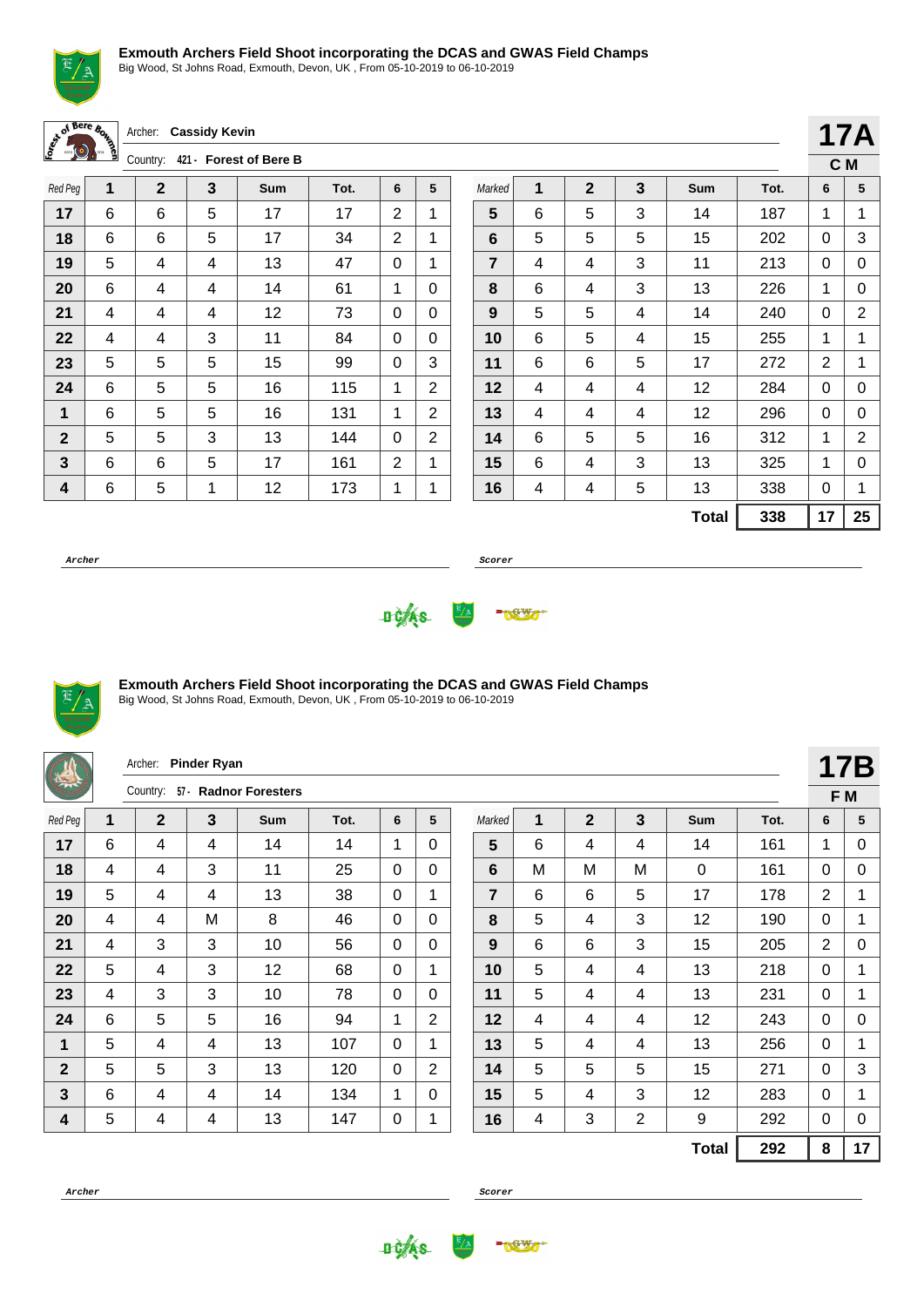

Big Wood, St Johns Road, Exmouth, Devon, UK , From 05-10-2019 to 06-10-2019

| (15018 46)      |                | Archer: Neill Seth |                 |                |      |             |          |                 |             |                |   |                |      | <b>17C</b>  |          |
|-----------------|----------------|--------------------|-----------------|----------------|------|-------------|----------|-----------------|-------------|----------------|---|----------------|------|-------------|----------|
|                 |                | Country:           | 654 - Redruth A |                |      |             |          |                 |             |                |   |                |      |             | T M      |
| <b>Blue Peg</b> | 1              | $\overline{2}$     | 3               | Sum            | Tot. | 6           | 5        | Marked          | $\mathbf 1$ | $\overline{2}$ | 3 | <b>Sum</b>     | Tot. | 6           | 5        |
| 17              | 6              | M                  | M               | 6              | 6    | 1           | 0        | $5\phantom{.0}$ | M           | M              | M | 0              | 38   | 0           | 0        |
| 18              | 3              | M                  | M               | 3              | 9    | 0           | 0        | 6               | 3           | 1              | M | 4              | 42   | 0           | 0        |
| 19              | 3              | M                  | M               | 3              | 12   | $\mathbf 0$ | $\Omega$ | $\overline{7}$  | 1           | M              | M | 1              | 43   | $\mathbf 0$ | 0        |
| 20              | 4              | M                  | M               | 4              | 16   | $\mathbf 0$ | $\Omega$ | 8               | 2           | M              | M | $\overline{2}$ | 45   | $\mathbf 0$ | 0        |
| 21              | 4              | $\mathbf 1$        | M               | 5              | 21   | $\mathbf 0$ | $\Omega$ | 9               | 1           | M              | M | 1              | 46   | $\mathbf 0$ | 0        |
| 22              | 1              | M                  | M               | $\mathbf{1}$   | 22   | 0           | $\Omega$ | 10              | M           | M              | Μ | 0              | 46   | 0           | 0        |
| 23              | 4              | $\overline{2}$     | M               | 6              | 28   | $\mathbf 0$ | $\Omega$ | 11              | 3           | $\overline{2}$ | M | 5              | 51   | 0           | 0        |
| 24              | 1              | M                  | M               | 1              | 29   | $\mathbf 0$ | $\Omega$ | 12              | M           | M              | M | 0              | 51   | $\mathbf 0$ | 0        |
| 1               | $\overline{2}$ | $\overline{2}$     | M               | 4              | 33   | 0           | $\Omega$ | 13              | 1           | M              | M | 1              | 52   | 0           | 0        |
| $\overline{2}$  | 1              | M                  | M               | 1              | 34   | 0           | 0        | 14              | M           | M              | M | 0              | 52   | 0           | 0        |
| 3               | M              | M                  | M               | $\mathbf 0$    | 34   | 0           | 0        | 15              | 2           | M              | M | 2              | 54   | 0           | 0        |
| 4               | 4              | M                  | M               | $\overline{4}$ | 38   | 0           | 0        | 16              | М           | M              | M | 0              | 54   | 0           | 0        |
|                 |                |                    |                 |                |      |             |          |                 |             |                |   | <b>Total</b>   | 54   | 1           | $\bf{0}$ |

**Archer Scorer**

**17C T M**





### **Exmouth Archers Field Shoot incorporating the DCAS and GWAS Field Champs**

| $\frac{E/A}{2}$ |                | Archer:        | <b>Priestley lan</b> |                |                |          |              |        |                |                |   |                |      |             | <b>17D</b>     |
|-----------------|----------------|----------------|----------------------|----------------|----------------|----------|--------------|--------|----------------|----------------|---|----------------|------|-------------|----------------|
|                 |                | Country:       | 660 - Exmouth A      |                |                |          |              |        |                |                |   |                |      |             | <b>BM</b>      |
| <b>Blue Peg</b> | 1              | $\overline{2}$ | 3                    | Sum            | Tot.           | 6        | 5            | Marked | 1              | $\overline{2}$ | 3 | Sum            | Tot. | 6           | 5              |
| 17              | M              | M              | M                    | 0              | 0              | $\Omega$ | 0            | 5      | M              | M              | M | 0              | 48   | 0           | 0              |
| 18              | 4              | $\overline{2}$ | 1                    | $\overline{7}$ | $\overline{7}$ | $\Omega$ | 0            | 6      | 4              | M              | M | 4              | 52   | 0           | 0              |
| 19              | M              | M              | M                    | 0              | 7              | 0        | $\Omega$     | 7      | M              | M              | M | $\mathbf 0$    | 52   | $\Omega$    | 0              |
| 20              | 3              | M              | M                    | 3              | 10             | $\Omega$ | $\Omega$     | 8      | 4              | M              | M | 4              | 56   | 0           | 0              |
| 21              | 1              | M              | M                    | 1              | 11             | $\Omega$ | $\Omega$     | 9      | $\overline{2}$ | $\mathbf 1$    | M | 3              | 59   | $\Omega$    | 0              |
| 22              | 4              | 2              | M                    | $\,6$          | 17             | $\Omega$ | $\Omega$     | 10     | 1              | M              | M | 1              | 60   | $\Omega$    | 0              |
| 23              | $\overline{2}$ | M              | M                    | $\overline{2}$ | 19             | $\Omega$ | $\Omega$     | 11     | 5              | 3              | 3 | 11             | 71   | 0           | 1              |
| 24              | 4              | $\overline{2}$ | M                    | 6              | 25             | $\Omega$ | 0            | 12     | 1              | M              | M | 1              | 72   | 0           | 0              |
| 1               | 4              | 4              | 3                    | 11             | 36             | $\Omega$ | $\Omega$     | 13     | 1              | $\mathbf{1}$   | M | $\overline{2}$ | 74   | $\Omega$    | 0              |
| $\overline{2}$  | 2              | 1              | M                    | 3              | 39             | $\Omega$ | $\Omega$     | 14     | M              | M              | M | 0              | 74   | $\Omega$    | 0              |
| $\mathbf{3}$    | 5              | 1              | M                    | 6              | 45             | $\Omega$ | $\mathbf{1}$ | 15     | 4              | 3              | 1 | 8              | 82   | $\Omega$    | 0              |
| 4               | 3              | M              | M                    | 3              | 48             | 0        | 0            | 16     | $\overline{2}$ | M              | M | $\overline{2}$ | 84   | $\Omega$    | 0              |
|                 |                |                |                      |                |                |          |              |        |                |                |   | <b>Total</b>   | 84   | $\mathbf 0$ | $\overline{2}$ |

**Archer Scorer**



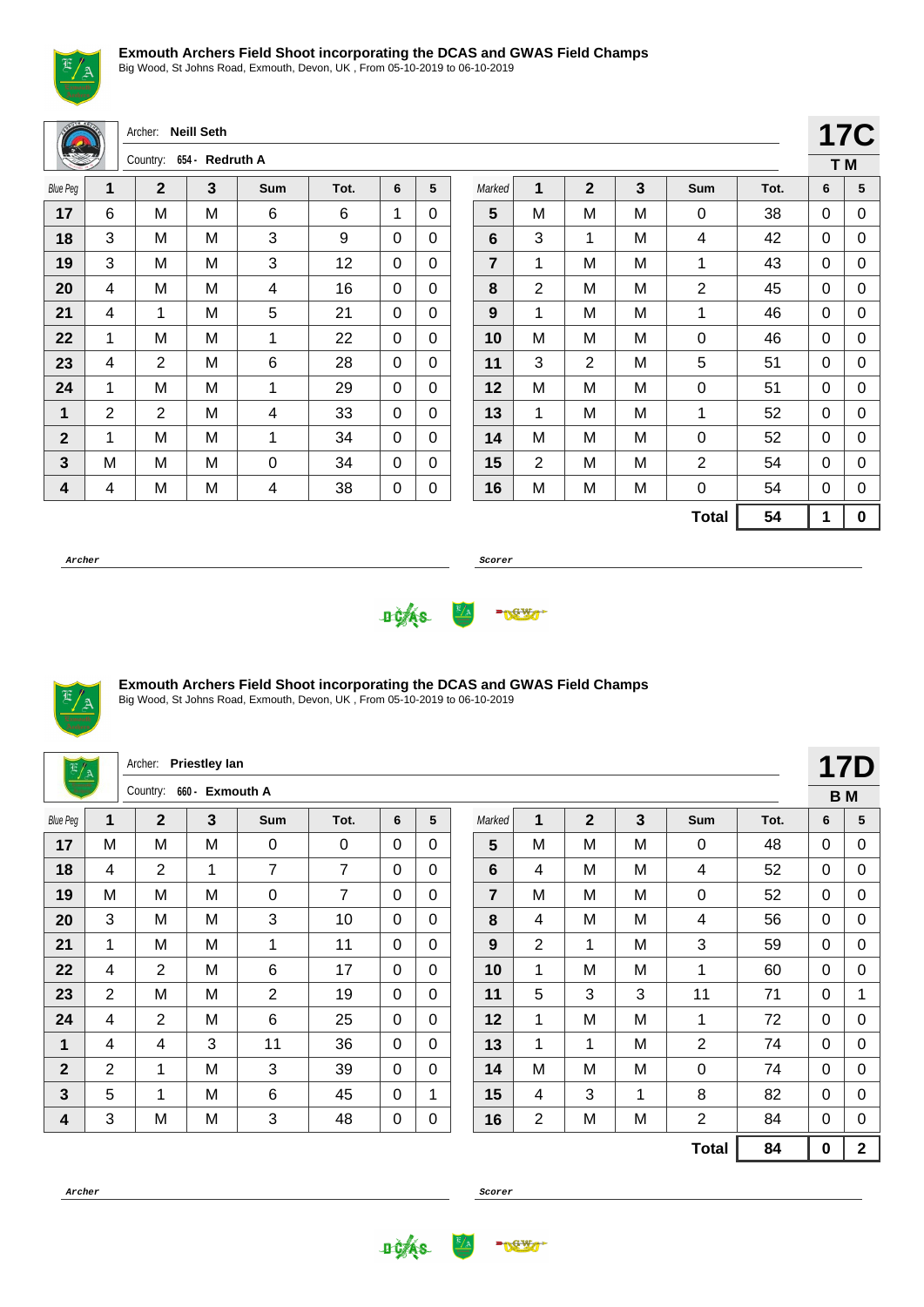

Big Wood, St Johns Road, Exmouth, Devon, UK , From 05-10-2019 to 06-10-2019

Archer: **Nash David**

|              |   | Country: | 660 - Exmouth A<br>3<br>5<br>Tot.<br>Sum<br>6<br>1<br>1<br>15<br>15<br>4<br>2<br>12<br>27<br>2<br>0<br>42<br>4<br>15<br>1<br>1<br>5<br>58<br>1<br>2<br>16<br>3<br>11<br>69<br>0<br>0 |    |     |   |   |
|--------------|---|----------|--------------------------------------------------------------------------------------------------------------------------------------------------------------------------------------|----|-----|---|---|
| Red Peg      | 1 | 2        |                                                                                                                                                                                      |    |     |   |   |
| 18           | 6 | 5        |                                                                                                                                                                                      |    |     |   |   |
| 19           | 5 | 5        |                                                                                                                                                                                      |    |     |   |   |
| 20           | 6 | 5        |                                                                                                                                                                                      |    |     |   |   |
| 21           | 6 | 5        |                                                                                                                                                                                      |    |     |   |   |
| 22           | 4 | 4        |                                                                                                                                                                                      |    |     |   |   |
| 23           | 6 | 4        | 3                                                                                                                                                                                    | 13 | 82  | 1 | 0 |
| 24           | 4 | 4        | 4                                                                                                                                                                                    | 12 | 94  | 0 | 0 |
| 1            | 6 | 5        | 5                                                                                                                                                                                    | 16 | 110 | 1 | 2 |
| $\mathbf{2}$ | 5 | 4        | 3                                                                                                                                                                                    | 12 | 122 | 0 | 1 |
| 3            | 6 | 5        | 5                                                                                                                                                                                    | 16 | 138 | 1 | 2 |
| 4            | 5 | 5        | 3                                                                                                                                                                                    | 13 | 151 | 0 | 2 |
| 5            | 6 | 4        | 4                                                                                                                                                                                    | 14 | 165 | 1 | 0 |

|                  |   |                |                |              |      |     | <b>18A</b> |
|------------------|---|----------------|----------------|--------------|------|-----|------------|
|                  |   |                |                |              |      | C M |            |
| Marked           | 1 | $\overline{2}$ | 3              | Sum          | Tot. | 6   | 5          |
| 6                | 6 | 5              | 5              | 16           | 181  | 1   | 2          |
| $\overline{7}$   | 6 | 4              | 4              | 14           | 195  | 1   | 0          |
| 8                | 5 | $\overline{2}$ | $\overline{2}$ | 9            | 204  | 0   | 1          |
| $\boldsymbol{9}$ | 4 | 4              | 3              | 11           | 215  | 0   | 0          |
| 10               | 4 | 4              | 3              | 11           | 226  | 0   | 0          |
| 11               | 5 | 4              | 4              | 13           | 239  | 0   | 1          |
| 12               | 5 | 4              | 3              | 12           | 251  | 0   | 1          |
| 13               | 6 | 5              | 4              | 15           | 266  | 1   | 1          |
| 14               | 6 | 5              | 4              | 15           | 281  | 1   | 1          |
| 15               | 5 | 4              | 3              | 12           | 293  | 0   | 1          |
| 16               | 6 | 4              | 4              | 14           | 307  | 1   | 0          |
| 17               | 5 | 4              | 4              | 13           | 320  | 0   | 1          |
|                  |   |                |                | <b>Total</b> | 320  | 12  | 22         |

**Archer Scorer**





## **Exmouth Archers Field Shoot incorporating the DCAS and GWAS Field Champs**

Big Wood, St Johns Road, Exmouth, Devon, UK , From 05-10-2019 to 06-10-2019

|                |   | Archer:        | <b>Carstensen Matt</b> |                                 |      |              |          |                |   |                |                |              |      |             | <b>18B</b>     |
|----------------|---|----------------|------------------------|---------------------------------|------|--------------|----------|----------------|---|----------------|----------------|--------------|------|-------------|----------------|
|                |   |                |                        | Country: 1557 - Canford Magna B |      |              |          |                |   |                |                |              |      |             | C M            |
| Red Peg        | 1 | $\overline{2}$ | 3                      | <b>Sum</b>                      | Tot. | 6            | 5        | Marked         | 1 | $\overline{2}$ | 3              | Sum          | Tot. | 6           | 5              |
| 18             | 6 | 5              | 4                      | 15                              | 15   | $\mathbf{1}$ | 1        | 6              | 6 | 5              | $\overline{2}$ | 13           | 178  | $\mathbf 1$ | 1              |
| 19             | 6 | 5              | 4                      | 15                              | 30   | 1            | 1        | $\overline{7}$ | 5 | 5              | 4              | 14           | 192  | 0           | $\overline{2}$ |
| 20             | 6 | 6              | 4                      | 16                              | 46   | 2            | 0        | 8              | 4 | 1              | $\mathbf 1$    | 6            | 198  | $\Omega$    | 0              |
| 21             | 4 | 4              | 4                      | 12                              | 58   | $\Omega$     | $\Omega$ | 9              | 6 | 1              | M              | 7            | 205  | 1           | 0              |
| 22             | 6 | 4              | 4                      | 14                              | 72   | 1            | 0        | 10             | 4 | 4              | 2              | 10           | 215  | 0           | 0              |
| 23             | 5 | 4              | 4                      | 13                              | 85   | $\Omega$     | 1        | 11             | 6 | 5              | 4              | 15           | 230  | 1           | 1              |
| 24             | 5 | 4              | 4                      | 13                              | 98   | $\Omega$     | 1        | 12             | 5 | 4              | 4              | 13           | 243  | 0           | 1              |
| 1              | 5 | 4              | 4                      | 13                              | 111  | $\Omega$     | 1        | 13             | 6 | 3              | M              | 9            | 252  | $\mathbf 1$ | 0              |
| $\overline{2}$ | 5 | 4              | 4                      | 13                              | 124  | $\Omega$     | 1        | 14             | 4 | 4              | 4              | 12           | 264  | $\Omega$    | 0              |
| $\mathbf{3}$   | 5 | 4              | 4                      | 13                              | 137  | $\Omega$     | 1        | 15             | 4 | $\overline{2}$ | $\mathbf{1}$   | 7            | 271  | $\Omega$    | 0              |
| 4              | 5 | 5              | 5                      | 15                              | 152  | $\Omega$     | 3        | 16             | 3 | 3              | 3              | 9            | 280  | $\Omega$    | 0              |
| $5\phantom{1}$ | 6 | 4              | 3                      | 13                              | 165  | 1            | 0        | 17             | 5 | 4              | 3              | 12           | 292  | 0           | 1              |
|                |   |                |                        |                                 |      |              |          |                |   |                |                | <b>Total</b> | 292  | 10          | 16             |

**Archer Scorer**

**DCAS** 

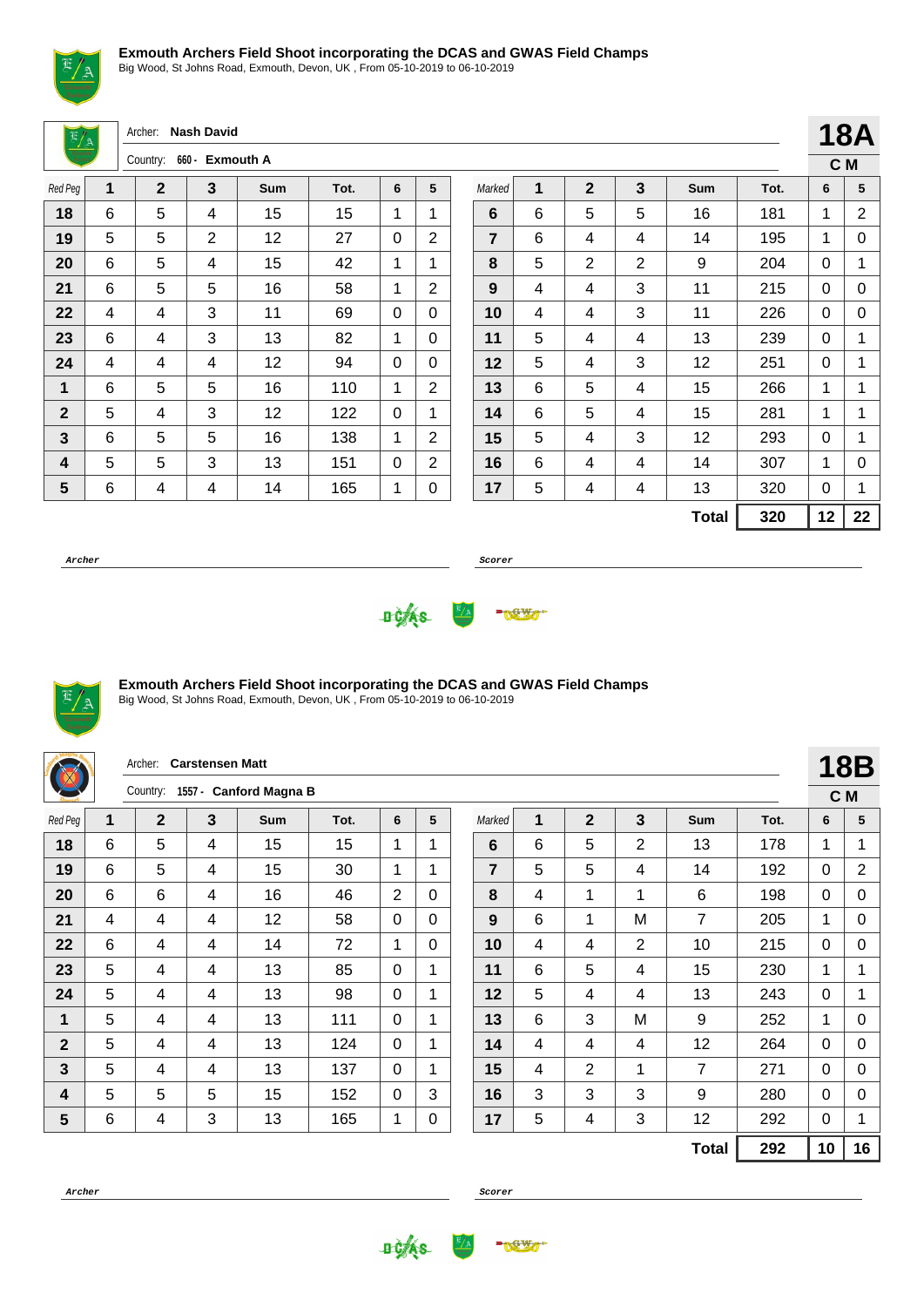

Big Wood, St Johns Road, Exmouth, Devon, UK , From 05-10-2019 to 06-10-2019

Archer: **Edwards Bob**

| <b>NEWSLAY BOWMEN</b> |                | Country:       | 630 - Newquay B |                |      |   |   |
|-----------------------|----------------|----------------|-----------------|----------------|------|---|---|
| <b>Blue Peg</b>       | 1              | 2              | 3               | Sum            | Tot. | 6 | 5 |
| 18                    | 3              | M              | M               | 3              | 3    | 0 | 0 |
| 19                    | M              | M              | M               | 0              | 3    | 0 | 0 |
| 20                    | 2              | M              | M               | $\overline{2}$ | 5    | 0 | 0 |
| 21                    | $\overline{2}$ | M              | M               | $\overline{2}$ | 7    | 0 | 0 |
| 22                    | 4              | 2              | M               | 6              | 13   | 0 | 0 |
| 23                    | M              | Μ              | M               | 0              | 13   | 0 | 0 |
| 24                    | 2              | 1              | 1               | 4              | 17   | 0 | 0 |
| 1                     | 4              | $\overline{2}$ | M               | 6              | 23   | 0 | 0 |
| $\mathbf{2}$          | 1              | M              | M               | 1              | 24   | 0 | 0 |
| 3                     | 4              | M              | M               | 4              | 28   | 0 | 0 |
| 4                     | 4              | M              | M               | 4              | 32   | 0 | 0 |
| 5                     | M              | M              | M               | 0              | 32   | 0 | 0 |

|                |                |                |                |                |      |     | <b>18C</b> |
|----------------|----------------|----------------|----------------|----------------|------|-----|------------|
|                |                |                |                |                |      | T M |            |
| Marked         | 1              | $\overline{2}$ | 3              | Sum            | Tot. | 6   | 5          |
| 6              | M              | M              | М              | 0              | 32   | 0   | 0          |
| $\overline{7}$ | M              | M              | M              | 0              | 32   | 0   | 0          |
| 8              | 1              | M              | M              | 1              | 33   | 0   | 0          |
| 9              | 5              | 3              | M              | 8              | 41   | 0   | 1          |
| 10             | М              | M              | M              | 0              | 41   | 0   | 0          |
| 11             | 3              | 2              | 2              | $\overline{7}$ | 48   | 0   | 0          |
| 12             | 2              | M              | M              | 2              | 50   | 0   | 0          |
| 13             | 3              | 1              | М              | 4              | 54   | 0   | 0          |
| 14             | $\overline{2}$ | 1              | M              | 3              | 57   | 0   | 0          |
| 15             | $\overline{2}$ | M              | M              | $\overline{2}$ | 59   | 0   | 0          |
| 16             | 4              | M              | M              | 4              | 63   | 0   | 0          |
| 17             | $\overline{2}$ | 2              | $\overline{2}$ | 6              | 69   | 0   | 0          |
|                |                |                |                | <b>Total</b>   | 69   | 0   | 1          |

**Archer Scorer**





### **Exmouth Archers Field Shoot incorporating the DCAS and GWAS Field Champs**

| $\frac{E/A}{2}$ |                | Archer:        | <b>Twigg Rob</b> |                |      |          |          |                |   |                |                |                |      |              | 18D            |
|-----------------|----------------|----------------|------------------|----------------|------|----------|----------|----------------|---|----------------|----------------|----------------|------|--------------|----------------|
|                 |                | Country:       | 660 - Exmouth A  |                |      |          |          |                |   |                |                |                |      |              | A M            |
| <b>Blue Peg</b> | 1              | $\overline{2}$ | $\overline{3}$   | Sum            | Tot. | 6        | 5        | Marked         | 1 | $\overline{2}$ | 3              | Sum            | Tot. | 6            | 5              |
| 18              | 2              | $\mathbf 1$    | M                | 3              | 3    | 0        | 0        | 6              | M | M              | M              | 0              | 88   | 0            | 0              |
| 19              | 4              | $\overline{2}$ | 1                | 7              | 10   | $\Omega$ | $\Omega$ | $\overline{7}$ | 4 | $\overline{2}$ | $\overline{2}$ | 8              | 96   | $\mathbf{0}$ | 0              |
| 20              | 5              | 4              | 3                | 12             | 22   | 0        | 1        | 8              | 4 | 3              | $\overline{2}$ | 9              | 105  | $\mathbf{0}$ | 0              |
| 21              | 1              | 1              | M                | $\overline{2}$ | 24   | 0        | $\Omega$ | 9              | 4 | 4              | М              | 8              | 113  | $\Omega$     | 0              |
| 22              | 5              | 2              | 1                | 8              | 32   | $\Omega$ | 1        | 10             | 5 | 4              | 1              | 10             | 123  | $\mathbf{0}$ | $\mathbf{1}$   |
| 23              | 6              | 3              | M                | 9              | 41   | 1        | $\Omega$ | 11             | 6 | 4              | 4              | 14             | 137  | 1            | 0              |
| 24              | 5              | 3              | 2                | 10             | 51   | $\Omega$ | 1        | 12             | 4 | 4              | 3              | 11             | 148  | $\mathbf{0}$ | 0              |
| $\mathbf{1}$    | 4              | 4              | 3                | 11             | 62   | 0        | $\Omega$ | 13             | 3 | $\overline{2}$ | 1              | 6              | 154  | $\Omega$     | 0              |
| $\mathbf{2}$    | 2              | 1              | M                | 3              | 65   | $\Omega$ | 0        | 14             | 4 | 3              | 1              | 8              | 162  | 0            | 0              |
| $\mathbf{3}$    | 3              | $\overline{2}$ | 1                | 6              | 71   | $\Omega$ | $\Omega$ | 15             | 2 | 1              | 1              | 4              | 166  | $\Omega$     | 0              |
| 4               | $\overline{5}$ | M              | M                | 5              | 76   | 0        | 1        | 16             | 2 | M              | M              | $\overline{2}$ | 168  | 0            | 0              |
| $5\phantom{.0}$ | 5              | 4              | 3                | 12             | 88   | 0        | 1        | 17             | 5 | 3              | $\mathbf 1$    | 9              | 177  | $\Omega$     | 1              |
|                 |                |                |                  |                |      |          |          |                |   |                |                | <b>Total</b>   | 177  | $\mathbf{2}$ | $\overline{7}$ |



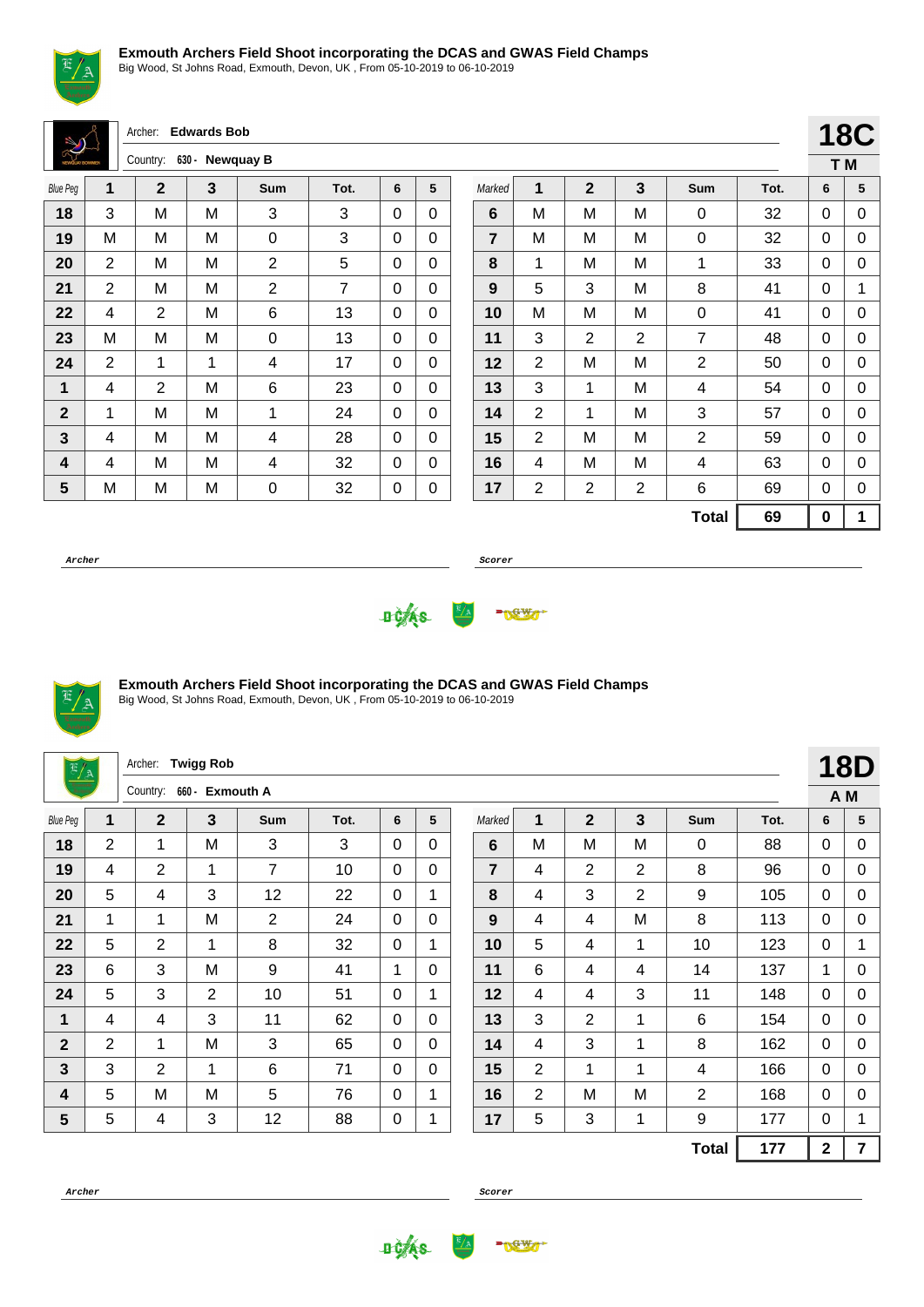

Big Wood, St Johns Road, Exmouth, Devon, UK , From 05-10-2019 to 06-10-2019

Archer: **Annall James** Country: **547 - Bath A**

| <b>MARCHER</b>  |   | Country.     | 547 <del>-</del> Datri A |     |      |   |   |
|-----------------|---|--------------|--------------------------|-----|------|---|---|
| <b>Blue Peg</b> | 1 | $\mathbf{2}$ | 3                        | Sum | Tot. | 6 | 5 |
| 20              | 5 | 4            | 4                        | 13  | 13   | 0 | 1 |
| 21              | 5 | 4            | 2                        | 11  | 24   | 0 | 1 |
| 22              | 5 | 4            | 4                        | 13  | 37   | 0 | 1 |
| 23              | 5 | 5            | 5                        | 15  | 52   | 0 | 3 |
| 24              | 6 | 6            | 5                        | 17  | 69   | 2 | 1 |
| 1               | 6 | 6            | 6                        | 18  | 87   | 3 | 0 |
| $\mathbf{2}$    | 5 | 4            | 3                        | 12  | 99   | 0 | 1 |
| 3               | 5 | 4            | 4                        | 13  | 112  | 0 | 1 |
| 4               | 5 | 4            | 3                        | 12  | 124  | 0 | 1 |
| 5               | 4 | 3            | M                        | 7   | 131  | 0 | 0 |
| 6               | 4 | 3            | 3                        | 10  | 141  | 0 | 0 |
| 7               | 4 | 4            | 3                        | 11  | 152  | 0 | 0 |

|        |   |              |                |              |      |   | ВM |  |  |  |  |
|--------|---|--------------|----------------|--------------|------|---|----|--|--|--|--|
| Marked | 1 | $\mathbf{2}$ | 3              | Sum          | Tot. | 6 | 5  |  |  |  |  |
| 8      | 4 | 4            | 1              | 9            | 161  | 0 | 0  |  |  |  |  |
| 9      | 4 | 4            | 3              | 11           | 172  | 0 | 0  |  |  |  |  |
| 10     | 4 | 3            | 1              | 8            | 180  | 0 | 0  |  |  |  |  |
| 11     | 6 | 5            | 5              | 16           | 196  | 1 | 2  |  |  |  |  |
| 12     | 4 | 3            | 1              | 8            | 204  | 0 | 0  |  |  |  |  |
| 13     | 6 | 5            | $\overline{2}$ | 13           | 217  | 1 | 1  |  |  |  |  |
| 14     | 5 | 5            | 5              | 15           | 232  | 0 | 3  |  |  |  |  |
| 15     | 5 | 5            | 4              | 14           | 246  | 0 | 2  |  |  |  |  |
| 16     | 5 | 4            | $\overline{2}$ | 11           | 257  | 0 | 1  |  |  |  |  |
| 17     | 4 | 4            | 3              | 11           | 268  | 0 | 0  |  |  |  |  |
| 18     | 5 | 5            | 5              | 15           | 283  | 0 | 3  |  |  |  |  |
| 19     | 5 | 4            | 4              | 13           | 296  | 0 | 1  |  |  |  |  |
|        |   |              |                | <b>Total</b> | 296  | 7 | 23 |  |  |  |  |

**20A**

**Archer Scorer**





### **Exmouth Archers Field Shoot incorporating the DCAS and GWAS Field Champs**

Big Wood, St Johns Road, Exmouth, Devon, UK , From 05-10-2019 to 06-10-2019

|                 |   | Archer:        | <b>Kingston Paul</b> |                        |      |                |                |        |   |                |                |              |      |                | <b>20B</b>     |
|-----------------|---|----------------|----------------------|------------------------|------|----------------|----------------|--------|---|----------------|----------------|--------------|------|----------------|----------------|
| Ò               |   | Country:       | 1990 -               | <b>Bride Valley AC</b> |      |                |                |        |   |                |                |              |      | <b>BM</b>      |                |
| <b>Blue Peg</b> | 1 | $\overline{2}$ | 3                    | Sum                    | Tot. | 6              | 5              | Marked | 1 | $\mathbf{2}$   | 3              | <b>Sum</b>   | Tot. | 6              | 5              |
| 20              | 4 | 3              | $\overline{2}$       | 9                      | 9    | $\Omega$       | 0              | 8      | 4 | 4              | $\mathbf{1}$   | 9            | 130  | $\Omega$       | $\Omega$       |
| 21              | 4 | 4              | 4                    | 12                     | 21   | $\Omega$       | $\Omega$       | 9      | 6 | 4              | 3              | 13           | 143  | 1              | $\Omega$       |
| 22              | 4 | 3              | $\overline{2}$       | 9                      | 30   | $\Omega$       | $\Omega$       | 10     | 4 | 4              | $\overline{2}$ | 10           | 153  | $\Omega$       | $\Omega$       |
| 23              | 6 | 3              | 3                    | 12                     | 42   | $\mathbf{1}$   | 0              | 11     | 6 | 6              | 4              | 16           | 169  | $\overline{2}$ | 0              |
| 24              | 5 | 5              | $\overline{2}$       | 12                     | 54   | $\Omega$       | $\overline{2}$ | 12     | 6 | 3              | $\overline{2}$ | 11           | 180  | 1              | $\Omega$       |
| 1               | 6 | 6              | 4                    | 16                     | 70   | $\overline{2}$ | 0              | 13     | 4 | $\overline{2}$ | $\overline{2}$ | 8            | 188  | $\Omega$       | $\Omega$       |
| $\mathbf{2}$    | 3 | 1              | 1                    | 5                      | 75   | $\Omega$       | $\Omega$       | 14     | 5 | 4              | 2              | 11           | 199  | $\Omega$       |                |
| $\mathbf{3}$    | 5 | 5              | M                    | 10                     | 85   | $\Omega$       | $\overline{2}$ | 15     | 6 | 5              | 3              | 14           | 213  | $\mathbf{1}$   | 1              |
| 4               | 3 | 3              | $\overline{2}$       | 8                      | 93   | $\Omega$       | $\Omega$       | 16     | 4 | 4              | 3              | 11           | 224  | $\Omega$       | $\Omega$       |
| 5               | 4 | 3              | M                    | $\overline{7}$         | 100  | $\Omega$       | $\Omega$       | 17     | 6 | 5              | 4              | 15           | 239  | 1              | 1              |
| 6               | 3 | 3              | 2                    | 8                      | 108  | 0              | $\Omega$       | 18     | 4 | 3              | $\overline{2}$ | 9            | 248  | $\Omega$       | $\Omega$       |
| 7               | 6 | 4              | 3                    | 13                     | 121  | 1              | 0              | 19     | 3 | $\overline{2}$ | M              | 5            | 253  | 0              | 0              |
|                 |   |                |                      |                        |      |                |                |        |   |                |                | <b>Total</b> | 253  | 10             | $\overline{7}$ |



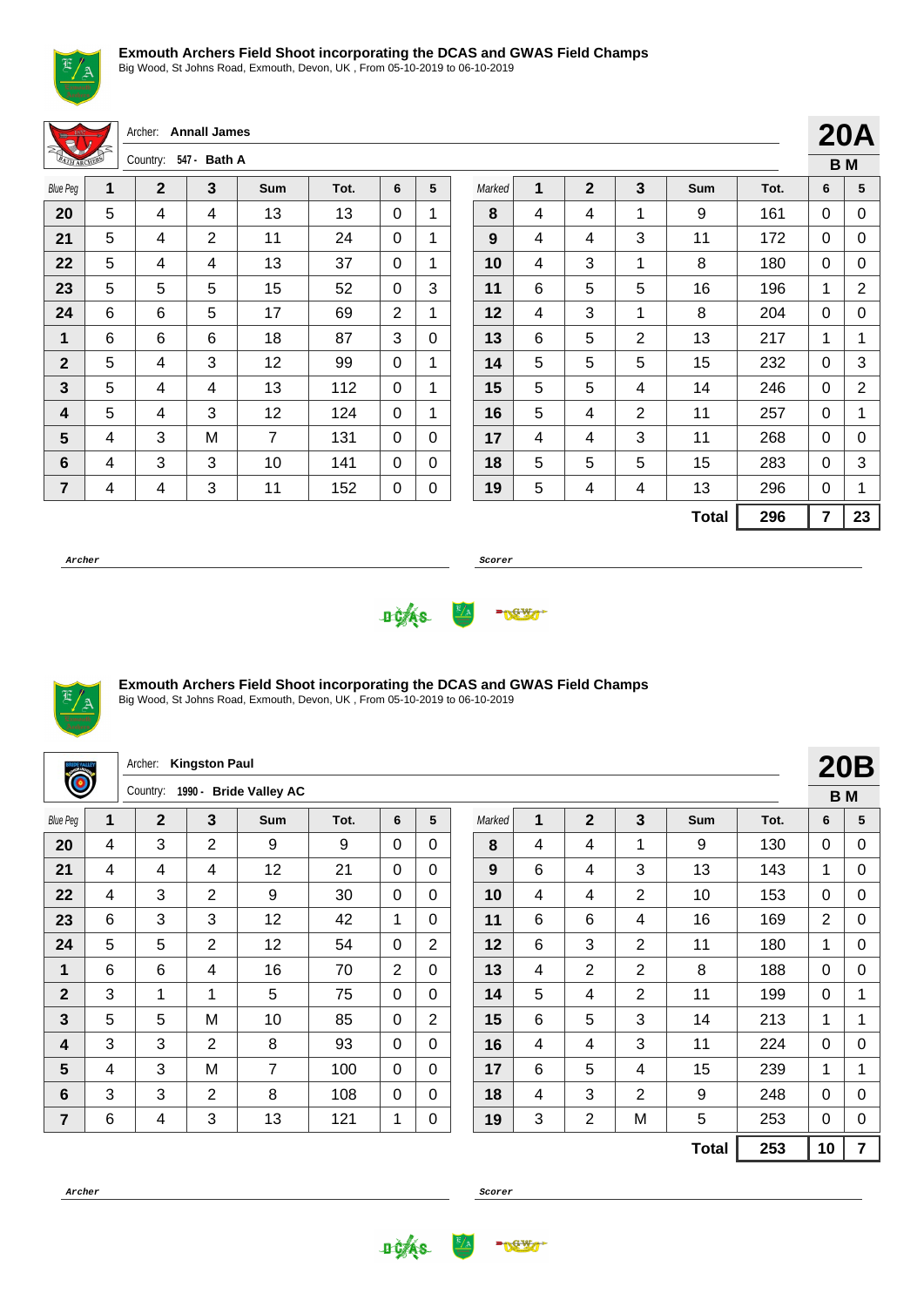

Big Wood, St Johns Road, Exmouth, Devon, UK , From 05-10-2019 to 06-10-2019

Archer: **Andrews Steve**

|                 |                | Country:       |   | 1990 - Bride Valley AC |      |   |   |
|-----------------|----------------|----------------|---|------------------------|------|---|---|
| <b>Blue Peg</b> | 1              | $\mathbf{2}$   | 3 | <b>Sum</b>             | Tot. | 6 | 5 |
| 20              | 4              | 2              | 1 | 7                      | 7    | 0 | 0 |
| 21              | 4              | 3              | 2 | 9                      | 16   | 0 | 0 |
| 22              | 5              | 3              | 2 | 10                     | 26   | 0 | 1 |
| 23              | 6              | 4              | 2 | 12                     | 38   | 1 | 0 |
| 24              | 5              | 4              | 4 | 13                     | 51   | 0 | 1 |
| 1               | 6              | 6              | 3 | 15                     | 66   | 2 | 0 |
| $\mathbf{2}$    | 4              | 2              | M | 6                      | 72   | 0 | 0 |
| 3               | 5              | $\overline{2}$ | 1 | 8                      | 80   | 0 | 1 |
| 4               | 4              | M              | M | 4                      | 84   | 0 | 0 |
| 5               | $\overline{2}$ | 2              | M | 4                      | 88   | 0 | 0 |
| 6               | 4              | 3              | M | 7                      | 95   | 0 | 0 |
| $\overline{7}$  | 4              | M              | M | 4                      | 99   | 0 | 0 |

|        |                |                | <b>20C</b>     |              |      |   |                |
|--------|----------------|----------------|----------------|--------------|------|---|----------------|
|        |                |                |                |              |      |   | B <sub>M</sub> |
| Marked | 1              | $\overline{2}$ | 3              | Sum          | Tot. | 6 | 5              |
| 8      | 3              | 3              | M              | 6            | 105  | 0 | 0              |
| 9      | 1              | 1              | 1              | 3            | 108  | 0 | 0              |
| 10     | 6              | 4              | 2              | 12           | 120  | 1 | 0              |
| 11     | 6              | 5              | 4              | 15           | 135  | 1 | 1              |
| 12     | 4              | 3              | $\overline{2}$ | 9            | 144  | 0 | 0              |
| 13     | $\overline{2}$ | 1              | M              | 3            | 147  | 0 | 0              |
| 14     | 4              | 4              | 3              | 11           | 158  | 0 | 0              |
| 15     | 5              | $\overline{2}$ | 2              | 9            | 167  | 0 | 1              |
| 16     | 5              | 4              | 3              | 12           | 179  | 0 | 1              |
| 17     | 4              | 4              | 4              | 12           | 191  | 0 | 0              |
| 18     | 4              | 3              | 2              | 9            | 200  | 0 | 0              |
| 19     | 3              | 3              | M              | 6            | 206  | 0 | 0              |
|        |                |                |                | <b>Total</b> | 206  | 5 | 6              |

**Archer Scorer**





### **Exmouth Archers Field Shoot incorporating the DCAS and GWAS Field Champs**

Big Wood, St Johns Road, Exmouth, Devon, UK , From 05-10-2019 to 06-10-2019

| <b>XA</b>               |   | Archer: Fern Sarah |                |     |      |              |                |        |   |                |                |              |      |                | <b>20D</b> |
|-------------------------|---|--------------------|----------------|-----|------|--------------|----------------|--------|---|----------------|----------------|--------------|------|----------------|------------|
| Mere Archers            |   | Country:           | 1946 - Mere A  |     |      |              |                |        |   |                |                |              |      |                | <b>BW</b>  |
| <b>Blue Peg</b>         | 1 | $\mathbf 2$        | $\mathbf{3}$   | Sum | Tot. | 6            | 5              | Marked | 1 | $\overline{2}$ | $\mathbf{3}$   | <b>Sum</b>   | Tot. | 6              | 5          |
| 20                      | 5 | 5                  | 4              | 14  | 14   | $\Omega$     | 2              | 8      | 5 | 4              | 4              | 13           | 147  | 0              | 1          |
| 21                      | 4 | 4                  | $\overline{2}$ | 10  | 24   | $\mathbf{0}$ | $\mathbf{0}$   | 9      | 6 | $\overline{2}$ | $\overline{2}$ | 10           | 157  | 1              | 0          |
| 22                      | 4 | 3                  | 3              | 10  | 34   | 0            | $\Omega$       | 10     | 5 | 3              | 3              | 11           | 168  | $\mathbf{0}$   | 1          |
| 23                      | 3 | 3                  | 3              | 9   | 43   | 0            | $\Omega$       | 11     | 4 | 3              | $\overline{2}$ | 9            | 177  | 0              | 0          |
| 24                      | 5 | 4                  | 3              | 12  | 55   | $\Omega$     | $\mathbf 1$    | 12     | 4 | $\overline{2}$ | 1              | 7            | 184  | $\mathbf{0}$   | 0          |
| $\mathbf 1$             | 5 | 5                  | 4              | 14  | 69   | $\mathbf 0$  | $\overline{2}$ | 13     | 3 | 3              | 1              | 7            | 191  | $\mathbf{0}$   | 0          |
| $\mathbf{2}$            | 3 | 3                  | 3              | 9   | 78   | 0            | $\Omega$       | 14     | 4 | 1              | M              | 5            | 196  | $\mathbf{0}$   | 0          |
| $\mathbf{3}$            | 5 | 5                  | 4              | 14  | 92   | 0            | $\overline{2}$ | 15     | 3 | 3              | 3              | 9            | 205  | 0              | 0          |
| 4                       | 5 | 4                  | 3              | 12  | 104  | $\Omega$     | $\mathbf 1$    | 16     | 3 | 3              | M              | 6            | 211  | $\Omega$       | 0          |
| $5\phantom{.}$          | 5 | $\overline{2}$     | $\overline{2}$ | 9   | 113  | $\mathbf{0}$ | 1              | 17     | 6 | 6              | 3              | 15           | 226  | $\overline{2}$ | 0          |
| 6                       | 4 | 4                  | $\overline{2}$ | 10  | 123  | 0            | $\Omega$       | 18     | 4 | 1              | M              | 5            | 231  | $\mathbf{0}$   | 0          |
| $\overline{\mathbf{r}}$ | 4 | 4                  | 3              | 11  | 134  | 0            | 0              | 19     | 4 | 3              | $\overline{2}$ | 9            | 240  | 0              | 0          |
|                         |   |                    |                |     |      |              |                |        |   |                |                | <b>Total</b> | 240  | 3              | 11         |



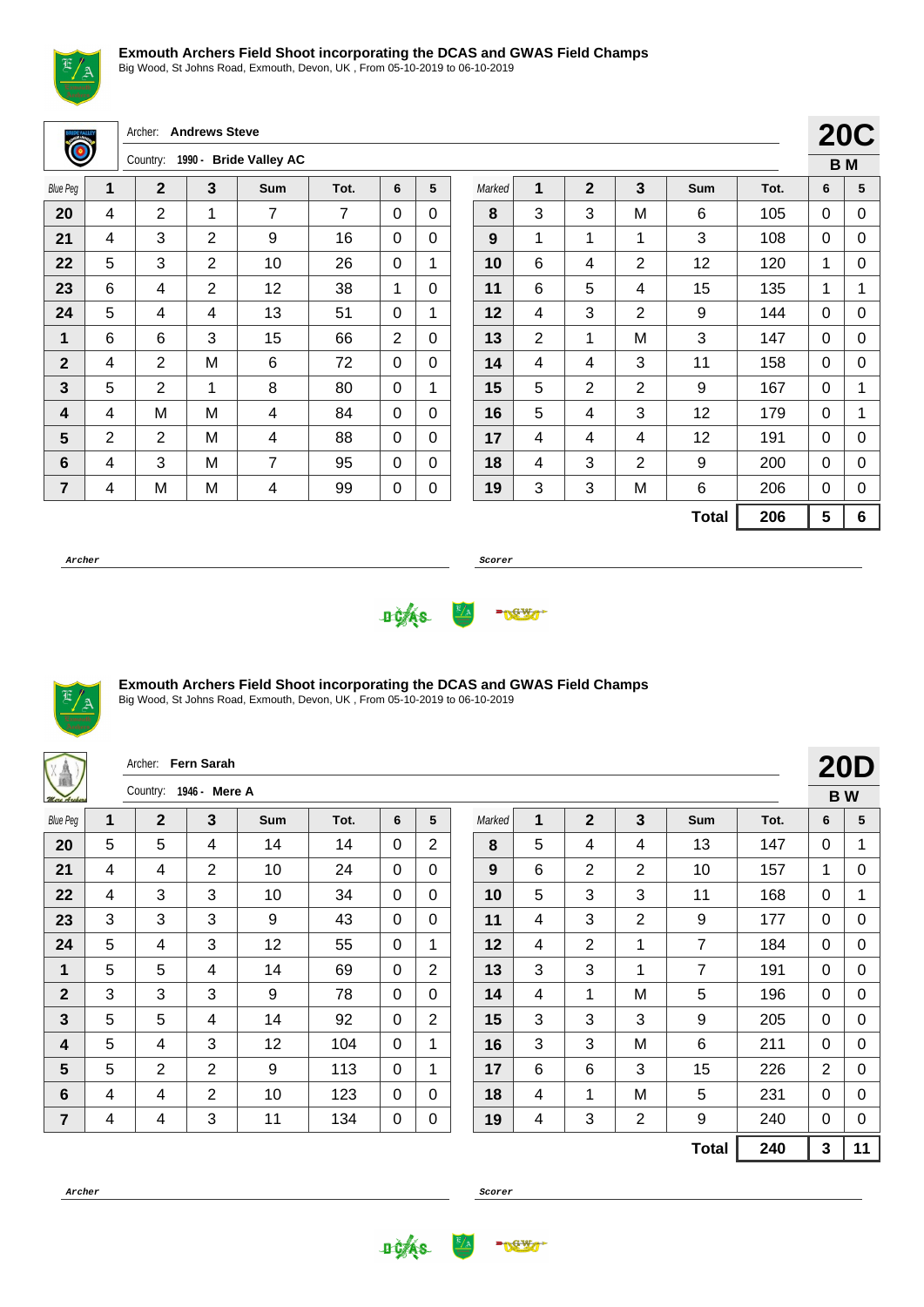

Big Wood, St Johns Road, Exmouth, Devon, UK , From 05-10-2019 to 06-10-2019

| <b>CLEVE</b><br>ွီးကိုလွယ |   | Archer: Thomas Alec<br>Country: 570 - Cleve A |              |     |                  |   |                 |        |   |                |              |              |                  | 21A       |                 |
|---------------------------|---|-----------------------------------------------|--------------|-----|------------------|---|-----------------|--------|---|----------------|--------------|--------------|------------------|-----------|-----------------|
|                           |   |                                               |              |     |                  |   |                 |        |   |                |              |              |                  |           | F M             |
| Red Peg                   | 1 | $\overline{2}$                                | $\mathbf{3}$ | Sum | Tot.             | 6 | $5\phantom{.0}$ | Marked | 1 | $\overline{2}$ | $\mathbf{3}$ | Sum          | Tot.             | 6         | $5\phantom{.0}$ |
| 21                        |   |                                               |              |     | $\pmb{0}$        |   |                 | 9      |   |                |              |              | $\boldsymbol{0}$ |           |                 |
| 22                        |   |                                               |              |     | $\boldsymbol{0}$ |   |                 | 10     |   |                |              |              | $\pmb{0}$        |           |                 |
| 23                        |   |                                               |              |     | $\pmb{0}$        |   |                 | 11     |   |                |              |              | $\boldsymbol{0}$ |           |                 |
| 24                        |   |                                               |              |     | $\pmb{0}$        |   |                 | 12     |   |                |              |              | $\pmb{0}$        |           |                 |
| $\mathbf 1$               |   |                                               |              |     | $\pmb{0}$        |   |                 | 13     |   |                |              |              | $\boldsymbol{0}$ |           |                 |
| $\mathbf{2}$              |   |                                               |              |     | $\pmb{0}$        |   |                 | 14     |   |                |              |              | $\boldsymbol{0}$ |           |                 |
| $\mathbf{3}$              |   |                                               |              |     | $\boldsymbol{0}$ |   |                 | 15     |   |                |              |              | $\pmb{0}$        |           |                 |
| 4                         |   |                                               |              |     | $\mathbf 0$      |   |                 | 16     |   |                |              |              | $\pmb{0}$        |           |                 |
| $5\phantom{1}$            |   |                                               |              |     | $\mathbf 0$      |   |                 | 17     |   |                |              |              | $\boldsymbol{0}$ |           |                 |
| $\boldsymbol{6}$          |   |                                               |              |     | $\mathbf 0$      |   |                 | 18     |   |                |              |              | $\mathbf 0$      |           |                 |
| $\overline{7}$            |   |                                               |              |     | $\pmb{0}$        |   |                 | 19     |   |                |              |              | $\boldsymbol{0}$ |           |                 |
| $\bf 8$                   |   |                                               |              |     | $\pmb{0}$        |   |                 | 20     |   |                |              |              | $\mathbf 0$      |           |                 |
|                           |   |                                               |              |     |                  |   |                 |        |   |                |              | <b>Total</b> | $\pmb{0}$        | $\pmb{0}$ | $\mathbf 0$     |

**Archer Scorer**





#### **Exmouth Archers Field Shoot incorporating the DCAS and GWAS Field Champs**

| Archer:<br>Country: | $\overline{2}$<br>$\mathbf{3}$<br>$\overline{2}$<br>$\mathbf{3}$<br>$\mathbf 1$<br>$\sqrt{5}$<br>1<br>Sum<br>Tot.<br>$6\phantom{1}$<br>Sum<br>Tot.<br>$\boldsymbol{0}$<br>$\boldsymbol{0}$<br>9<br>$\pmb{0}$<br>$\pmb{0}$<br>10 |  |  |  |           |  |  |    |  |  |  |              |             |             | 21B             |
|---------------------|---------------------------------------------------------------------------------------------------------------------------------------------------------------------------------------------------------------------------------|--|--|--|-----------|--|--|----|--|--|--|--------------|-------------|-------------|-----------------|
|                     |                                                                                                                                                                                                                                 |  |  |  |           |  |  |    |  |  |  |              |             | 6           | $5\phantom{.0}$ |
| 21                  |                                                                                                                                                                                                                                 |  |  |  |           |  |  |    |  |  |  |              |             |             |                 |
| 22                  |                                                                                                                                                                                                                                 |  |  |  |           |  |  |    |  |  |  |              |             |             |                 |
| 23                  |                                                                                                                                                                                                                                 |  |  |  | $\pmb{0}$ |  |  | 11 |  |  |  |              | $\pmb{0}$   |             |                 |
| 24                  |                                                                                                                                                                                                                                 |  |  |  | $\pmb{0}$ |  |  | 12 |  |  |  |              | $\pmb{0}$   |             |                 |
| $\mathbf 1$         |                                                                                                                                                                                                                                 |  |  |  | $\pmb{0}$ |  |  | 13 |  |  |  |              | $\pmb{0}$   |             |                 |
| $\overline{2}$      |                                                                                                                                                                                                                                 |  |  |  | $\pmb{0}$ |  |  | 14 |  |  |  |              | $\pmb{0}$   |             |                 |
| $\mathbf{3}$        |                                                                                                                                                                                                                                 |  |  |  | $\pmb{0}$ |  |  | 15 |  |  |  |              | $\pmb{0}$   |             |                 |
| $\boldsymbol{4}$    |                                                                                                                                                                                                                                 |  |  |  | $\pmb{0}$ |  |  | 16 |  |  |  |              | $\pmb{0}$   |             |                 |
| $5\phantom{1}$      |                                                                                                                                                                                                                                 |  |  |  | $\pmb{0}$ |  |  | 17 |  |  |  |              | $\pmb{0}$   |             |                 |
| $6\phantom{1}$      |                                                                                                                                                                                                                                 |  |  |  | $\pmb{0}$ |  |  | 18 |  |  |  |              | $\mathbf 0$ |             |                 |
| $\overline{7}$      |                                                                                                                                                                                                                                 |  |  |  | $\pmb{0}$ |  |  | 19 |  |  |  |              | $\pmb{0}$   |             |                 |
| $\bf 8$             |                                                                                                                                                                                                                                 |  |  |  | $\pmb{0}$ |  |  | 20 |  |  |  |              | $\pmb{0}$   |             |                 |
|                     |                                                                                                                                                                                                                                 |  |  |  |           |  |  |    |  |  |  | <b>Total</b> | $\mathbf 0$ | $\mathbf 0$ | $\mathbf 0$     |



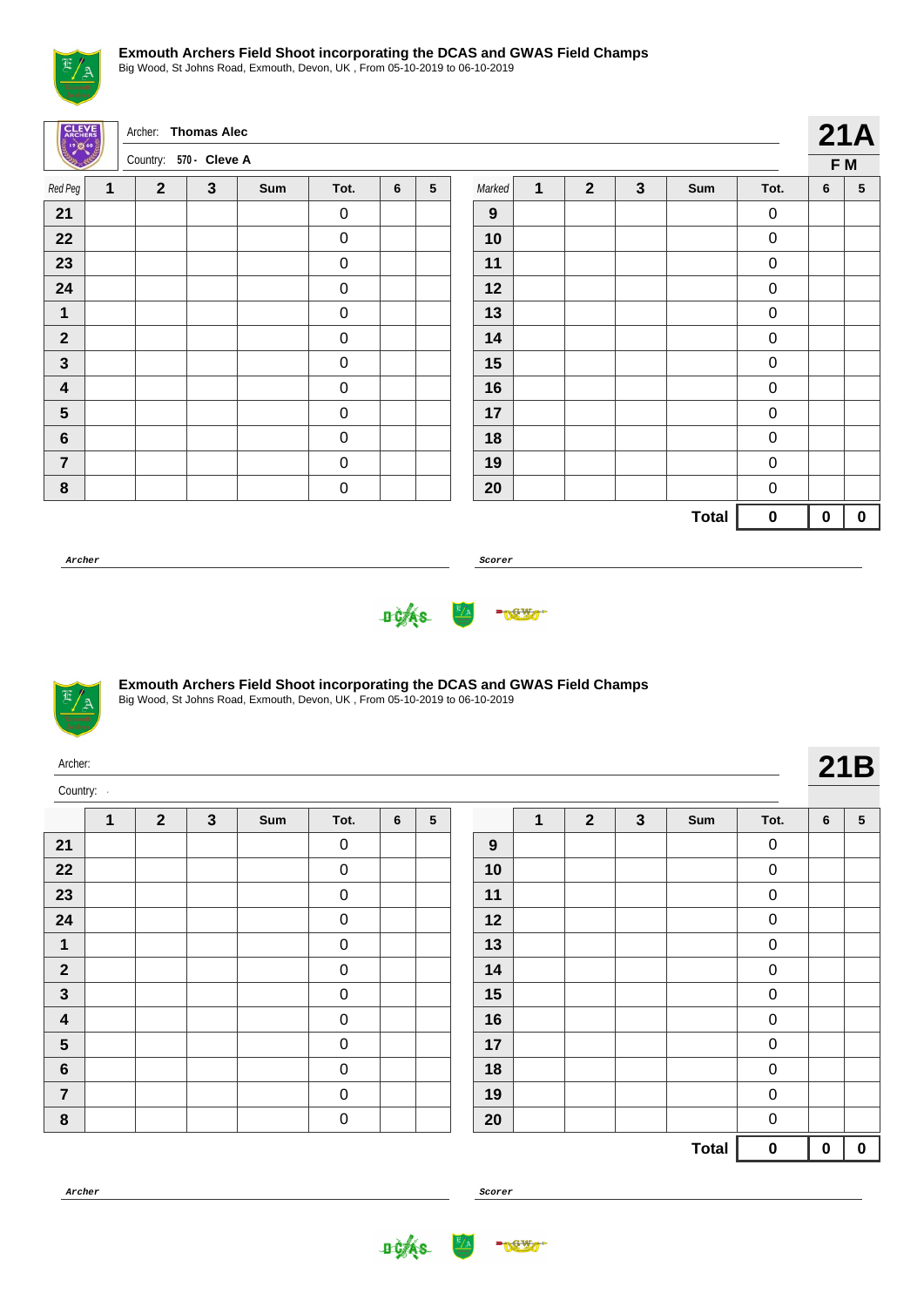

| Archer:                 |              |                |              |     |                  |                |                 |                  |             |                |              |              |           |           | <b>21C</b>  |
|-------------------------|--------------|----------------|--------------|-----|------------------|----------------|-----------------|------------------|-------------|----------------|--------------|--------------|-----------|-----------|-------------|
| Country:                |              |                |              |     |                  |                |                 |                  |             |                |              |              |           |           |             |
|                         | $\mathbf{1}$ | $\overline{2}$ | $\mathbf{3}$ | Sum | Tot.             | $6\phantom{1}$ | $5\phantom{.0}$ |                  | $\mathbf 1$ | $\overline{2}$ | $\mathbf{3}$ | Sum          | Tot.      | 6         | $\sqrt{5}$  |
| 21                      |              |                |              |     | $\mathbf 0$      |                |                 | $\boldsymbol{9}$ |             |                |              |              | $\pmb{0}$ |           |             |
| 22                      |              |                |              |     | $\pmb{0}$        |                |                 | 10               |             |                |              |              | $\pmb{0}$ |           |             |
| 23                      |              |                |              |     | $\pmb{0}$        |                |                 | 11               |             |                |              |              | $\pmb{0}$ |           |             |
| 24                      |              |                |              |     | $\pmb{0}$        |                |                 | 12               |             |                |              |              | $\pmb{0}$ |           |             |
| $\mathbf 1$             |              |                |              |     | $\pmb{0}$        |                |                 | 13               |             |                |              |              | $\pmb{0}$ |           |             |
| $\mathbf{2}$            |              |                |              |     | $\boldsymbol{0}$ |                |                 | 14               |             |                |              |              | $\pmb{0}$ |           |             |
| $\mathbf{3}$            |              |                |              |     | $\pmb{0}$        |                |                 | 15               |             |                |              |              | $\pmb{0}$ |           |             |
| $\overline{\mathbf{4}}$ |              |                |              |     | $\boldsymbol{0}$ |                |                 | 16               |             |                |              |              | $\pmb{0}$ |           |             |
| $5\phantom{.0}$         |              |                |              |     | $\mathbf 0$      |                |                 | 17               |             |                |              |              | $\pmb{0}$ |           |             |
| $\bf 6$                 |              |                |              |     | $\pmb{0}$        |                |                 | 18               |             |                |              |              | $\pmb{0}$ |           |             |
| $\overline{7}$          |              |                |              |     | $\pmb{0}$        |                |                 | 19               |             |                |              |              | $\pmb{0}$ |           |             |
| $\bf 8$                 |              |                |              |     | $\pmb{0}$        |                |                 | 20               |             |                |              |              | $\pmb{0}$ |           |             |
|                         |              |                |              |     |                  |                |                 |                  |             |                |              | <b>Total</b> | $\pmb{0}$ | $\pmb{0}$ | $\mathbf 0$ |

**Archer Scorer**





## **Exmouth Archers Field Shoot incorporating the DCAS and GWAS Field Champs**

Big Wood, St Johns Road, Exmouth, Devon, UK , From 05-10-2019 to 06-10-2019

| omfare                  |   | Archer: Scragg Andrew    |              |     |                  |   |   |        |   |                |                |              |                  |     | <b>21D</b>      |
|-------------------------|---|--------------------------|--------------|-----|------------------|---|---|--------|---|----------------|----------------|--------------|------------------|-----|-----------------|
|                         |   | Country: 2100 - Bitton A |              |     |                  |   |   |        |   |                |                |              |                  | A M |                 |
| <b>Blue Peg</b>         | 1 | $\overline{2}$           | $\mathbf{3}$ | Sum | Tot.             | 6 | 5 | Marked | 1 | $\overline{2}$ | $\overline{3}$ | Sum          | Tot.             | 6   | $5\phantom{.0}$ |
| 21                      |   |                          |              |     | $\boldsymbol{0}$ |   |   | 9      |   |                |                |              | $\pmb{0}$        |     |                 |
| 22                      |   |                          |              |     | $\boldsymbol{0}$ |   |   | 10     |   |                |                |              | $\pmb{0}$        |     |                 |
| 23                      |   |                          |              |     | $\boldsymbol{0}$ |   |   | 11     |   |                |                |              | $\pmb{0}$        |     |                 |
| 24                      |   |                          |              |     | $\mathbf 0$      |   |   | 12     |   |                |                |              | $\mathbf 0$      |     |                 |
| 1                       |   |                          |              |     | $\pmb{0}$        |   |   | 13     |   |                |                |              | $\pmb{0}$        |     |                 |
| $\mathbf{2}$            |   |                          |              |     | $\mathbf 0$      |   |   | 14     |   |                |                |              | $\pmb{0}$        |     |                 |
| $\mathbf{3}$            |   |                          |              |     | $\pmb{0}$        |   |   | 15     |   |                |                |              | $\pmb{0}$        |     |                 |
| $\overline{\mathbf{4}}$ |   |                          |              |     | $\boldsymbol{0}$ |   |   | 16     |   |                |                |              | $\pmb{0}$        |     |                 |
| 5                       |   |                          |              |     | $\mathbf 0$      |   |   | 17     |   |                |                |              | $\pmb{0}$        |     |                 |
| $\bf 6$                 |   |                          |              |     | $\pmb{0}$        |   |   | 18     |   |                |                |              | $\pmb{0}$        |     |                 |
| $\overline{7}$          |   |                          |              |     | $\boldsymbol{0}$ |   |   | 19     |   |                |                |              | $\pmb{0}$        |     |                 |
| $\pmb{8}$               |   |                          |              |     | $\pmb{0}$        |   |   | 20     |   |                |                |              | $\boldsymbol{0}$ |     |                 |
|                         |   |                          |              |     |                  |   |   |        |   |                |                | <b>Total</b> | $\pmb{0}$        | 0   | $\mathbf 0$     |



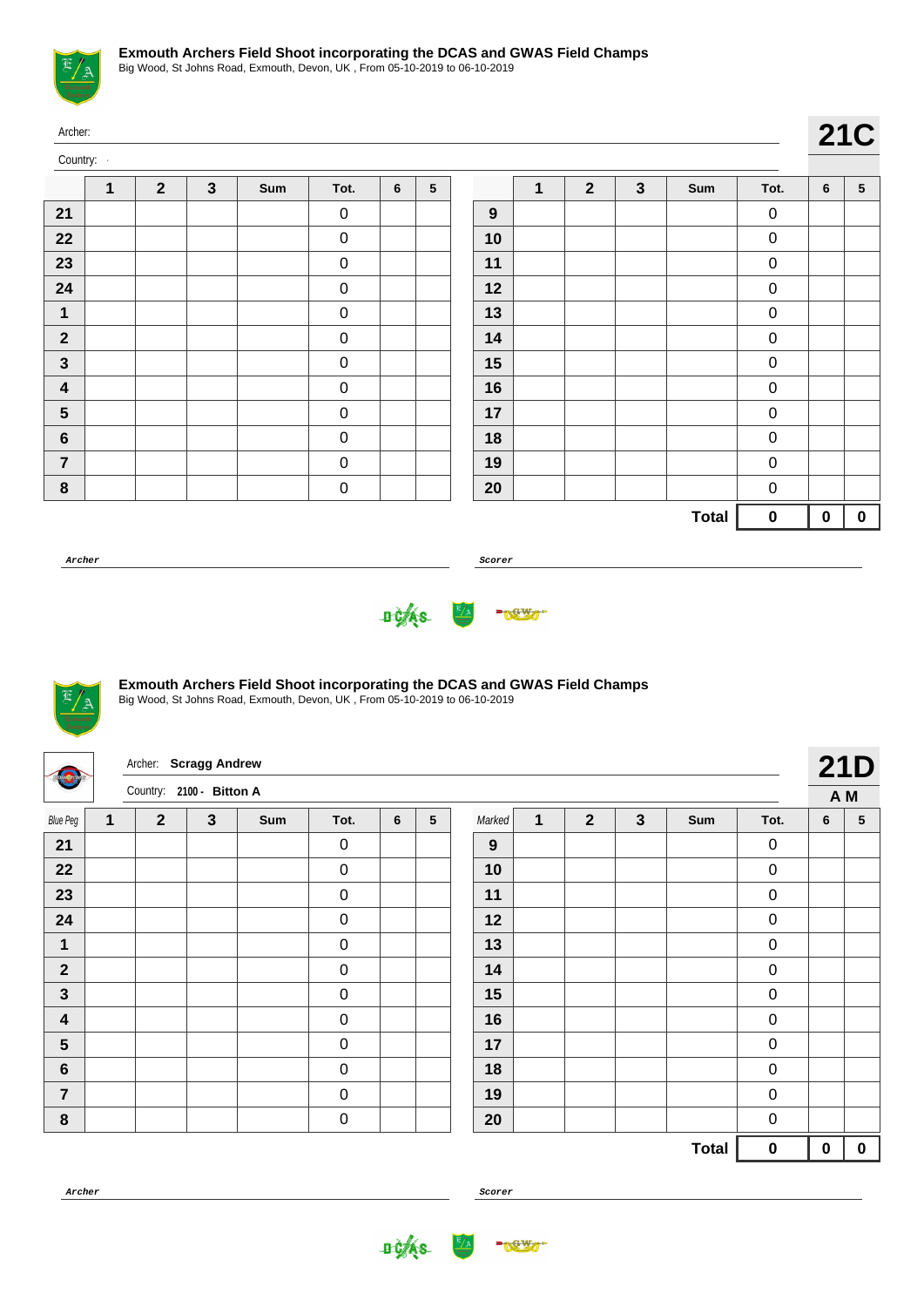

Big Wood, St Johns Road, Exmouth, Devon, UK , From 05-10-2019 to 06-10-2019

| W                |                | Archer:        | <b>Tripp Joe</b> |                        |      |          |                |        |   |                |                |                |      |              | 22A            |
|------------------|----------------|----------------|------------------|------------------------|------|----------|----------------|--------|---|----------------|----------------|----------------|------|--------------|----------------|
|                  |                | Country:       |                  | 1077 - Uni of Plymouth |      |          |                |        |   |                |                |                |      |              | F M            |
| Red Peg          | 1              | $\overline{2}$ | 3                | Sum                    | Tot. | 6        | 5              | Marked | 1 | $\overline{2}$ | $\overline{3}$ | <b>Sum</b>     | Tot. | 6            | 5              |
| 22               | 4              | 4              | 2                | 10                     | 10   | 0        | $\Omega$       | 10     | 5 | 3              | 3              | 11             | 101  | $\Omega$     | 1              |
| 23               | $\overline{2}$ | $\overline{2}$ | M                | 4                      | 14   | $\Omega$ | $\Omega$       | 11     | 6 | 4              | 3              | 13             | 114  | 1            | $\mathbf 0$    |
| 24               | $\overline{2}$ | 1              | M                | 3                      | 17   | $\Omega$ | $\mathbf{0}$   | 12     | 4 | M              | M              | 4              | 118  | $\Omega$     | 0              |
| 1                | 5              | $\overline{4}$ | 3                | 12                     | 29   | $\Omega$ | 1              | 13     | 5 | 3              | 3              | 11             | 129  | $\mathbf{0}$ | 1              |
| $\mathbf 2$      | 5              | 5              | 4                | 14                     | 43   | $\Omega$ | $\overline{2}$ | 14     | 6 | 3              | $\overline{2}$ | 11             | 140  | 1            | 0              |
| 3                | 5              | 3              | $\mathbf{1}$     | 9                      | 52   | 0        | $\mathbf 1$    | 15     | 4 | 2              | $\overline{2}$ | 8              | 148  | $\Omega$     | 0              |
| 4                | 4              | 3              | м                | $\overline{7}$         | 59   | $\Omega$ | $\mathbf{0}$   | 16     | 3 | M              | M              | 3              | 151  | $\mathbf{0}$ | $\mathbf 0$    |
| 5                | 4              | 2              | M                | 6                      | 65   | $\Omega$ | $\Omega$       | 17     | 4 | 3              | 1              | 8              | 159  | $\Omega$     | $\mathbf 0$    |
| $6\phantom{1}$   | $\overline{2}$ | $\overline{2}$ | M                | 4                      | 69   | $\Omega$ | $\mathbf{0}$   | 18     | 6 | 3              | $\overline{2}$ | 11             | 170  | 1            | $\mathbf 0$    |
| $\overline{7}$   | 3              | 3              | 3                | 9                      | 78   | 0        | $\Omega$       | 19     | 4 | 3              | 3              | 10             | 180  | $\Omega$     | 0              |
| 8                | 4              | M              | M                | 4                      | 82   | 0        | $\mathbf{0}$   | 20     | 4 | $\overline{2}$ | 1              | $\overline{7}$ | 187  | $\Omega$     | $\mathbf 0$    |
| $\boldsymbol{9}$ | 5              | 3              | M                | 8                      | 90   | 0        |                | 21     | 4 | $\overline{2}$ | $\overline{2}$ | 8              | 195  | $\Omega$     | 0              |
|                  |                |                |                  |                        |      |          |                |        |   |                |                | <b>Total</b>   | 195  | 3            | $\overline{7}$ |

**Archer Scorer**





Big Wood, St Johns Road, Exmouth, Devon, UK , From 05-10-2019 to 06-10-2019

| Archer:  |  |
|----------|--|
| Country: |  |

Ŀ

|                         | 1 | $\mathbf{2}$ | $\mathbf{3}$ | Sum | Tot.        | 6 | ${\bf 5}$ |
|-------------------------|---|--------------|--------------|-----|-------------|---|-----------|
| $22\,$                  |   |              |              |     | 0           |   |           |
| 23                      |   |              |              |     | 0           |   |           |
| 24                      |   |              |              |     | 0           |   |           |
| 1                       |   |              |              |     | $\mathbf 0$ |   |           |
| $\boldsymbol{2}$        |   |              |              |     | 0           |   |           |
| $\mathbf{3}$            |   |              |              |     | 0           |   |           |
| $\overline{\mathbf{4}}$ |   |              |              |     | $\mathbf 0$ |   |           |
| $5\phantom{1}$          |   |              |              |     | 0           |   |           |
| $\bf 6$                 |   |              |              |     | $\mathbf 0$ |   |           |
| $\overline{7}$          |   |              |              |     | 0           |   |           |
| 8                       |   |              |              |     | $\mathbf 0$ |   |           |
| $\boldsymbol{9}$        |   |              |              |     | $\mathbf 0$ |   |           |

|    | 1 | $\mathbf{2}$ | $\mathbf{3}$ | Sum          | Tot. | 6        | $\sqrt{5}$ |
|----|---|--------------|--------------|--------------|------|----------|------------|
| 10 |   |              |              |              | 0    |          |            |
| 11 |   |              |              |              | 0    |          |            |
| 12 |   |              |              |              | 0    |          |            |
| 13 |   |              |              |              | 0    |          |            |
| 14 |   |              |              |              | 0    |          |            |
| 15 |   |              |              |              | 0    |          |            |
| 16 |   |              |              |              | 0    |          |            |
| 17 |   |              |              |              | 0    |          |            |
| 18 |   |              |              |              | 0    |          |            |
| 19 |   |              |              |              | 0    |          |            |
| 20 |   |              |              |              | 0    |          |            |
| 21 |   |              |              |              | 0    |          |            |
|    |   |              |              | <b>Total</b> | 0    | $\bf{0}$ | 0          |

**Archer Scorer**

**DOAS** 

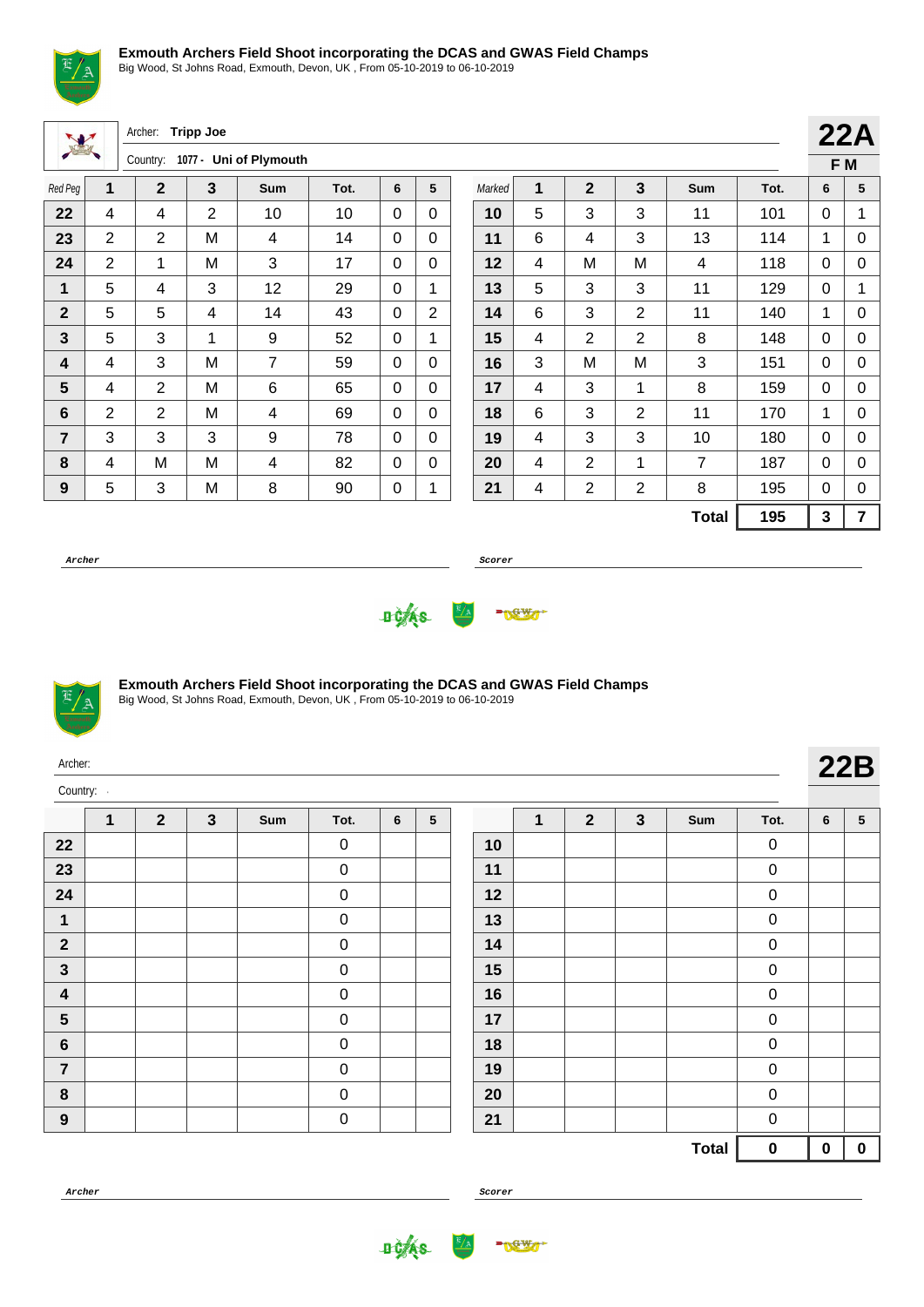Big Wood, St Johns Road, Exmouth, Devon, UK , From 05-10-2019 to 06-10-2019

Archer: **Ives Terry** Country: **1557 - Canford Magna B 22C A M** Blue Peg **1 2 3 Sum Tot. 6 5** | 4 | 2 | 2 | 8 | 8 | 0 | 0 | 4 | 3 | 1 | 8 | 16 | 0 | 0 | 4 | 3 | 2 | 9 | 25 | 0 | 0 | 6 | 4 | 4 | 14 | 39 | 1 | 0 | 4 | 3 | 2 | 9 | 48 | 0 | 0 | 2 | 2 | M | 4 | 52 | 0 | 0 | M | M | M | 0 | 52 | 0 | 0 | **5** | **M** | **M** | **5** | **57** | **0** | **1**  | 3 | M | M | 3 | 60 | 0 | 0 | 1 | M | M | 1 | 61 | 0 | 0 | 4 | 2 | M | 6 | 67 | 0 | 0 | M | M | M | 0 | 67 | 0 | 0 Marked **1 2 3 Sum Tot. 6 5** | 2 | 1 | M | 3 | 70 | 0 | 0 | 5 | 3 | 3 | 11 | 81 | 0 | 1 | 3 | 1 | M | 4 | 85 | 0 | 0 | 4 | 1 | M | 5 | 90 | 0 | 0 | 4 | 3 | M | 7 | 97 | 0 | 0 | 4 | 2 | 1 | 7 | 104 | 0 | 0 | 3 | 3 | M | 6 | 110 | 0 | 0 | 6 | 3 | 2 | 11 | 121 | 1 | 0 | 5 | 1 | M | 6 | 127 | 0 | 1 | 2 | 2 | M | 4 | 131 | 0 | 0 | 4 | 4 | 3 | 11 | 142 | 0 | 0 | 2 | 2 | 2 | 6 | 148 | 0 | 0 **Total 148 2 3**

**Archer Scorer**





# **Exmouth Archers Field Shoot incorporating the DCAS and GWAS Field Champs**

| Archer: Hart Gary |   |                       |   |     |      |                |              |        |   |                | <b>22D</b> |              |      |                |                |
|-------------------|---|-----------------------|---|-----|------|----------------|--------------|--------|---|----------------|------------|--------------|------|----------------|----------------|
| <i>archery</i>    |   | Country: 4 Archery GB |   |     |      |                |              |        |   |                |            |              |      | W M            |                |
| <b>Blue Peg</b>   | 1 | $\mathbf{2}$          | 3 | Sum | Tot. | 6              | 5            | Marked | 1 | $\overline{2}$ | 3          | Sum          | Tot. | 6              | 5              |
| 22                | 6 | 5                     | 4 | 15  | 15   | 1              | 1            | 10     | 6 | 5              | 4          | 15           | 161  | 1              |                |
| 23                | 5 | 4                     | 3 | 12  | 27   | $\mathbf{0}$   | $\mathbf{1}$ | 11     | 6 | 5              | 4          | 15           | 176  | 1              | 1              |
| 24                | 6 | 4                     | 4 | 14  | 41   | 1              | $\Omega$     | 12     | 4 | 4              | 4          | 12           | 188  | $\mathbf{0}$   | $\mathbf 0$    |
| 1                 | 6 | 6                     | 5 | 17  | 58   | $\overline{2}$ | 1            | 13     | 3 | 3              | M          | 6            | 194  | $\mathbf{0}$   | 0              |
| $\mathbf 2$       | 5 | 4                     | 2 | 11  | 69   | $\mathbf{0}$   | 1            | 14     | 5 | 4              | 2          | 11           | 205  | $\mathbf{0}$   | 1              |
| 3                 | 5 | 4                     | 4 | 13  | 82   | $\mathbf{0}$   | $\mathbf{1}$ | 15     | 6 | 5              | 4          | 15           | 220  | 1              | 1              |
| 4                 | 4 | 4                     | 2 | 10  | 92   | $\Omega$       | $\Omega$     | 16     | 6 | 6              | 3          | 15           | 235  | $\overline{2}$ | 0              |
| 5                 | 5 | 3                     | 3 | 11  | 103  | $\mathbf{0}$   | 1            | 17     | 6 | 5              | 4          | 15           | 250  | 1              | 1              |
| 6                 | 4 | 4                     | 3 | 11  | 114  | $\mathbf{0}$   | $\Omega$     | 18     | 5 | 3              | 3          | 11           | 261  | $\mathbf{0}$   | 1              |
| 7                 | 4 | 4                     | 3 | 11  | 125  | $\mathbf{0}$   | $\mathbf 0$  | 19     | 5 | 5              | 3          | 13           | 274  | $\mathbf{0}$   | $\overline{2}$ |
| 8                 | 4 | 4                     | 3 | 11  | 136  | $\mathbf{0}$   | $\Omega$     | 20     | 6 | 4              | 3          | 13           | 287  | 1              | 0              |
| $\boldsymbol{9}$  | 4 | 3                     | 3 | 10  | 146  | $\pmb{0}$      | $\mathbf 0$  | 21     | 5 | 4              | 4          | 13           | 300  | 0              | 1              |
|                   |   |                       |   |     |      |                |              |        |   |                |            | <b>Total</b> | 300  | 11             | 15             |



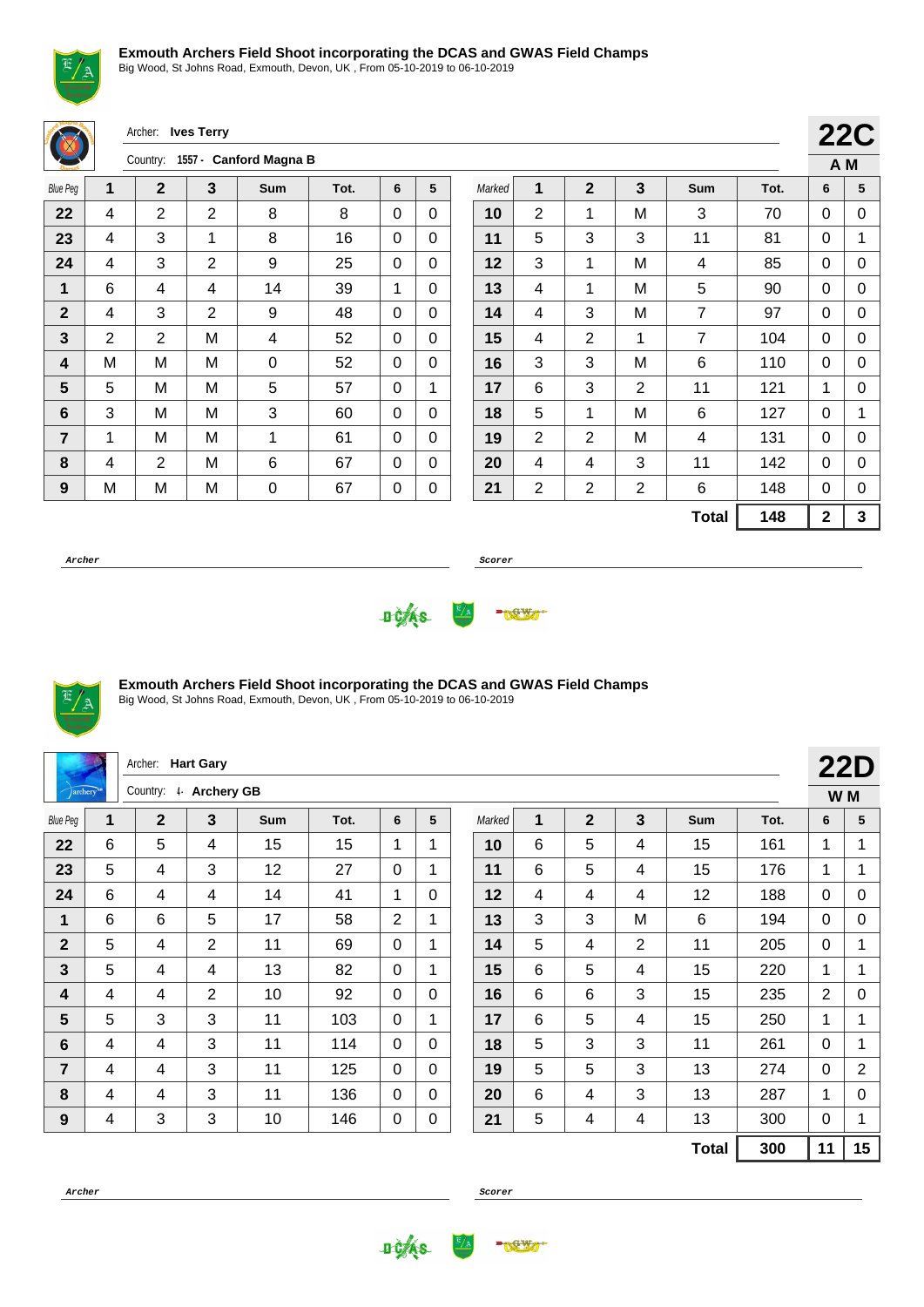

Big Wood, St Johns Road, Exmouth, Devon, UK , From 05-10-2019 to 06-10-2019

Archer: **Baylis Kayleigh**

| $A_{\mathcal{D}}$<br>$\mathcal{R}_{\mathbf{C}}$ | 79 - Llantarnam AC<br>Country: |             |                |     |      |   |                |  |  |  |  |  |
|-------------------------------------------------|--------------------------------|-------------|----------------|-----|------|---|----------------|--|--|--|--|--|
| Red Peg                                         | 1                              | $\mathbf 2$ | 3              | Sum | Tot. | 6 | 5              |  |  |  |  |  |
| 23                                              | 4                              | 3           | M              | 7   | 7    | 0 | 0              |  |  |  |  |  |
| 24                                              | 6                              | 4           | 4              | 14  | 21   | 1 | 0              |  |  |  |  |  |
| 1                                               | 5                              | 4           | 4              | 13  | 34   | 0 | 1              |  |  |  |  |  |
| $\mathbf{2}$                                    | 4                              | 3           | $\overline{2}$ | 9   | 43   | 0 | 0              |  |  |  |  |  |
| 3                                               | 5                              | 4           | 3              | 12  | 55   | 0 | 1              |  |  |  |  |  |
| 4                                               | 5                              | 5           | 3              | 13  | 68   | 0 | $\overline{2}$ |  |  |  |  |  |
| 5                                               | 5                              | 4           | 2              | 11  | 79   | 0 | 1              |  |  |  |  |  |
| 6                                               | 4                              | 4           | 4              | 12  | 91   | 0 | 0              |  |  |  |  |  |
| $\overline{7}$                                  | 5                              | 3           | 3              | 11  | 102  | 0 | 1              |  |  |  |  |  |
| 8                                               | 4                              | 4           | 3              | 11  | 113  | 0 | 0              |  |  |  |  |  |
| 9                                               | 6                              | 4           | 4              | 14  | 127  | 1 | 0              |  |  |  |  |  |
| 10                                              | 6                              | 5           | 4              | 15  | 142  | 1 | 1              |  |  |  |  |  |

|        |   |              |   |              |      |   | 23A |
|--------|---|--------------|---|--------------|------|---|-----|
|        |   |              |   |              |      |   | FW  |
| Marked | 1 | $\mathbf{2}$ | 3 | Sum          | Tot. | 6 | 5   |
| 11     | 4 | 3            | 3 | 10           | 152  | 0 | 0   |
| 12     | 5 | 2            | 1 | 8            | 160  | 0 | 1   |
| 13     | 4 | 4            | 1 | 9            | 169  | 0 | 0   |
| 14     | 4 | 4            | 3 | 11           | 180  | 0 | 0   |
| 15     | 4 | 4            | 2 | 10           | 190  | 0 | 0   |
| 16     | 6 | 4            | 3 | 13           | 203  | 1 | 0   |
| 17     | 5 | 4            | 2 | 11           | 214  | 0 | 1   |
| 18     | 3 | 3            | M | 6            | 220  | 0 | 0   |
| 19     | 5 | 3            | 3 | 11           | 231  | 0 | 1   |
| 20     | 4 | 4            | 4 | 12           | 243  | 0 | 0   |
| 21     | 5 | 4            | 3 | 12           | 255  | 0 | 1   |
| 22     | 5 | 4            | 4 | 13           | 268  | 0 | 1   |
|        |   |              |   | <b>Total</b> | 268  | 4 | 12  |

**Archer Scorer**





### **Exmouth Archers Field Shoot incorporating the DCAS and GWAS Field Champs**

Big Wood, St Johns Road, Exmouth, Devon, UK , From 05-10-2019 to 06-10-2019

| Archer:<br>Country: |   |              |              |     |             |   |                 |    |   | <b>23B</b>     |   |     |             |   |                 |
|---------------------|---|--------------|--------------|-----|-------------|---|-----------------|----|---|----------------|---|-----|-------------|---|-----------------|
|                     | 1 | $\mathbf{2}$ | $\mathbf{3}$ | Sum | Tot.        | 6 | $5\phantom{.0}$ |    | 1 | $\overline{2}$ | 3 | Sum | Tot.        | 6 | $5\phantom{.0}$ |
| 23                  |   |              |              |     | $\mathbf 0$ |   |                 | 11 |   |                |   |     | $\mathbf 0$ |   |                 |
| 24                  |   |              |              |     | $\mathbf 0$ |   |                 | 12 |   |                |   |     | $\pmb{0}$   |   |                 |
| 1                   |   |              |              |     | $\mathbf 0$ |   |                 | 13 |   |                |   |     | $\pmb{0}$   |   |                 |
| $\overline{2}$      |   |              |              |     | $\mathbf 0$ |   |                 | 14 |   |                |   |     | $\mathbf 0$ |   |                 |
| $\mathbf{3}$        |   |              |              |     | $\pmb{0}$   |   |                 | 15 |   |                |   |     | $\pmb{0}$   |   |                 |
| $\boldsymbol{4}$    |   |              |              |     | $\mathbf 0$ |   |                 | 16 |   |                |   |     | $\pmb{0}$   |   |                 |
| $5\phantom{.0}$     |   |              |              |     | $\mathbf 0$ |   |                 | 17 |   |                |   |     | $\mathbf 0$ |   |                 |
| $6\phantom{1}$      |   |              |              |     | $\mathbf 0$ |   |                 | 18 |   |                |   |     | $\pmb{0}$   |   |                 |
| $\overline{7}$      |   |              |              |     | $\mathbf 0$ |   |                 | 19 |   |                |   |     | $\pmb{0}$   |   |                 |
| 8                   |   |              |              |     | $\mathbf 0$ |   |                 | 20 |   |                |   |     | $\pmb{0}$   |   |                 |
| 9                   |   |              |              |     | $\pmb{0}$   |   |                 | 21 |   |                |   |     | $\pmb{0}$   |   |                 |

|                   |  | <b>Total</b> | 0                | $\bf{0}$ | $\bf{0}$ |
|-------------------|--|--------------|------------------|----------|----------|
| $22 \overline{)}$ |  |              | 0                |          |          |
| 21                |  |              | 0                |          |          |
| 20                |  |              | 0                |          |          |
| 19                |  |              | $\pmb{0}$        |          |          |
| 18                |  |              | $\pmb{0}$        |          |          |
| 17                |  |              | $\boldsymbol{0}$ |          |          |
| 16                |  |              | $\pmb{0}$        |          |          |
| 15                |  |              | $\mathbf 0$      |          |          |
| 14                |  |              | 0                |          |          |
| 13                |  |              | 0                |          |          |
| 12                |  |              | 0                |          |          |
| 11                |  |              | 0                |          |          |

**Archer Scorer**

0



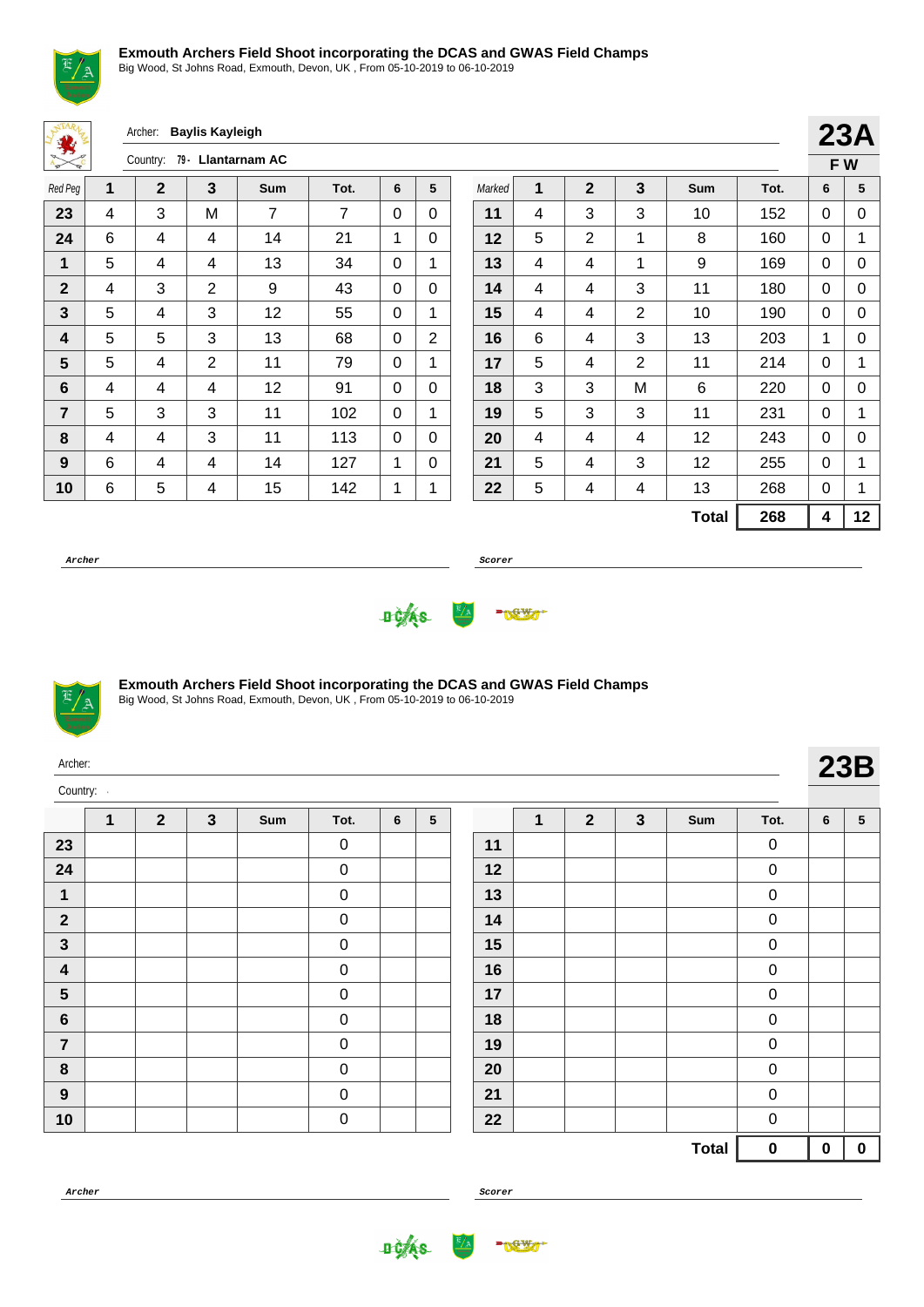

Big Wood, St Johns Road, Exmouth, Devon, UK , From 05-10-2019 to 06-10-2019

Archer: **Twigg Sophie**

| 660 - Exmouth A<br>Country: |                |                |   |                |      |   |   |  |  |  |  |
|-----------------------------|----------------|----------------|---|----------------|------|---|---|--|--|--|--|
| <b>Blue Peg</b>             | 1              | $\mathbf{2}$   | 3 | <b>Sum</b>     | Tot. | 6 | 5 |  |  |  |  |
| 23                          | 6              | 4              | M | 10             | 10   | 1 | 0 |  |  |  |  |
| 24                          | 6              | 4              | 2 | 12             | 22   | 1 | 0 |  |  |  |  |
| 1                           | 4              | 3              | 1 | 8              | 30   | 0 | 0 |  |  |  |  |
| $\mathbf{2}$                | 4              | $\overline{2}$ | M | 6              | 36   | 0 | 0 |  |  |  |  |
| 3                           | 4              | 3              | 2 | 9              | 45   | 0 | 0 |  |  |  |  |
| 4                           | $\overline{2}$ | M              | M | $\overline{2}$ | 47   | 0 | 0 |  |  |  |  |
| 5                           | 1              | Μ              | M | 1              | 48   | 0 | 0 |  |  |  |  |
| 6                           | 3              | M              | M | 3              | 51   | 0 | 0 |  |  |  |  |
| $\overline{7}$              | $\overline{2}$ | M              | M | $\overline{2}$ | 53   | 0 | 0 |  |  |  |  |
| 8                           | $\overline{2}$ | M              | M | $\overline{2}$ | 55   | 0 | 0 |  |  |  |  |
| 9                           | M              | M              | M | 0              | 55   | 0 | 0 |  |  |  |  |
| 10                          | 4              | 1              | M | 5              | 60   | 0 | 0 |  |  |  |  |

|        |                |                |   |                |      |             | <b>23C</b> |
|--------|----------------|----------------|---|----------------|------|-------------|------------|
|        |                |                |   |                |      |             | A W        |
| Marked | 1              | $\overline{2}$ | 3 | Sum            | Tot. | 6           | 5          |
| 11     | 5              | 4              | 2 | 11             | 71   | 0           | 1          |
| 12     | М              | M              | M | 0              | 71   | 0           | 0          |
| 13     | 3              | $\overline{2}$ | M | 5              | 76   | 0           | 0          |
| 14     | 4              | $\overline{2}$ | M | 6              | 82   | 0           | 0          |
| 15     | 2              | 1              | 1 | 4              | 86   | 0           | 0          |
| 16     | 1              | 1              | M | $\overline{2}$ | 88   | 0           | 0          |
| 17     | $\overline{2}$ | 2              | M | 4              | 92   | 0           | 0          |
| 18     | 4              | 1              | M | 5              | 97   | 0           | 0          |
| 19     | 1              | Μ              | M | 1              | 98   | 0           | 0          |
| 20     | 4              | M              | M | 4              | 102  | 0           | 0          |
| 21     | 4              | 1              | M | 5              | 107  | 0           | 0          |
| 22     | 3              | 2              | 2 | $\overline{7}$ | 114  | 0           | 0          |
|        |                |                |   | <b>Total</b>   | 114  | $\mathbf 2$ | 1          |

**Archer Scorer**





### **Exmouth Archers Field Shoot incorporating the DCAS and GWAS Field Champs**

Big Wood, St Johns Road, Exmouth, Devon, UK , From 05-10-2019 to 06-10-2019

|                 |   | Archer:        | <b>Hornsby Richard</b> |                       |      |              |                |  |        |                |                |                |                |      |             | <b>23D</b>      |
|-----------------|---|----------------|------------------------|-----------------------|------|--------------|----------------|--|--------|----------------|----------------|----------------|----------------|------|-------------|-----------------|
|                 |   | Country:       | 544 -                  | <b>Burnham C of A</b> |      |              |                |  |        |                |                |                |                |      |             | L M             |
| <b>Blue Peg</b> | 1 | $\overline{2}$ | 3                      | Sum                   | Tot. | 6            | 5              |  | Marked | 1              | $\mathbf{2}$   | $\mathbf{3}$   | Sum            | Tot. | 6           | 5               |
| 23              | 2 | 1              | м                      | 3                     | 3    | $\Omega$     | $\Omega$       |  | 11     | 5              | 4              | 4              | 13             | 75   | $\Omega$    | $\mathbf{1}$    |
| 24              | 5 | 3              | M                      | 8                     | 11   | $\mathbf 0$  | 1              |  | 12     | $\overline{2}$ | M              | M              | $\overline{2}$ | 77   | $\Omega$    | $\mathbf 0$     |
| $\mathbf{1}$    | 4 | 3              | 3                      | 10                    | 21   | 0            | $\Omega$       |  | 13     | 4              | $\overline{2}$ | $\mathbf{1}$   | $\overline{7}$ | 84   | $\Omega$    | $\Omega$        |
| $\mathbf{2}$    | 4 | $\overline{2}$ | M                      | 6                     | 27   | 0            | $\Omega$       |  | 14     | 6              | $\overline{4}$ | $\overline{2}$ | 12             | 96   | $\mathbf 1$ | $\Omega$        |
| 3               | 3 | M              | M                      | 3                     | 30   | $\mathbf{0}$ | $\Omega$       |  | 15     | $\overline{2}$ | 2              | м              | 4              | 100  | $\Omega$    | $\Omega$        |
| 4               | 4 | $\overline{2}$ | M                      | 6                     | 36   | $\mathbf{0}$ | $\Omega$       |  | 16     | 4              | $\overline{4}$ | $\overline{2}$ | 10             | 110  | $\Omega$    | $\Omega$        |
| $5\phantom{1}$  | M | M              | м                      | 0                     | 36   | 0            | $\Omega$       |  | 17     | 4              | 4              | 3              | 11             | 121  | $\Omega$    | 0               |
| 6               | 4 | M              | M                      | 4                     | 40   | 0            | $\Omega$       |  | 18     | 4              | 1              | M              | 5              | 126  | 0           | 0               |
| $\overline{7}$  | 3 | 3              | 3                      | 9                     | 49   | 0            | $\Omega$       |  | 19     | 4              | 3              | м              | $\overline{7}$ | 133  | $\Omega$    | 0               |
| 8               | 2 | M              | M                      | 2                     | 51   | 0            | $\Omega$       |  | 20     | 4              | 1              | м              | 5              | 138  | $\Omega$    | 0               |
| 9               | 1 | м              | M                      | 1                     | 52   | 0            | $\Omega$       |  | 21     | 5              | 1              | м              | 6              | 144  | $\Omega$    | 1               |
| 10              | 5 | 5              | M                      | 10                    | 62   | 0            | $\overline{2}$ |  | 22     | 4              | $\overline{2}$ | $\mathbf 1$    | 7              | 151  | $\Omega$    | 0               |
|                 |   |                |                        |                       |      |              |                |  |        |                |                |                | <b>Total</b>   | 151  | 1           | $5\phantom{.0}$ |



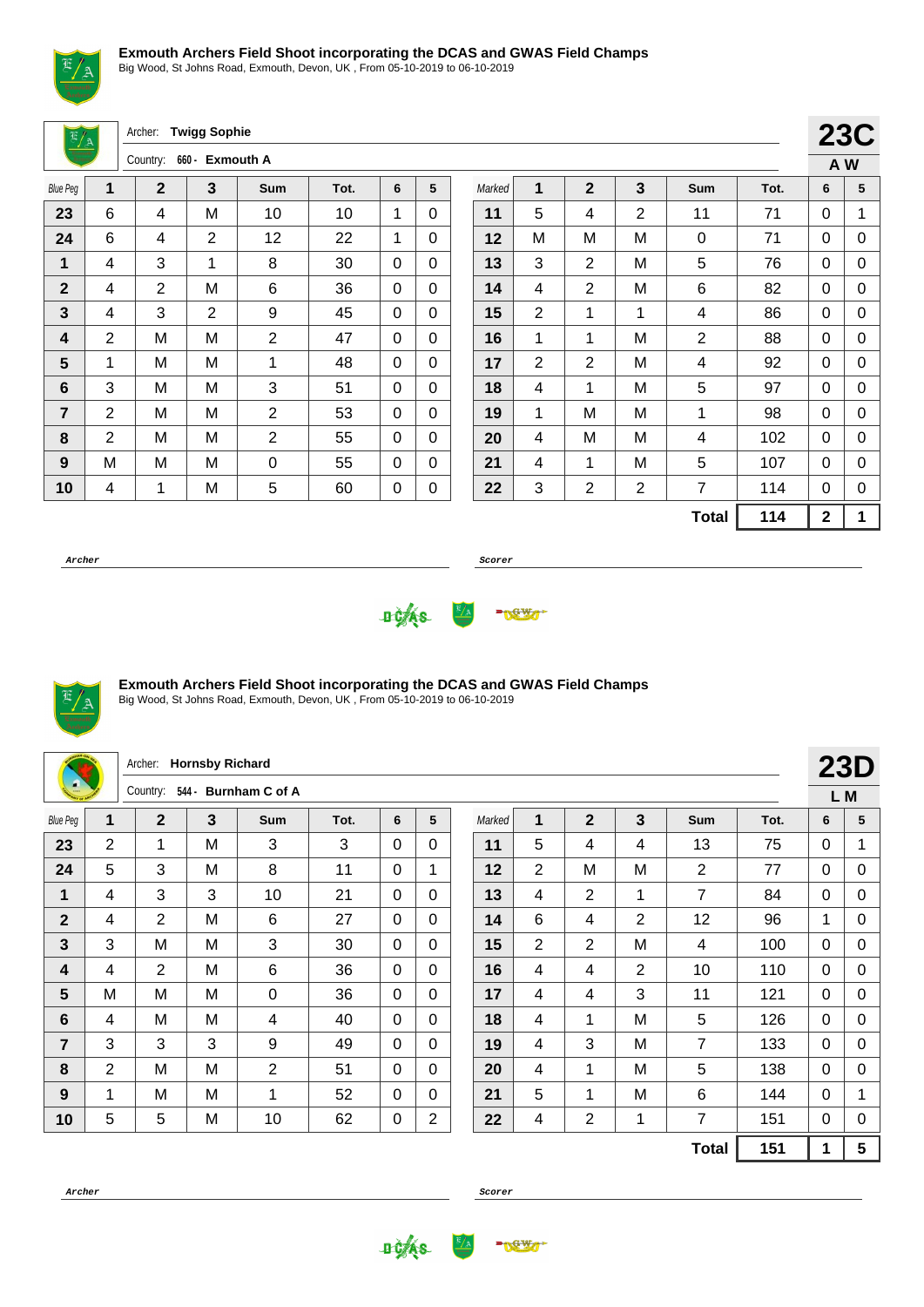

Big Wood, St Johns Road, Exmouth, Devon, UK , From 05-10-2019 to 06-10-2019

|  | Archer: Pleasance Chris |
|--|-------------------------|
|  |                         |

| <b>MORRY CUP</b><br>539 - Ballands B<br>Country: |   |              |                |     |      |   |   |
|--------------------------------------------------|---|--------------|----------------|-----|------|---|---|
| Red Peg                                          | 1 | $\mathbf{2}$ | 3              | Sum | Tot. | 6 | 5 |
| 24                                               | 4 | 4            | 4              | 12  | 12   | 0 | 0 |
| 1                                                | 5 | 4            | 2              | 11  | 23   | 0 | 1 |
| $\mathbf{2}$                                     | 4 | 3            | 2              | 9   | 32   | 0 | 0 |
| 3                                                | 3 | 2            | $\overline{2}$ | 7   | 39   | 0 | 0 |
| 4                                                | 6 | 4            | 3              | 13  | 52   | 1 | 0 |
| 5                                                | 3 | 3            | 3              | 9   | 61   | 0 | 0 |
| 6                                                | 5 | 4            | 4              | 13  | 74   | 0 | 1 |
| 7                                                | 4 | 4            | 3              | 11  | 85   | 0 | 0 |
| 8                                                | 4 | 4            | 2              | 10  | 95   | 0 | 0 |
| 9                                                | 5 | 4            | 4              | 13  | 108  | 0 | 1 |
| 10                                               | 5 | 4            | 2              | 11  | 119  | 0 | 1 |
| 11                                               | 3 | 3            | M              | 6   | 125  | 0 | 0 |

|        | ▴┱┍ |              |                |              |      |   |     |
|--------|-----|--------------|----------------|--------------|------|---|-----|
|        |     |              |                |              |      |   | F M |
| Marked | 1   | $\mathbf{2}$ | 3              | <b>Sum</b>   | Tot. | 6 | 5   |
| 12     | 6   | 6            | 4              | 16           | 141  | 2 | 0   |
| 13     | 6   | 4            | 4              | 14           | 155  | 1 | 0   |
| 14     | 5   | 3            | 3              | 11           | 166  | 0 | 1   |
| 15     | 6   | 6            | 4              | 182<br>16    |      | 2 | 0   |
| 16     | 3   | 1            | 1              | 5            | 187  | 0 | 0   |
| 17     | 4   | 4            | 1              | 9            | 196  | 0 | 0   |
| 18     | 5   | 4            | 1              | 10           | 206  | 0 | 1   |
| 19     | 4   | 4            | $\overline{2}$ | 10           | 216  | 0 | 0   |
| 20     | 6   | 6            | 4              | 16           | 232  | 2 | 0   |
| 21     | 5   | 4            | 3              | 12           | 244  | 0 | 1   |
| 22     | 5   | 4            | 4              | 13           | 257  | 0 | 1   |
| 23     | 4   | 4            | 4              | 12           | 269  | 0 | 0   |
|        |     |              |                | <b>Total</b> | 269  | 8 | 8   |

**24A**

**Archer Scorer**





### **Exmouth Archers Field Shoot incorporating the DCAS and GWAS Field Champs**

|                |                                     | Archer: Allam Steve |                |                |      |          |              |        |                |              |                |                |      |          | <b>24B</b> |  |
|----------------|-------------------------------------|---------------------|----------------|----------------|------|----------|--------------|--------|----------------|--------------|----------------|----------------|------|----------|------------|--|
|                | Country: 413 - Overton Black Arrows |                     |                |                |      |          |              |        |                | F M          |                |                |      |          |            |  |
| Red Peg        | 1                                   | $\mathbf{2}$        | 3              | <b>Sum</b>     | Tot. | 6        | 5            | Marked | 1              | $\mathbf{2}$ | 3              | <b>Sum</b>     | Tot. | 6        | 5          |  |
| 24             | 5                                   | 3                   | $\mathbf{1}$   | 9              | 9    | 0        | 1            | 12     | 5              | 3            | 1              | 9              | 131  | $\Omega$ | 1          |  |
| 1              | $\overline{2}$                      | M                   | M              | $\overline{2}$ | 11   | 0        | $\Omega$     | 13     | 6              | 4            | 3              | 13             | 144  | 1        | 0          |  |
| $\mathbf{2}$   | 5                                   | 4                   | $\overline{2}$ | 11             | 22   | 0        | 1            | 14     | 4              | 4            | 3              | 11             | 155  | 0        | 0          |  |
| 3              | 6                                   | 5                   | 4              | 15             | 37   | 1        | 1            | 15     | $\overline{2}$ | M            | M              | $\overline{2}$ | 157  | 0        | 0          |  |
| 4              | 5                                   | 3                   | 3              | 11             | 48   | $\Omega$ | 1            | 16     | 4              | 4            | 2              | 10             | 167  | $\Omega$ | $\Omega$   |  |
| $5\phantom{1}$ | 4                                   | 3                   | 1              | 8              | 56   | $\Omega$ | $\mathbf{0}$ | 17     | 5              | 4            | 3              | 12             | 179  | $\Omega$ | 1          |  |
| 6              | 4                                   | $\overline{2}$      | $\mathbf{1}$   | 7              | 63   | 0        | $\Omega$     | 18     | 4              | 3            | 3              | 10             | 189  | 0        | $\Omega$   |  |
| $\overline{7}$ | 4                                   | 3                   | 3              | 10             | 73   | $\Omega$ | $\Omega$     | 19     | 4              | 4            | 4              | 12             | 201  | 0        | 0          |  |
| 8              | 5                                   | 5                   | 5              | 15             | 88   | $\Omega$ | 3            | 20     | 3              | 3            | $\overline{2}$ | 8              | 209  | $\Omega$ | $\Omega$   |  |
| 9              | 4                                   | 3                   | 2              | 9              | 97   | $\Omega$ | $\mathbf{0}$ | 21     | $\overline{2}$ | 1            | 1              | 4              | 213  | $\Omega$ | $\Omega$   |  |
| 10             | 5                                   | 4                   | $\overline{2}$ | 11             | 108  | 0        | 1            | 22     | 4              | 3            | 2              | 9              | 222  | $\Omega$ | 0          |  |
| 11             | 6                                   | 4                   | 4              | 14             | 122  | 1        | 0            | 23     | 5              | 3            | M              | 8              | 230  | 0        |            |  |
|                |                                     |                     |                |                |      |          |              |        |                |              |                | <b>Total</b>   | 230  | 3        | 11         |  |